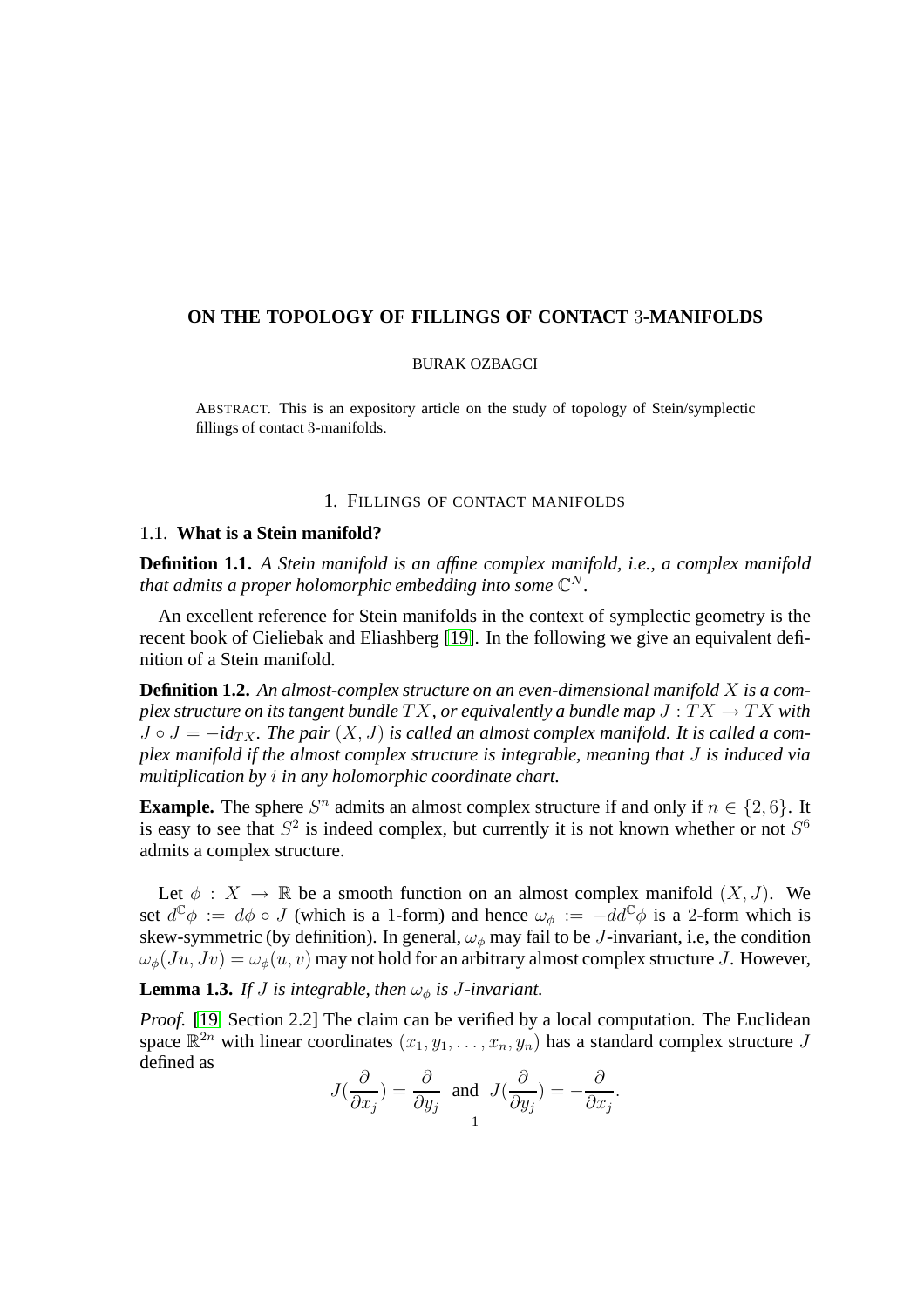The space  $(\mathbb{R}^{2n}, J)$  can be identified  $(\mathbb{C}^n, i)$  via  $z_j = x_j + iy_j$ , where we use linear coordinates  $(z_1, \ldots, z_n)$  for  $\mathbb{C}^n$  and  $i = \sqrt{-1}$  denotes the complex multiplication on  $\mathbb{C}^n$ . Let  $\phi : \mathbb{R}^{2n} = \mathbb{C}^n \to \mathbb{R}$  be a smooth function. We calculate that

$$
d\phi = \sum_{j} \left( \frac{\partial \phi}{\partial x_{j}} dx_{j} + \frac{\partial \phi}{\partial y_{j}} dy_{j} \right)
$$
  
\n
$$
= \sum_{j} \left[ \frac{1}{2} \left( \frac{\partial \phi}{\partial x_{j}} - i \frac{\partial \phi}{\partial y_{j}} \right) (dx_{j} + idy_{j}) + \frac{1}{2} \left( \frac{\partial \phi}{\partial x_{j}} + i \frac{\partial \phi}{\partial y_{j}} \right) (dx_{j} - idy_{j}) \right]
$$
  
\n
$$
= \sum_{j} \left( \frac{\partial \phi}{\partial z_{j}} dz_{j} + \frac{\partial \phi}{\partial \bar{z}_{j}} d\bar{z}_{j} \right)
$$
  
\n
$$
= \partial \phi + \overline{\partial} \phi.
$$
  
\nSince  $d\bar{z}_{j} \circ i = id\bar{z}_{j}$  and  $d\bar{z}_{j} \circ i = -id\bar{z}_{j}$  we have  
\n
$$
d^{c} \phi = \sum_{j} \left( \frac{\partial \phi}{\partial z_{j}} dz_{j} \circ i + \frac{\partial \phi}{\partial \bar{z}_{j}} d\bar{z}_{j} \circ i \right) = \sum_{j} \left( i \frac{\partial \phi}{\partial z_{j}} dz_{j} - i \frac{\partial \phi}{\partial \bar{z}_{j}} d\bar{z}_{j} \right) = i\partial \phi - i\overline{\partial} \phi.
$$

Using  $d = \partial + \overline{\partial}$  we get

$$
dd^{\mathbb{C}}\phi = (\partial + \bar{\partial})(i\partial \phi - i\bar{\partial}\phi) = -2i\partial \overline{\partial}\phi
$$

and hence  $\boxed{\omega_{\phi} = 2i\partial\overline{\partial}\phi}$  where more explicitly we can write

$$
\partial \overline{\partial} \phi = \sum_{j,k} \frac{\partial^2 \phi}{\partial z_j \partial \overline{z}_k} dz_j \wedge d\overline{z}_k.
$$

The form  $\partial \overline{\partial} \phi$  is *i*-invariant since for all *j*, *k*, we observe that

$$
dz_j \wedge d\bar{z}_k (iu, iv) = dz_j(iu) d\bar{z}_k(iv) - dz_j(iv) d\bar{z}_k(iu)
$$
  
=  $iu_j(-i)\bar{v}_k - iv_j(-i)\bar{u}_k$   
=  $u_j\bar{v}_k - v_j\bar{u}_k$   
=  $dz_j \wedge d\bar{z}_k (u, v).$ 

<span id="page-1-0"></span>It follows that  $\omega_{\phi}$  is *i*-invariant.

**Definition 1.4.** *Let*  $(X, J)$  *be an almost complex manifold.* A smooth function  $\phi : X \to \mathbb{R}$ *is called J-convex if*  $\omega_{\phi}(u, Ju) > 0$  *for all nonzero vectors*  $u \in TX$ .

The condition  $\omega_{\phi}(u, Ju) > 0$  is often described as  $\omega_{\phi}$  being positive on the complex lines in TX, since for any  $u \neq 0$ , the linear space spanned by u and Ju can be identified with  $\mathbb C$  with its usual orientation.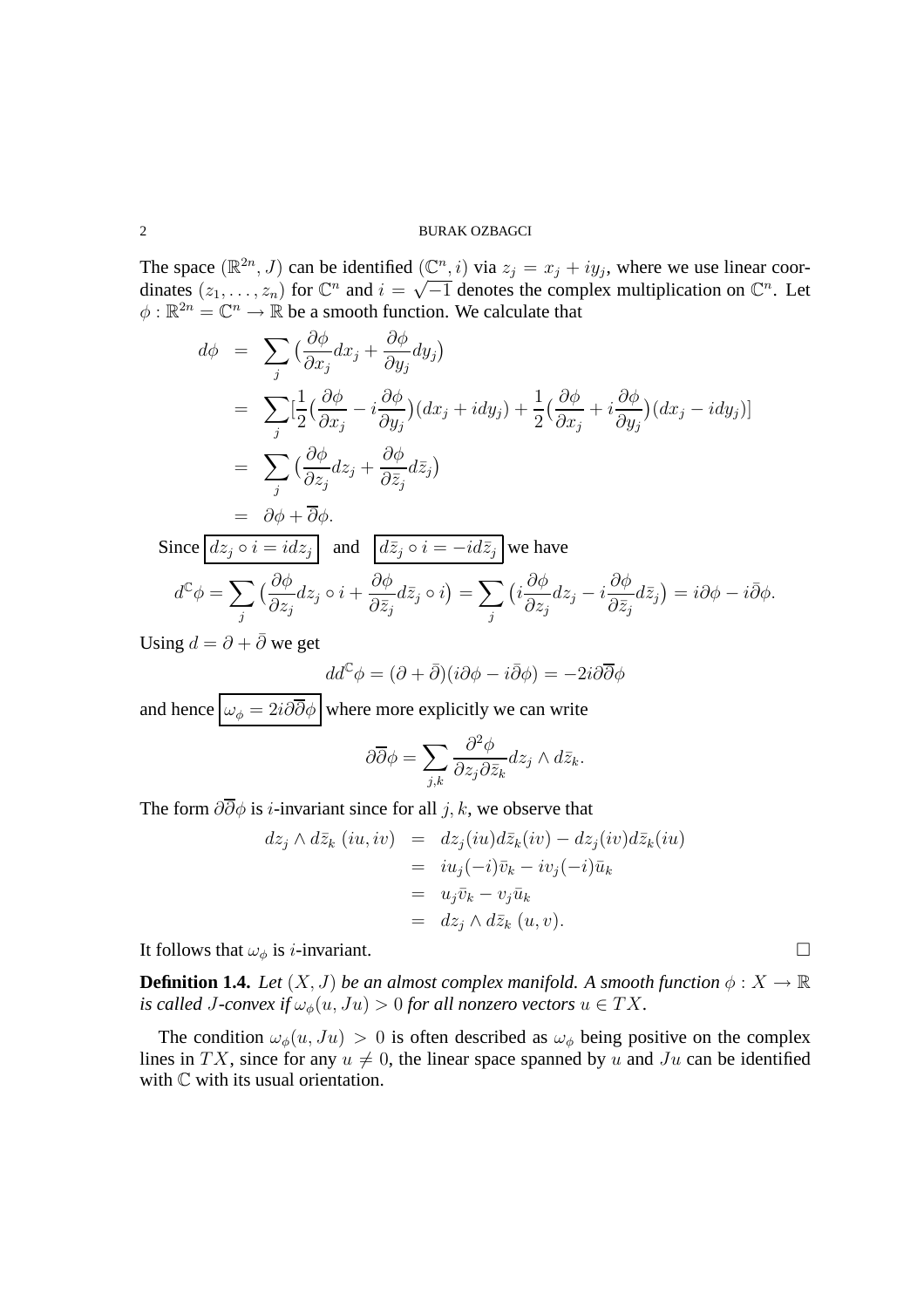Let  $g_{\phi}$  be the 2-tensor defined by  $g_{\phi}(u, v) := \omega_{\phi}(u, Jv)$ . The J-convexity condition in Definition [1.4](#page-1-0) is indeed equivalent to  $g_{\phi}$  being positive definite, i.e.,  $g_{\phi}(u, u) > 0$  for any nonzero vector  $u \in TX$ .

<span id="page-2-0"></span>**Lemma 1.5.** *If*  $\omega_{\phi}$  *is J-invariant, then*  $g_{\phi}$  *is symmetric and*  $H_{\phi} := g_{\phi} - i\omega_{\phi}$  *is a Hermitian form.*

*Proof.* The 2-tensor  $g_{\phi}$  is symmetric since:

$$
g_{\phi}(u, v) = \omega_{\phi}(u, Jv) \quad \text{(by definition)}
$$
  
=  $\omega_{\phi}(-J^2u, Jv) \quad (J^2 = -Id)$   
=  $\omega_{\phi}(-Ju, v) \quad (\omega_{\phi} \text{ is } J\text{-invariant})$   
=  $-\omega_{\phi}(v, -Ju) \quad (\omega_{\phi} \text{ is skew-symmetric})$   
=  $-g_{\phi}(v, -u) \quad \text{(by definition)}$   
=  $g_{\phi}(v, u) \quad (g_{\phi} \text{ is bilinear}).$ 

It is clear that  $H_{\phi}$  is R-bilinear, since  $g_{\phi}$  and  $\omega_{\phi}$  are both R-bilinear. Now we verify that  $H_{\phi}$  is complex linear in the first variable:

$$
H_{\phi}(Ju, v) = g_{\phi}(Ju, v) - i\omega_{\phi}(Ju, v)
$$
  
=  $g_{\phi}(v, Ju) + i\omega_{\phi}(v, Ju)$   
=  $\omega_{\phi}(v, -u) + ig_{\phi}(v, u)$   
=  $i(g_{\phi}(u, v) - i\omega_{\phi}(u, v))$   
=  $iH_{\phi}(u, v)$ 

and we check that

$$
\overline{H_{\phi}(v, u)} = g_{\phi}(v, u) + i\omega_{\phi}(v, u)
$$
  
=  $g_{\phi}(u, v) - i\omega_{\phi}(u, v)$   
=  $H_{\phi}(u, v)$ .

 $\Box$ 

Combining Lemma [1.3](#page-0-0) and Lemma [1.5,](#page-2-0) we conclude that a smooth function  $\phi: X \to \mathbb{R}$  on any *complex* manifold  $(X, J)$  is J-convex if and only if the Hermitian form  $H_{\phi}$  is positive definite.

**Lemma 1.6.** *A smooth function*  $\phi : \mathbb{C}^n \to \mathbb{R}$  *is i-convex if and only if the Hermitian matrix*  $\frac{\partial^2 \phi}{\partial x^2}$  $\partial z_j\partial\bar{z}_k$ *is positive definite.*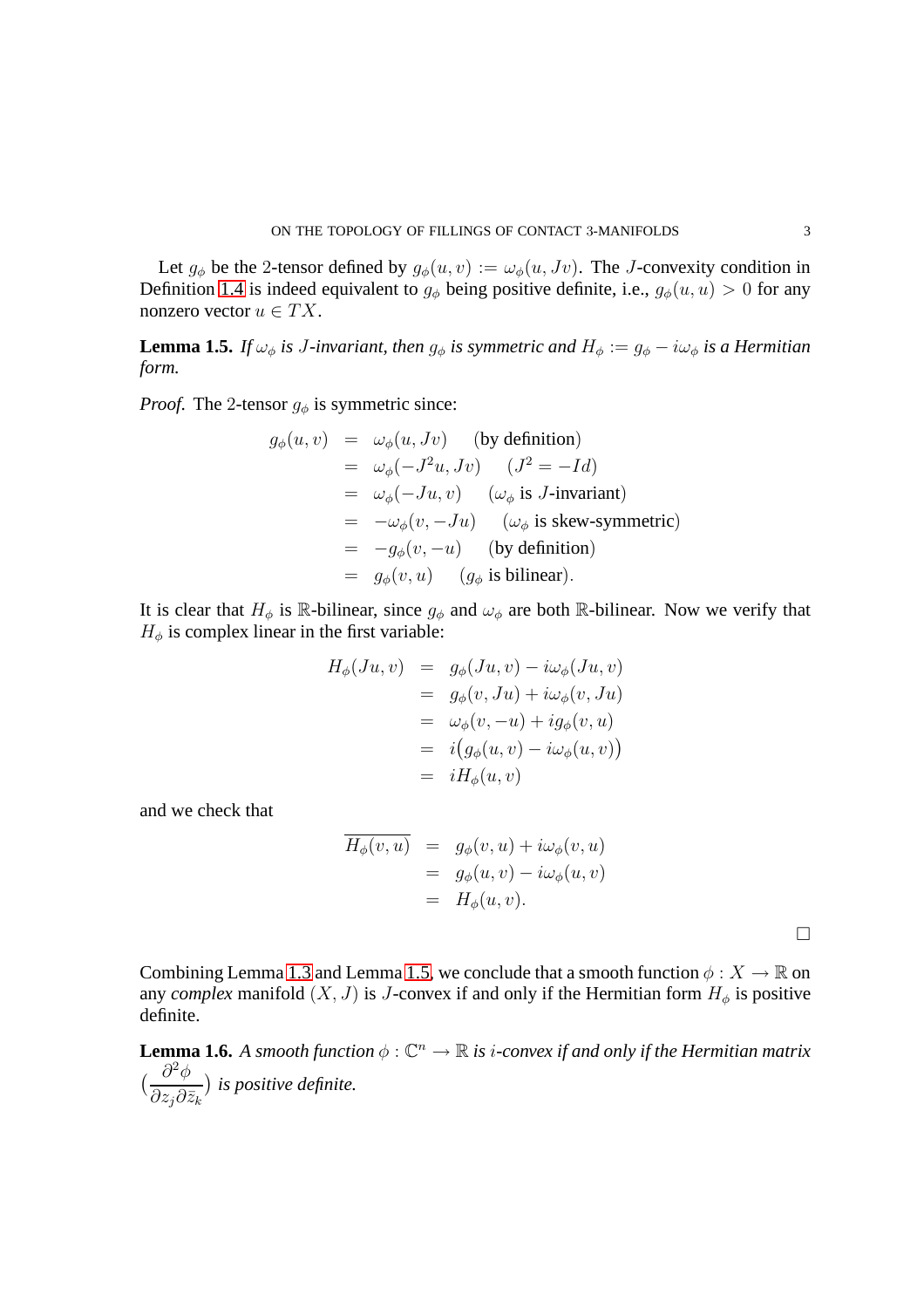Proof. We set 
$$
h_{jk} := \frac{\partial^2 \phi}{\partial z_j \partial \bar{z}_k}
$$
 and compute  
\n
$$
\omega_{\phi}(u, v) = 2i \sum_{j,k} h_{j,k} dz_j \wedge d\bar{z}_k(u, v)
$$
\n
$$
= 2i \sum_{j,k} h_{j,k} (dz_j(u) \wedge d\bar{z}_k(v) - dz_j(v) \wedge d\bar{z}_k(u))
$$
\n
$$
= 2i \sum_{j,k} h_{j,k} (u_j \bar{v}_k - v_j \bar{u}_k)
$$
\n
$$
= 2i \sum_{j,k} h_{j,k} u_j \bar{v}_k - 2i \sum_{j,k} h_{j,k} v_j \bar{u}_k
$$
\n
$$
= 2i \sum_{j,k} h_{j,k} u_j \bar{v}_k - 2i \sum_{j,k} \bar{h}_{k,j} v_j \bar{u}_k \quad \text{(used } \bar{h}_{k,j} = h_{j,k})
$$
\n
$$
= 2i \sum_{j,k} h_{j,k} u_j \bar{v}_k - 2i \sum_{j,k} \bar{h}_{j,k} \bar{u}_j v_k \quad \text{(switched } j \leftrightarrow k \text{ in the second sum)}
$$
\n
$$
= -4 \text{Im}(\sum_{j,k} h_{j,k} u_j \bar{v}_k)
$$

and hence it follows that

$$
H_{\phi}(u,v) = g_{\phi}(u,v) - i\omega_{\phi}(u,v) = 4\sum_{j,k} h_{jk} u_j \bar{v}_k.
$$

Therefore we conclude that the Hermitian form  $H_{\phi}$  is positive definite (i.e.,  $H_{\phi}(u, u) > 0$ for all  $u \neq 0$ ) if and only if the Hermitian matrix  $\left(\frac{\partial^2 \phi}{\partial z_i \partial \bar{z}_j}\right)$  $\partial z_j\partial \bar{z}_k$ ) is positive definite.  $\Box$ 

<span id="page-3-0"></span>**Definition.** Any real valued smooth function on X is called exhausting if it is proper and bounded below.

**Lemma 1.7.** *Every Stein manifold admits an exhausting* J*-convex function.*

*Proof.* We claim that the map  $\phi : \mathbb{C}^N \to \mathbb{R}$  defined as  $\phi(z) = |z|^2$  is an exhausting *i*convex function on  $\mathbb{C}^N$  with respect to the standard complex structure  $i: \mathbb{C}^N \to \mathbb{C}^N$ . To see that  $\phi$  is *i*-convex we simply observe that

$$
\phi(z) = \sum z_j \overline{z}_j
$$
 and  $\frac{\partial^2 \phi}{\partial z_j \partial \overline{z}_k} = \frac{\partial z_k}{\partial z_j} = \delta_{jk}$ .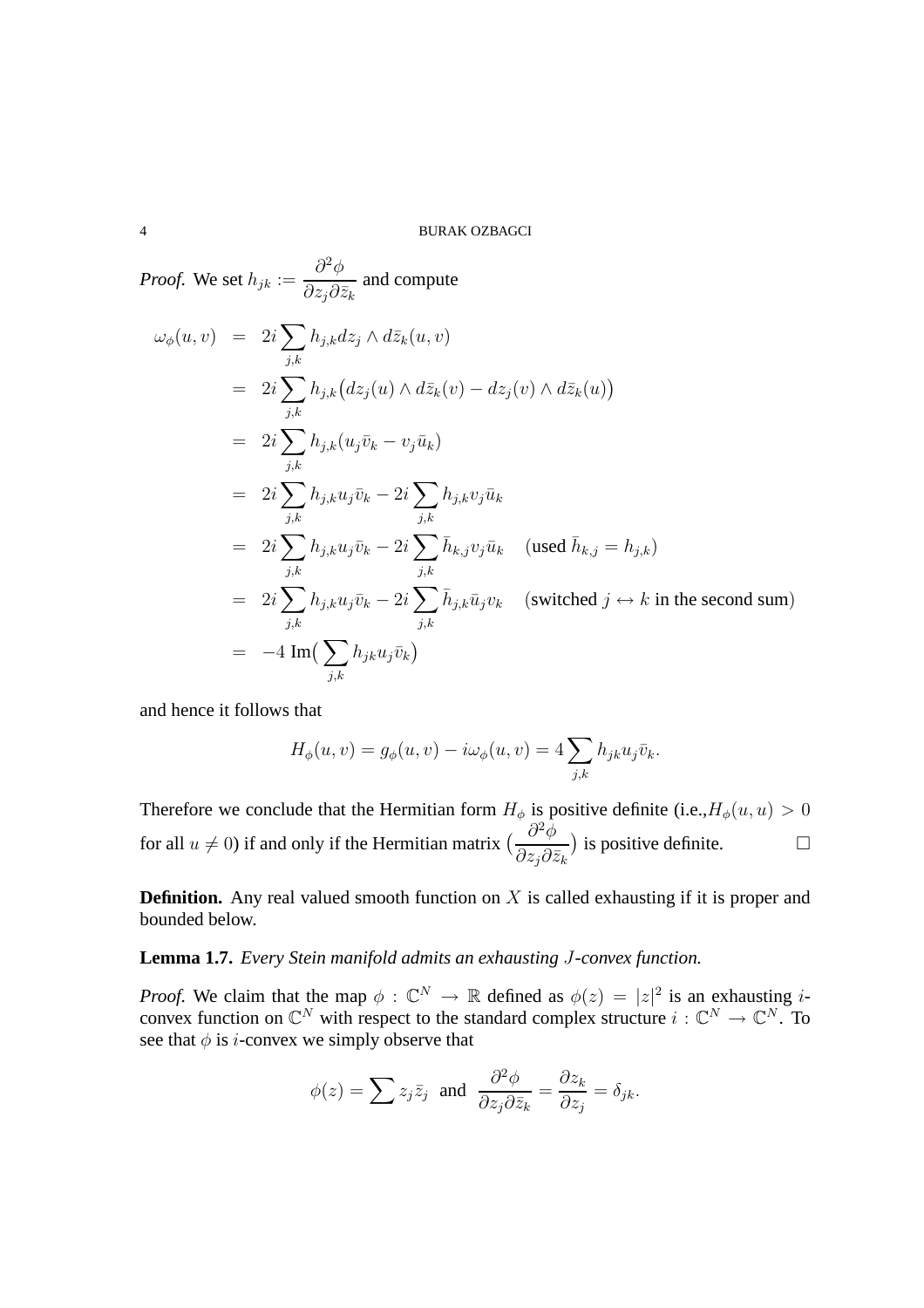Thus  $\left(\frac{\partial^2 \phi}{\partial x^2}\right)$  $\partial z_j\partial\bar{z}_k$ ) is the identity matrix which is obviously positive definite. Since  $\phi$  is proper and  $\phi(z) \geq 0$ , its restriction to any properly embedded holomorphic submanifold of  $\mathbb{C}^N$  is an exhausting *i*-convex function.  $\Box$ 

<span id="page-4-0"></span>The converse of Lemma [1.7](#page-3-0) is due to Grauert:

**Theorem 1.8** (Grauert [\[47\]](#page-42-0))**.** *A complex manifold* (X, J) *is Stein if and only if it admits an exhausting J-convex function*  $\phi: X \to \mathbb{R}$ *.* 

**Remark.** The classical definition of a Stein manifold originates from the concept of holomorphic convexity. We refer to [\[19,](#page-41-0) Section 5.3] for an extensive discussion on the equivalence of the affine definition, the definition using J-convex functions (Theorem [1.8\)](#page-4-0) and the classical definition of a Stein manifold.

Every exhausting J-convex function on a Stein manifold  $(X, J)$  becomes an exhausting J-convex Morse function by a  $C^2$ -small perturbation. The following result of Milnor puts strong restrictions on the topology of the Stein manifolds.

**Proposition 1.9** (Milnor)**.** *If* (X, J) *is a Stein manifold of real dimension* 2n*, then the index of each critical point of a* J*-convex Morse function on* X *is at most equal to* n*.*

Therefore, if X is a smooth manifold of real dimension  $2n$ , a necessary condition for  $X$  to carry a Stein structure is that its handle decomposition does not include any handles of indices greater than  $n$ . Note that there is another obvious necessary condition—the existence of an almost complex structure on X. Eliashberg proved that, for  $n > 2$ , these two necessary conditions are also sufficient for the existence of a Stein structure:

**Theorem 1.10** (Eliashberg [\[23\]](#page-41-1)). Let X be a 2n-dimensional smooth manifold, where  $n >$ 2*. Suppose that* X *admits an almost complex structure* J*, and there exists an exhausting Morse function*  $\phi : X \to \mathbb{R}$  *without critical points of index* > *n. Then J is homotopic through almost complex structures to a complex structure*  $J'$  *such that*  $\phi$  *is*  $J'$ -convex. In *particular, the complex manifold* (X, J′ ) *is Stein.*

For the case  $n = 2$ , the corresponding result is described in Theorem [2.4.](#page-13-0)

<span id="page-4-1"></span>1.2. **Symplectic geometry of Stein manifolds.** In the following, we briefly explain how symplectic geometry is built into Stein manifolds.

**Definition 1.11.** *A symplectic form on a* 2n*-dimensional manifold* X *is a differential* 2 *form*  $\omega$  *that is closed*  $(d\omega = 0)$  *and non-degenerate, meaning that for every nonzero vector*  $u \in TX$  there is a vector  $v \in TX$  such that  $\omega(u, v) \neq 0$ . The pair  $(X, \omega)$  is called a *symplectic manifold.* A submanifold  $S \subset X$  is called symplectic if  $\omega|_S$  is non-degenerate *and it is called isotropic if for all*  $p \in S$ ,  $T_pS$  *is contained in its w-orthogonal complement in*  $T_pX$ .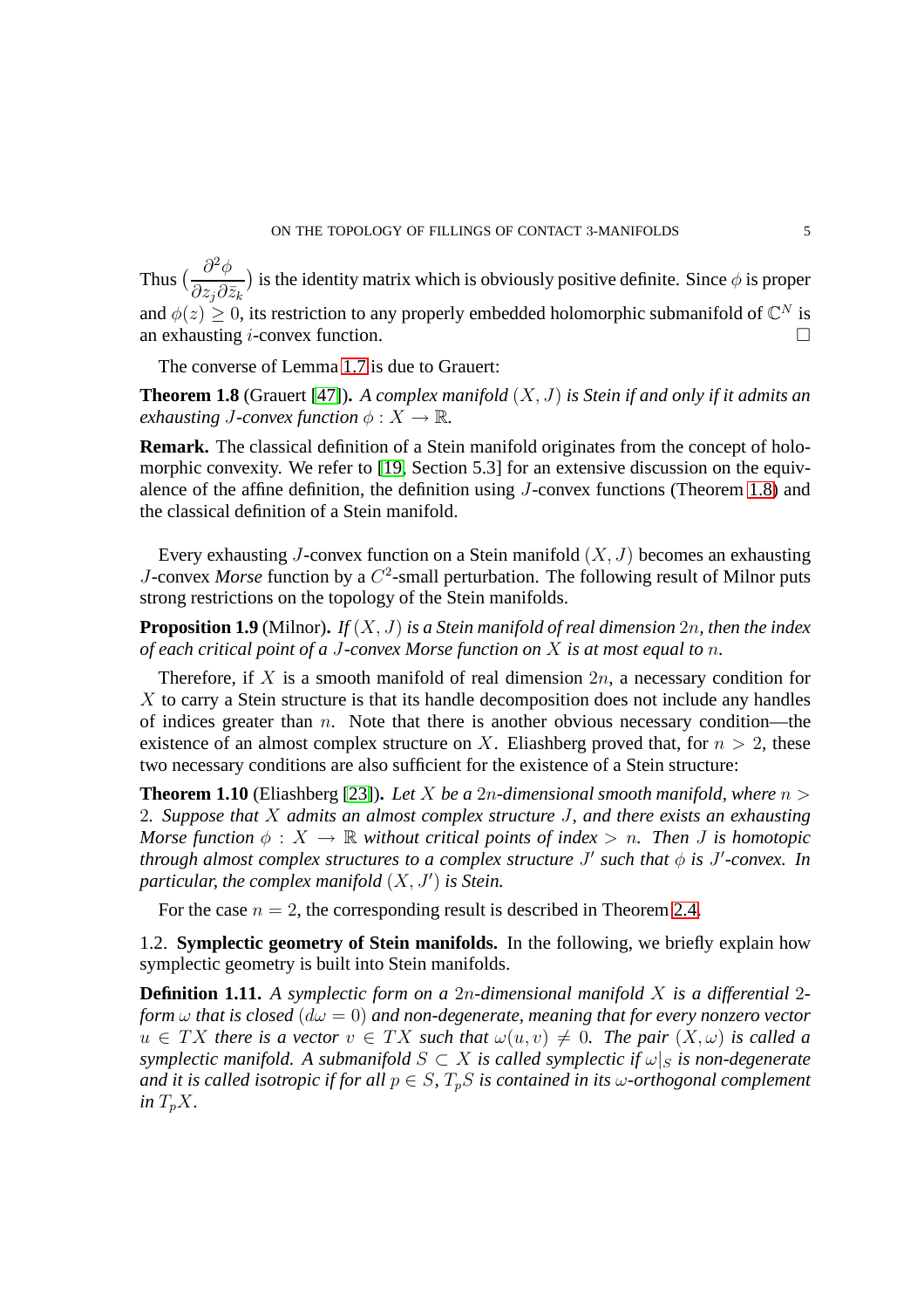**Remark.** The non-degeneracy condition in Definition [1.11](#page-4-1) is equivalent to  $\omega^n \neq 0$ , where  $ω<sup>n</sup>$  denotes the *n*-fold wedge product  $ω ∧ \ldots ∧ ω$ . A symplectic manifold  $(X^{2n}, ω)$  has a natural orientation defined by the non-vanishing top form  $\omega^n$ . We will always assume that a symplectic manifold  $(X^{2n}, \omega)$  is oriented such that  $\omega^n > 0$ . It follows that an orientable closed manifold  $X^{2n}$  can carry a symplectic form  $\omega$  only if  $H^2(X,\mathbb{R})$  is non-trivial, since any  $[\omega] \neq 0 \in H^2(X, \mathbb{R})$ . The sphere  $S^n$ , for example, is not symplectic for  $n > 2$ .

**Definition 1.12.** We say that a symplectic form  $\omega$  on an even dimensional manifold X is compatible *with an almost complex structure J if*  $\omega$  *is J-invariant and*  $\omega$  tames *J, i.e.,*  $\omega(u, Ju) > 0$  for all nonzero vectors  $u \in TX$ .

It is well-known (see, for example, [\[66,](#page-43-0) [17\]](#page-41-2)) that

**Theorem 1.13.** For any symplectic manifold  $(X, \omega)$ , there exists an almost complex struc*ture on* X *compatible with* ω *and the space of compatible almost complex structures is contractible.*

**Remark.** This statement in fact holds true for any symplectic vector bundle over a smooth manifold, since only the non-degeneracy of the form  $\omega$  is used in the proof.

Suppose that  $(X, J)$  is a *complex* manifold. Since for any  $\phi : X \to \mathbb{R}$ , the 2-tensor  $q_{\phi}$  is symmetric as we showed in Section [1.1,](#page-0-1)  $\phi$  is J-convex if and only if  $g_{\phi}$  defines a Riemannian metric on X. This is indeed equivalent to requiring that  $\omega_{\phi}$  is non-degenerate (and hence a symplectic form compatible with  $J$ ).

**Definition 1.14.** *A vector field V on a symplectic manifold*  $(X, \omega)$  *is called a Liouville vector field if*  $\mathcal{L}_{V} \omega = \omega$ *, where*  $\mathcal{L}$  *stands for the Lie derivative.* 

Suppose that  $(X, J, \phi)$  is a Stein manifold. Let  $\nabla \phi$  denote the gradient vector field with respect to the metric  $g_{\phi}$ , which is uniquely determined by the equation

$$
d\phi(u) = g_{\phi}(\nabla \phi, u).
$$

<span id="page-5-0"></span>Define the 1-form  $\alpha_{\phi} := \iota_{\nabla \phi} \omega_{\phi}$ , that is,  $\alpha_{\phi}(v) = \omega_{\phi}(\nabla \phi, v)$ . (The 1-form  $\alpha_{\phi}$  is  $\omega_{\phi}$ -dual to the vector field  $\nabla \phi$ .) It follows that

**Lemma 1.15.** *The gradient vector field*  $\nabla \phi$  *is a Liouville vector field for*  $\omega_{\phi}$ *.* 

*Proof.* To see this we first observe that

$$
(\iota_{\nabla \phi} \omega_{\phi})(v) = \omega_{\phi}(\nabla \phi, v) = -g_{\phi}(\nabla \phi, Jv) = -d\phi(Jv) = -(d^{\mathbb{C}}\phi)(v).
$$

Thus, by Cartan's formula, we have

$$
\mathcal{L}_{\nabla\phi}\omega_{\phi} = d(\iota_{\nabla\phi}\omega_{\phi}) + \iota_{\nabla\phi}d\omega_{\phi} = d(\iota_{\nabla\phi}\omega_{\phi}) = -d(d^{\mathbb{C}}\phi) = \omega_{\phi}.
$$

 $\Box$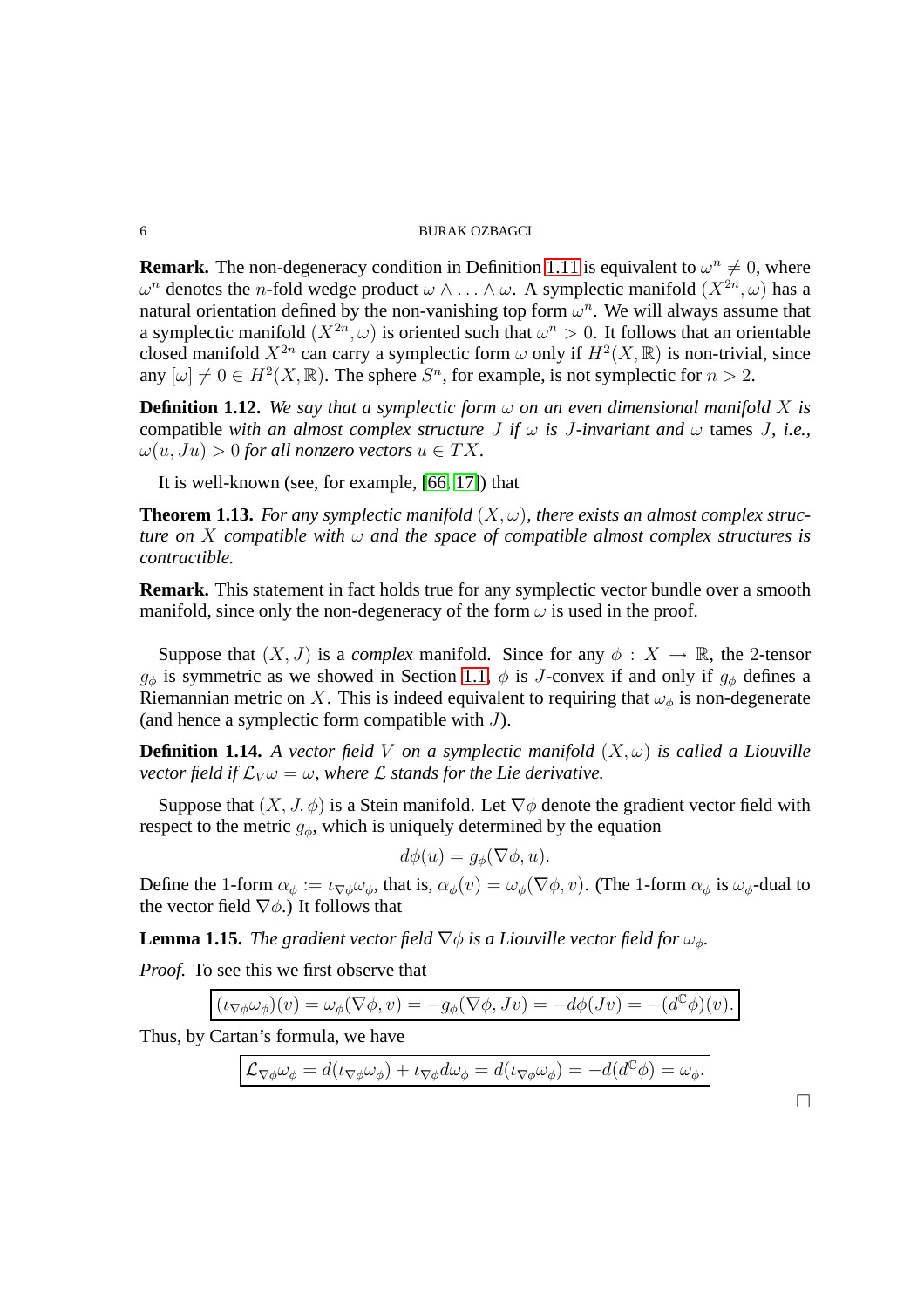Note that a generic J-convex function is a Morse function. Moreover, for an exhausting J-convex Morse function  $\phi: X \to \mathbb{R}$  on a Stein manifold  $(X, J)$ , the gradient vector field  $\nabla \phi$  may be assumed to be complete, after composing  $\phi$  by a suitable function  $\mathbb{R} \to \mathbb{R}$ .

**Definition 1.16.** A Weinstein structure on a 2n-dimensional manifold X is a triple  $(\omega, V, \phi)$ , *where*  $\omega$  *is a symplectic form,*  $\phi: X \to \mathbb{R}$  *is an exhausting Morse function and* V *is a complete Liouville vector field which is gradient-like for*  $\phi$ *. The quadruple*  $(X, \omega, V, \phi)$  *is called a Weinstein manifold.*

We conclude that every Stein manifold  $(X, J, \phi)$  is a Weinstein manifold  $(X, \omega_{\phi}, \nabla \phi, \phi)$ . Moreover, the symplectic structure defined above on a Stein manifold  $(X, J)$  is independent of the choice of the J-convex function in the following sense:

**Theorem 1.17.** [\[19,](#page-41-0) Chapter 11] *Let*  $\phi_i$  *be an exhausting J-convex Morse function on a Stein manifold*  $(X, J)$  *such that*  $\nabla \phi_j$  *is complete for*  $j = 1, 2$ *. Then*  $(X, \omega_{\phi_1})$  *is symplectomorphic to*  $(X, \omega_{\phi_2})$ .

**Definition 1.18.** *Two symplectic manifolds*  $(X_1, \omega_1)$  *and*  $(X_2, \omega_2)$  *are said to be symplectomorphic if there exists a diffeomorphism*  $\varphi: X_1 \to X_2$  *such that*  $\varphi^* \omega_2 = \omega_1$ .

**Remark.** We would like to point out that *a Stein manifold is non-compact*. In fact, no *compact* complex manifold of complex dimension at least one can be a complex analytic submanifold of any Stein manifold. This is because if  $M$  is a compact analytic submanifold of a Stein manifold, then each coordinate function on  $\mathbb{C}^N$  restricts to a nonconstant holomorphic function on M which is a contradiction unless M is zero-dimensional.

<span id="page-6-0"></span>1.3. **Contact manifolds.** The reader is advised to turn to [\[40\]](#page-42-1) for a thorough discussion about the topology of contact manifolds.

**Definition 1.19.** A contact structure on a  $(2n + 1)$ -dimensional manifold Y is a tangent *hyperplane field*  $\xi = \ker \alpha \subset TY$  *for some* 1*-form*  $\alpha$  *such that*  $\alpha \wedge (d\alpha)^n \neq 0$ . The 1*-form*  $\alpha$  *is called a contact form and the pair*  $(Y, \xi)$  *is called a contact manifold.* 

Note that the condition  $\alpha \wedge (d\alpha)^n \neq 0$  is independent of the choice of  $\alpha$  defining  $\xi$ , since any other 1-form defining  $\xi$  must be of the form  $h\alpha$ , for some non-vanishing real valued smooth function  $h$  on  $Y$  and we have:

 $(h\alpha) \wedge (d(h\alpha))^n = (h\alpha) \wedge (hd\alpha + dh \wedge \alpha)^n = h^{n+1}(\alpha \wedge (d\alpha)^n) \neq 0.$ 

In this article, we assume that  $\alpha$  is global 1-form, which is equivalent to the quotient line bundle  $TY/\xi$  being trivial. In this case, the contact structure  $\xi = \ker \alpha$  on Y is said to be *co-orientable* and Y is necessarily orientable since  $\alpha \wedge (d\alpha)^n$  is a non-vanishing top-dimensional form, i.e., a volume form on Y. Moreover  $\xi$  is called *co-oriented* if an orientation for  $TY/\xi$  is fixed. When Y is equipped with a specific orientation, one can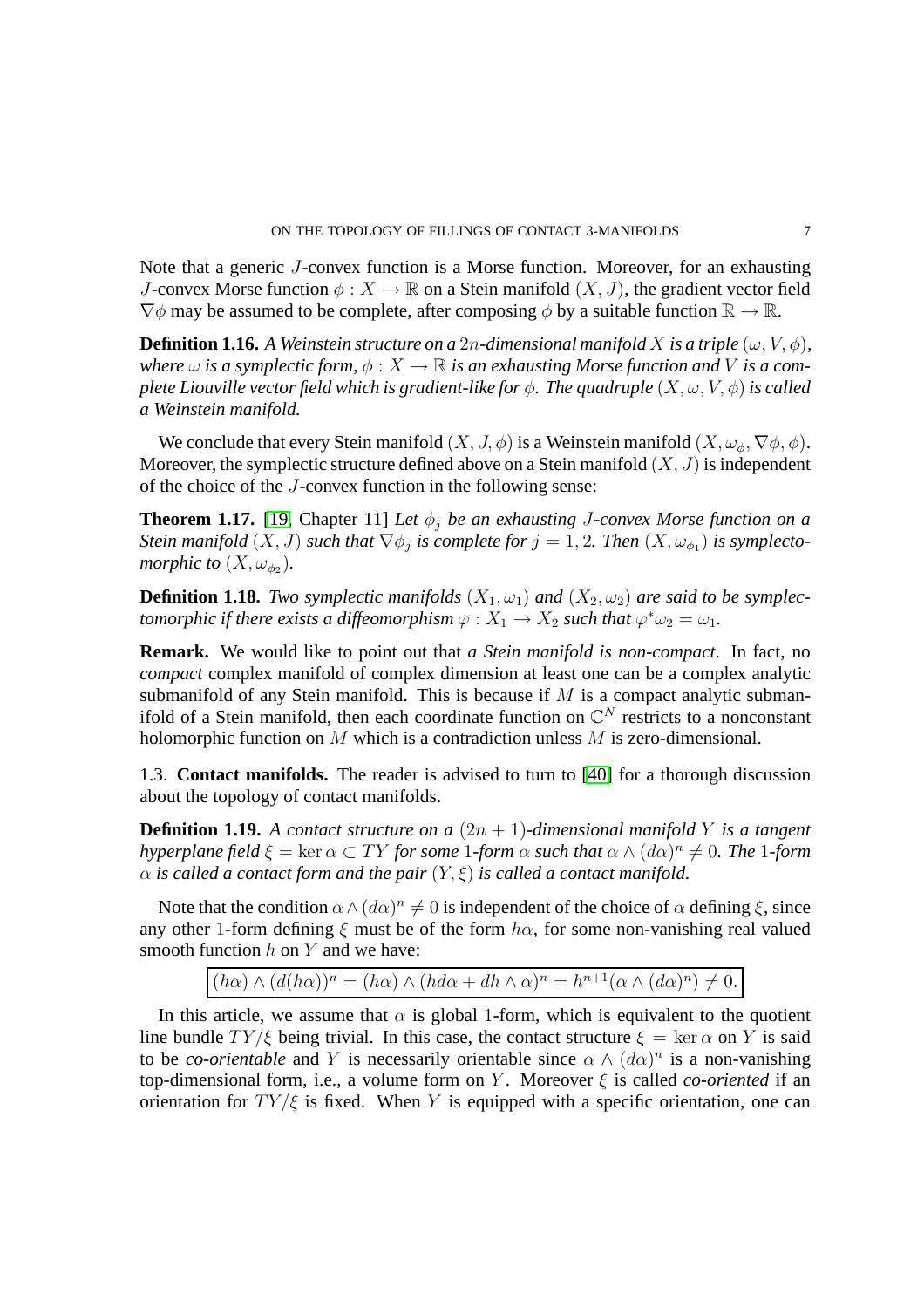speak of a *positive* or a *negative* co-oriented contact structure  $\xi$  on Y, depending on whether the orientation induced by  $\xi$  agrees or not with the given orientation of Y.

In terms of the defining 1-form  $\alpha$ , the contact condition in Definition [1.19](#page-6-0) is equivalent to  $d\alpha|_{\xi}$  being non-degenerate. In particular,  $(\xi, d\alpha|_{\xi})$  is a symplectic vector bundle, where for any co-oriented contact structure  $\xi$ , the symplectic structure on  $\xi_p$  is defined uniquely up to a positive conformal factor.

All the contact structures in this paper are assumed to be positive and co-oriented.

**Definition 1.20.** *Two contact manifolds*  $(Y_1, \xi_1)$  *and*  $(Y_2, \xi_2)$  *are said to be contactomorphic if there exists a diffeomorphism*  $\varphi : Y_1 \to Y_2$  *such that*  $\varphi_*(\xi_1) = \xi_2$ .

**Example 1.21.** *In the coordinates*  $(x_1, y_1, \ldots, x_n, y_n, z)$ *, the standard contact structure*  $\xi_{st}$ on  $\mathbb{R}^{2n+1}$  can be given, up to contactomorphism, as the kernel of any of the 1-forms

$$
dz + \sum_{i=1}^{n} x_i dy_i
$$

$$
dz - \sum_{i=1}^{n} y_i dx_i
$$

$$
dz + \sum_{i=1}^{n} x_i dy_i - y_i dx_i = dz + \sum_{i=1}^{n} r_i^2 d\theta_i,
$$

where, for the last equality, we used the polar coordinates  $(r_i, \theta_i)$  in the  $(x_i, y_i)$ -plane.

An important class of submanifolds of contact manifolds is given by the following definition.

**Definition 1.22.** *A submanifold* L *of a contact manifold* (Y <sup>2</sup>n+1, ξ) *is called an isotropic submanifold if*  $T_pL \subset \xi_p$  *for all*  $p \in L$ *. An isotropic submanifold of maximal dimension n is called a Legendrian submanifold.*

## 1.4. **What is a Stein/symplectic filling?**

**Definition 1.23.** *A closed contact manifold*  $(Y, \xi)$  *is said to be strongly symplectically fillable if there is a compact symplectic manifold*  $(W, \omega)$  *such that*  $\partial W = Y$  *as oriented manifolds,*  $\omega$  *is exact near the boundary and its primitive*  $\alpha$  *can be chosen in such a way that*  $\ker(\alpha|_Y) = \xi$ . In this case we say that  $(W, \omega)$  is a strong symplectic filling of  $(Y, \xi)$ .

**Definition 1.24.** We say that a compact symplectic manifold  $(W, \omega)$  is a convex filling of *closed contact manifold* (Y, ξ)*if* ∂W = Y *as oriented manifolds and there exists a Liouville vector field* V *defined in a neighborhood of* Y *, pointing out of* W *along* Y *, satisfying*  $\xi = \ker(i_V \omega|_Y)$ *. In this case,*  $(Y, \xi)$  *is said to be the convex boundary of*  $(W, \omega)$ *. If* V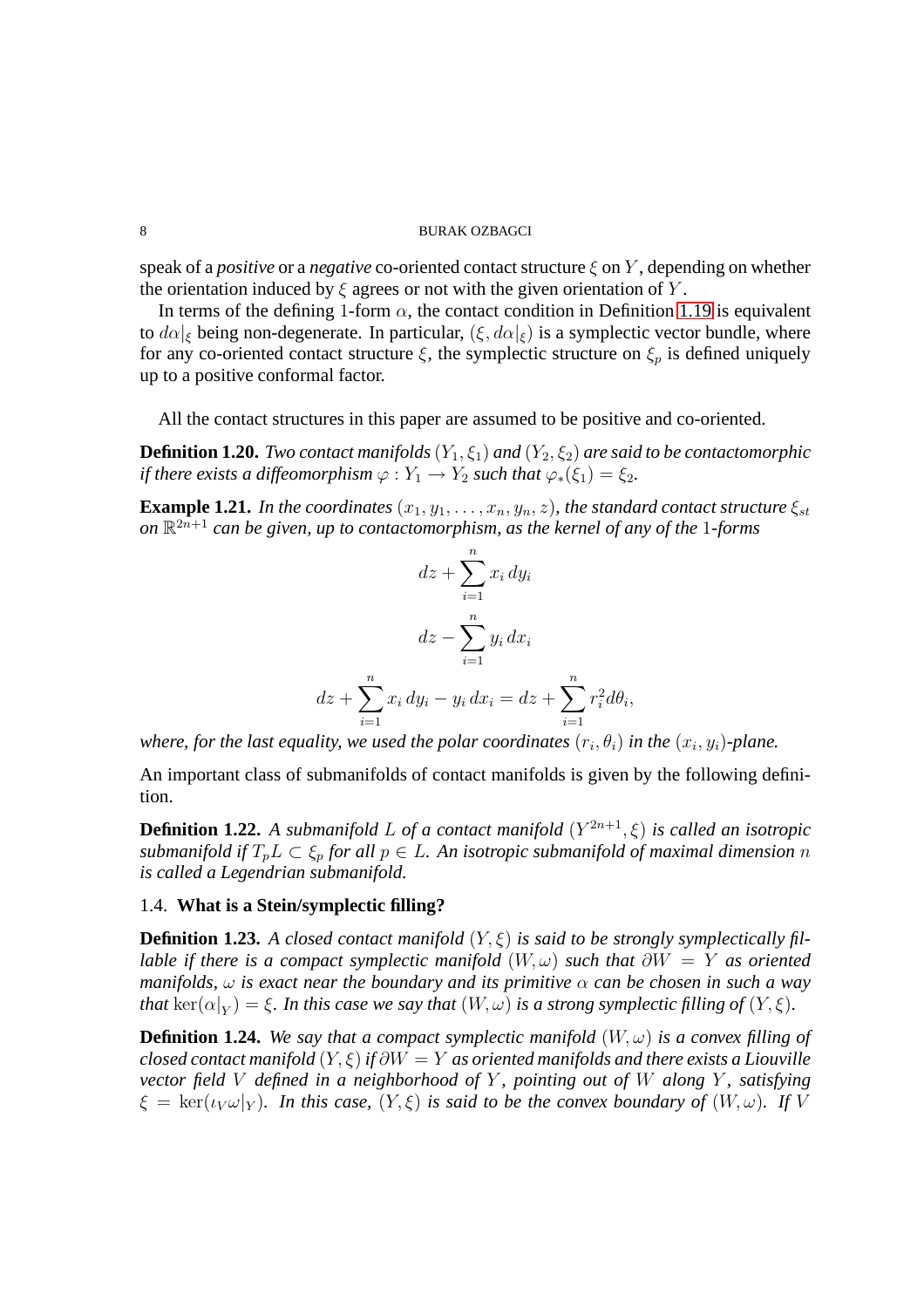*points into* W *along* Y, *on the other hand, then we say that*  $(W, \omega)$  *is a concave filling of*  $(Y, \xi)$  *and*  $(Y, \xi)$  *is said to be the concave boundary of*  $(W, \omega)$ *.* 

It is easy to see that the notion of a convex filling is the same as the notion of a strong symplectic filling: Given a convex filling, define the 1-form  $\alpha := \iota_V \omega$  near Y and observe that  $d\alpha = \omega$  by Cartan's formula. Conversely, given a strong symplectic filling, one solves the equation  $\alpha := \iota_V \omega$  for V near the boundary Y, and observes that V is a Liouville vector field again by Cartan's formula.

**Lemma 1.25.** *If V is a Liouville vector field for a symplectic form*  $\omega$  *on a manifold X, then the* 1*-form*  $\alpha := \iota_V \omega|_Y$  *is a contact form on any hypersurface* Y *in* X *transverse to* V.

*Proof.* The form

$$
\alpha \wedge (d\alpha)^n = \iota_V \omega \wedge \omega^n = \frac{1}{n+1} \iota_V(\omega^{n+1})
$$

restricts to a volume form on any hypersurface Y in X transverse to V.

Suppose that  $(X, J, \phi)$  is a Stein manifold. Then, a regular level set  $\phi^{-1}(t)$  is a compact hypersurface in X which is transverse to the Liouville vector field  $\nabla \phi$  for the symplectic form  $\omega_{\phi}$ . Therefore  $\alpha_{\phi}$  restricts to a contact form on  $\phi^{-1}(t)$  and the sublevel set  $\phi^{-1}(-\infty, t]$ is a special kind of strong symplectic filling of the contact manifold  $(\phi^{-1}(t), \ker(\alpha_{\phi}))$ , which leads to the following definition.

**Definition 1.26.** *A compact complex manifold*  $(W, J)$  *with boundary*  $\partial W = Y$  *is a Stein domain if it admits an exhausting J-convex function*  $\phi : W \to \mathbb{R}$  *such that* Y *is a regular level set. Then we say that the contact manifold*  $(Y, \xi = \text{ker}(\alpha_{\phi}|Y))$  *is Stein fillable and* (W, J) *is a called a Stein filling of it.*

**Remark.** A Stein filling is a strong symplectic filling, where the symplectic form is exact, because  $\nabla \phi$  is a Liouville vector field for  $\omega_{\phi}$  as was shown in Lemma [1.15.](#page-5-0)

We can describe the contact structure  $\ker(\alpha_{\phi})$  on the hypersurface  $\phi^{-1}(t)$  with another point of view as follows. Let Y be a oriented smooth real hypersurface in a *complex* manifold  $(X, J)$ . The complex tangencies  $\xi := TY \cap J(TY)$  along Y form a unique complex hyperplane distribution in TY. The complex orientation of  $\xi$ , together with the orientation of Y gives a co-orientation to  $\xi$ , and hence  $\xi = \ker \alpha$  for some 1-form  $\alpha$ , where  $\alpha$  defines the given co-orientation. The *Levi form* of Y is defined as  $\omega_Y(u, v) :=$  $d\alpha|_{\xi}(u, Jv)$ . Note that by taking the co-orientation of Y into account,  $\omega_Y$  is defined up to multiplication by a positive function. The hypersurface Y is called J*-convex* if its Levi form is positive definite, i.e.,  $\omega_Y(u, Ju) > 0$  for every non-zero  $u \in \xi$ . This implies that  $\xi$ is a contact structure on Y since  $d\alpha$  is non-degenerate on  $\xi$ .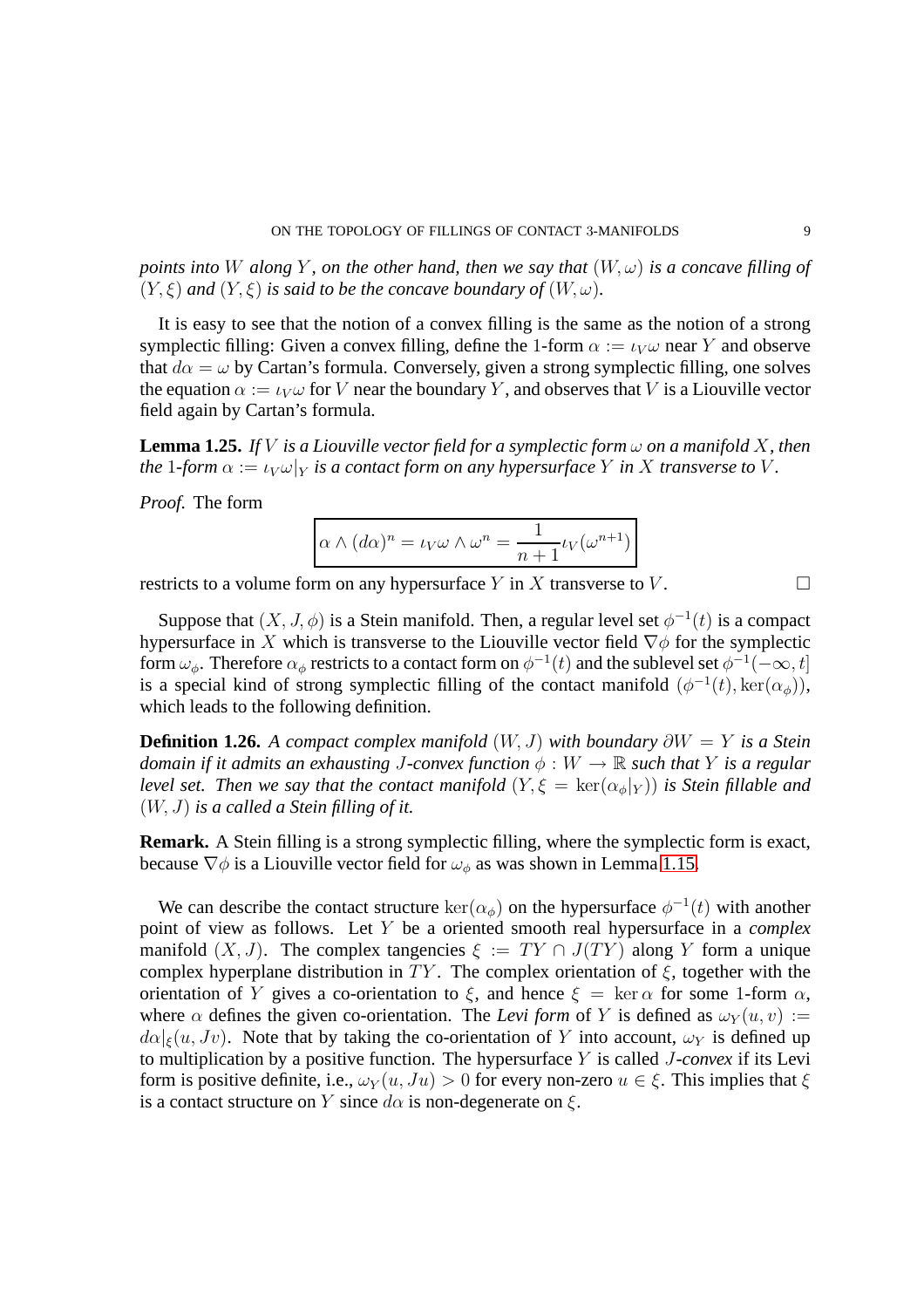We say that a compact complex manifold (W, J) with J-convex boundary Y is a *holomorphic filling* of its contact boundary  $(Y, \xi)$ . It turns out that, if  $(X, J, \phi)$  is any Stein manifold, and t is a regular value of  $\phi : X \to \mathbb{R}$ , then  $\omega_Y(u, v) = \omega_\phi(u, v)$ , where  $Y = \phi^{-1}(t)$ . This implies that a Stein filling is a holomorphic filling.

The upshot is that every regular level set of a J-convex function on a Stein manifold is a J-convex hypersurface equipped with a contact structure given by the complex tangencies to the hypersurface.

**Theorem 1.27** (Bogomolov and de Oliveira [\[16\]](#page-41-3))**.** *If* (W, J) *is a minimal compact complex manifold of* complex dimension 2 *with* J*-convex boundary* (∂W, ξ)*, then* J *can be deformed to J'* such that  $(W, J')$  is a Stein filling of  $(\partial W, \xi)$ .

In particular, a closed contact 3-manifold is Stein fillable if and only if it is holomorphically fillable—which is not true in higher dimensions. There is also the notion of a weak symplectic filling which we will discuss only for 3-dimensional contact manifolds. We refer the reader to [\[64\]](#page-43-1), for the detailed study of weak versus strong symplectic fillings of higher dimensional contact manifolds.

**Definition 1.28.** *A contact* 3*-manifold*  $(Y, \xi)$  *is said to be weakly symplectically fillable if there is a compact symplectic 4-manifold*  $(W, \omega)$  *such that*  $\partial W = Y$  *as oriented manifolds* and  $\omega|_{\xi} > 0$ . In this case we say that  $(W, \omega)$  is a weak symplectic filling of  $(Y, \xi)$ .

## 2. COMPLEX DIMENSION TWO: STEIN SURFACES AND CONTACT 3-MANIFOLDS

For the rest of this paper, we focus on the topology of complex 2-dimensional Stein manifolds (namely, Stein surfaces) and contact 3-manifolds. We assume that all the contact structures are co-oriented and positive.

We begin with describing topological counterparts—Lefschetz fibrations and open books for the sake of completeness. In the following, we assume that the reader is familiar with smooth, contact and symplectic surgery (cf. [\[40,](#page-42-1) [46,](#page-42-2) [75\]](#page-43-2)).

Throughout the paper, we will denote a positive Dehn twists along a curve  $\gamma$  by  $D(\gamma)$ , and we will use the usual composition of functions for expressing the products of Dehn twists. In addition, we will use  $D^{n}(\gamma)$  to denote  $(D(\gamma))^{n}$  for any integer n.

The *mapping class group*  $\Gamma_{g,r}$  of an oriented compact surface F of genus  $g \geq 0$  with  $r \geq 0$  boundary components is defined to be the group of isotopy classes of orientationpreserving self diffeomorphisms of  $F$  fixing the points on the boundary. The isotopies are also assumed to fix the boundary pointwise. If  $r = 0$ , we sometimes drop r from the notation and use  $\Gamma_g$  to denote the mapping class group of a closed genus g surface.

2.1. **Lefschetz fibrations and open books.** Suppose that W and  $\Sigma$  are smooth oriented manifolds possibly with nonempty boundaries of dimensions four and two, respectively.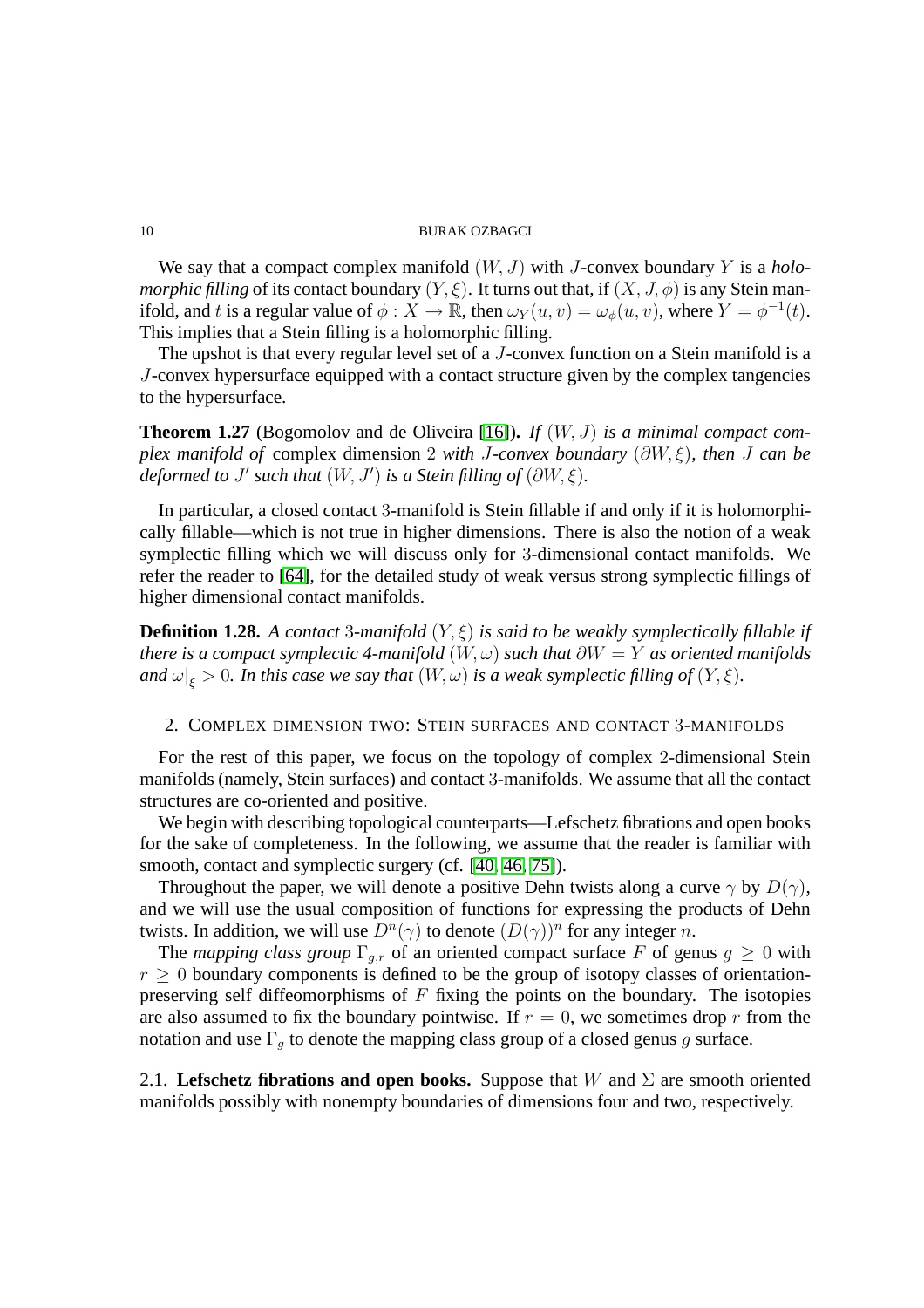**Definition 2.1.** *A smooth map*  $f: W \to \Sigma$  *is called a Lefschetz fibration if* f *has finitely many critical points in the interior of* W*, and there are orientation preserving complex charts* U, V around each critical point p and  $q = f(p)$ , respectively, on which f is of the *form*  $(z_1, z_2) \rightarrow z_1^2 + z_2^2$ .

For each critical value  $q \in \Sigma$ , the fiber  $f^{-1}(q)$  is called a *singular* fiber, while the other fibers are called *regular*. Throughout this paper, we will assume that a regular fiber is connected and each singular fiber contains a unique critical point. It is a classical fact that for any loop  $\alpha$  in  $\Sigma$  that does not pass through any critical values and that includes a unique critical value in its interior,  $f^{-1}(a)$  is a surface bundle over a, which is diffeomorphic to

$$
(F \times [0,1])/((1,x) \sim (0, D(\gamma)(x))
$$

where  $\gamma$  denotes the *vanishing cycle* on a smooth fiber F over a point on the loop a. The singular fiber which is the inverse image of an interior point of  $\alpha$  is obtained by collapsing the vanishing cycle to a point.

In this paper, we will mainly use Lefschetz fibrations with  $\Sigma = \mathbb{D}^2$  or  $\mathbb{S}^2$ . Suppose first that  $\Sigma = \mathbb{D}^2$  and choose an identification of the regular fiber, say over a fixed base point b near  $\partial \mathbb{D}^2$ , with an (abstract) oriented connected surface F of genus  $g \ge 0$  with  $r \ge 0$ boundary components. Now choose an arc that connects the point  $b$  to each critical value so that these arcs are pairwise disjoint in  $\mathbb{D}^2$ . Label these arcs by the set  $\{c_1, c_2, \ldots, c_n\}$  in the increasing order as you go counterclockwise direction around a small loop around the base point b, and label the critical values as  $\{q_1, q_2, \ldots, q_n\}$  corresponding to the labeling of the arcs as depicted in Figure [1.](#page-10-0) Consider a loop  $a_i$  around the critical value  $q_i$ , which does not pass through or include in its interior any other critical values and let  $\gamma_i$  denote the corresponding vanishing cycle.



<span id="page-10-0"></span>FIGURE 1.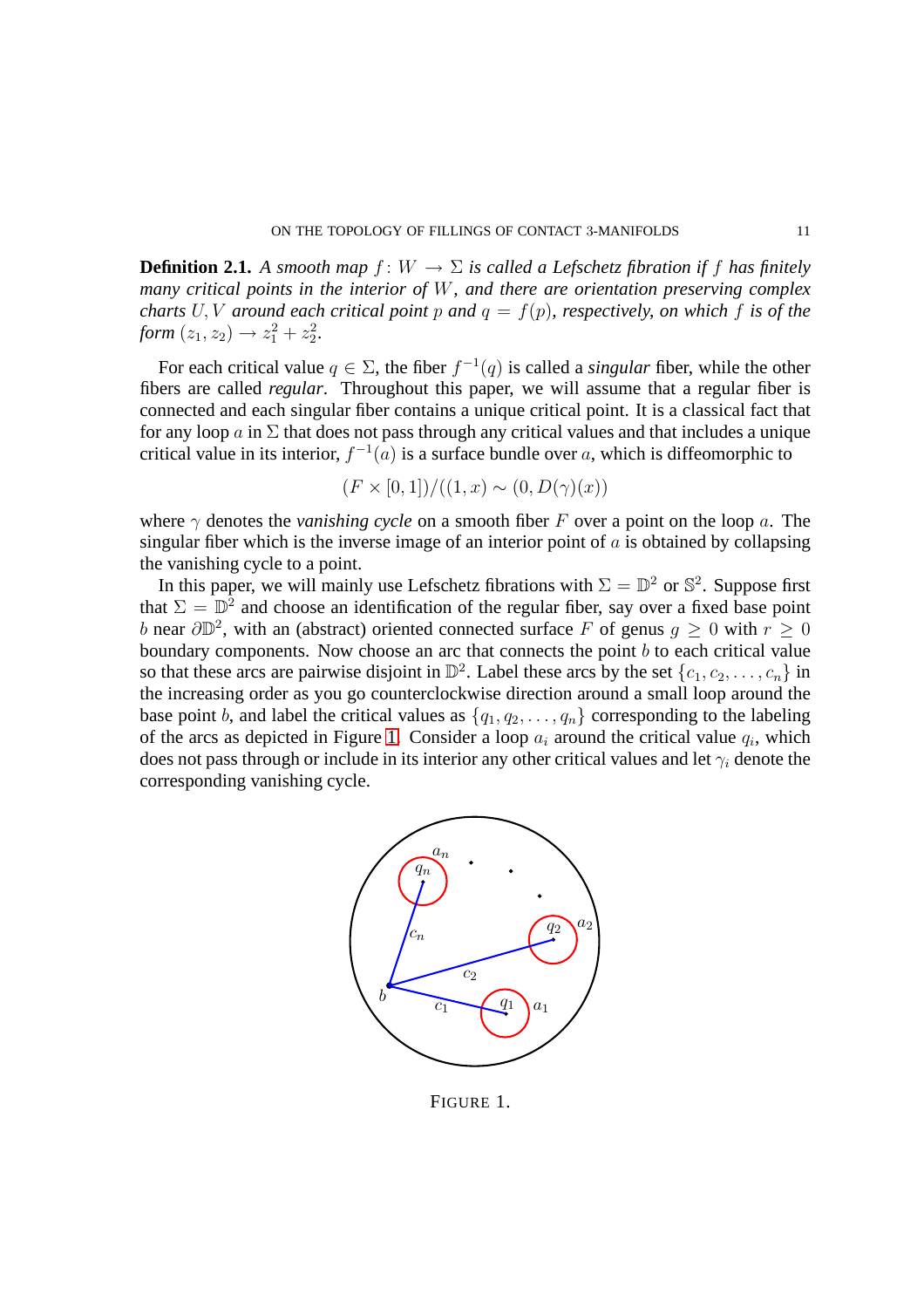Note that  $f^{-1}(\partial \mathbb{D}^2)$  is an F-bundle over  $\mathbb{S}^1 = \partial \mathbb{D}^2$  which is diffeomorphic to

$$
(F \times [0,1])/((1,x) \sim (0,\psi(x))
$$

for some self-diffeomorphism  $\psi$  of the fiber F preserving  $\partial F$  pointwise. It follows that

$$
\psi = D(\gamma_n)D(\gamma_{n-1})\cdots D(\gamma_1) \in \Gamma_{g,r}.
$$

The product of positive Dehn twists above is called a *monodromy factorization* or a *positive factorization* of the monodromy  $\psi \in \Gamma_{g,r}$  of the Lefschetz fibration over  $\mathbb{D}^2$ . Conversely, a positive factorization of an element in  $\Gamma_{g,r}$  determines a Lefschetz fibration over  $\mathbb{D}^2$ , uniquely up to some natural equivalence relations which we explain next.

If one chooses a different identification of the reference fiber over the base point with the abstract oriented surface  $F$ , then the monodromy of the Lefschetz fibration takes the form  $\varphi \psi \varphi^{-1}$ , where  $\varphi$  is the appropriate element of  $\Gamma_{g,r}$ . In this case, the monodromy factorization appears as

$$
\varphi \psi \varphi^{-1} = \varphi \big( D(\gamma_n) D(\gamma_{n-1}) \cdots D(\gamma_1) \big) \varphi^{-1}
$$
  
= 
$$
\varphi D(\gamma_n) \varphi^{-1} \varphi D(\gamma_{n-1}) \varphi^{-1} \varphi \cdots \varphi^{-1} \varphi D(\gamma_1) \varphi^{-1}
$$
  
= 
$$
D(\varphi(\gamma_n)) D(\varphi(\gamma_{n-1})) \cdots D(\varphi(\gamma_1)),
$$

where the last equality follows by the fact that the conjugation  $\varphi D(\gamma) \varphi^{-1}$  of a positive Dehn twist  $D(\gamma)$  is isotopic to the positive Dehn twist  $D(\varphi(\gamma))$ .

Note that the trivial identity

$$
D(\gamma_{i+1})D(\gamma_i) = (D(\gamma_{i+1})D(\gamma_i)D^{-1}(\gamma_{i+1}))D(\gamma_{i+1})
$$

would also allow us to modify the monodromy factorization of a Lefschetz fibration by switching the order of two consecutive positive Dehn twists, where we conjugate one by the other. Such a modification is called a *Hurwitz move* and obtained by switching the order of two consecutive arcs connecting the base point to critical values that we chose to describe the monodromy factorization. The *isomorphism class* of a Lefschetz fibration (over  $\mathbb{D}^2$ ) is determined up to global conjugation and Hurwitz moves. For further details we refer to [\[46,](#page-42-2) Chapter 8].

Now suppose that  $\partial W = \emptyset$ , and  $f : W \to \mathbb{S}^2$  is Lefschetz fibration, where the genus g fiber  $F$  is necessarily closed. We may assume that all the critical values of  $f$  lie on a disk in the base  $\mathbb{S}^2$ , and the fibration is trivial on the complementary disk. It follows that in this case, the monodromy factorization satisfies

$$
D(\gamma_n)D(\gamma_{n-1})\cdots D(\gamma_1)=1\in\Gamma_g
$$

We now turn our attention to the case  $\partial W \neq \emptyset$  and  $\Sigma = \mathbb{D}^2$ . Under the assumption that  $\partial F \neq \emptyset$ , the boundary  $\partial W$  consists of two parts: The "vertical" boundary  $f^{-1}(\partial \mathbb{D}^2)$ and the "horizontal" boundary  $\partial F \times \mathbb{D}^2$  that meet each other at the corner  $\partial F \times \partial \mathbb{D}^2$ .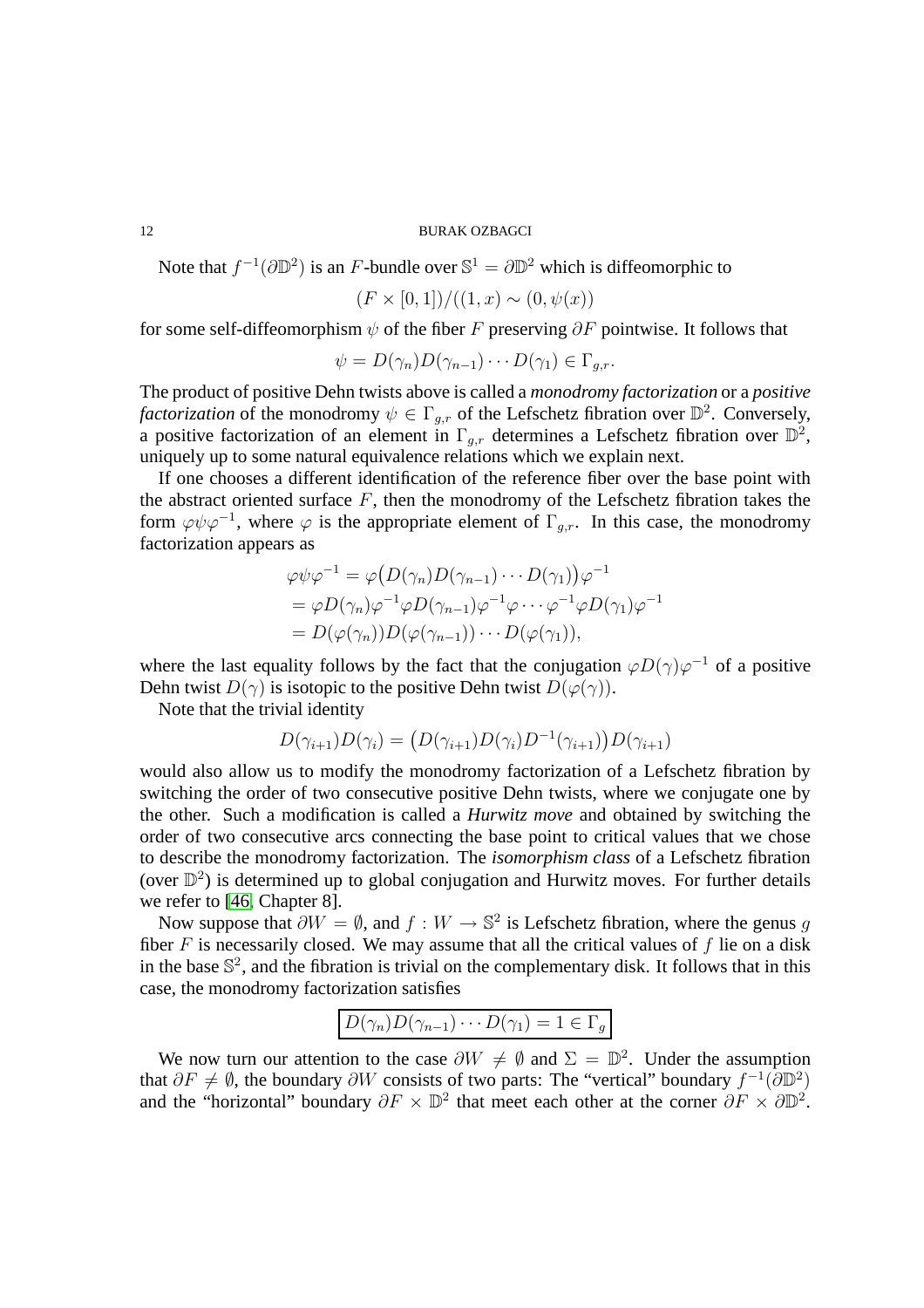After smooothing out the corners, we see that  $\partial W$  acquires an open book decomposition by which we mean the following:

**Definition 2.2.** *An open book decomposition of a closed and oriented* 3*-manifold* Y *is a pair*  $(B, f)$  *consisting of an oriented link*  $B \subset Y$ *, and a locally-trivial fibration*  $f: Y - I$  $B \to \mathbb{S}^1$  such that each component of B has a trivial tubular neighborhood  $B \times \mathbb{D}^2$  in which f is given by the angular coordinate in the  $\mathbb{D}^2$ -factor.

Here  $B$  is called the binding and the closure of each fiber, which is a Seifert surface for B, is called a page. We orient each page so that the induced orientation on its boundary agrees with that of fixed orientation of the binding B.

The (geometric) *monodromy* of an open book is defined as the self-diffeomorphism of an arbitrary page —identified with an abstract oriented genus  $g \ge 0$  surface F with  $r \ge 1$ boundary components—which is given by the first return map of a vector field that is transverse to the pages and meridional near  $B$ . Note that, up to conjugation, the monodromy of an open book is determined as element in  $\Gamma_{q,r}$ . It is clear that the monodromy of the open book on the boundary of a Lefschetz fibration can be identified with the monodromy of the Lefschetz fibration.

## 2.2. **Open books and contact structures.**

**Definition 2.3.** *A contact structure* ξ *on a closed oriented* 3*-manifold* Y *is said to be supported by the open book*  $(B, f)$  *if there is a contact form*  $\alpha$  *for*  $\xi$  *such that*  $\alpha|_{TB} > 0$  *and*  $d\alpha|_{f^{-1}(\theta)} > 0$ , for each  $\theta \in \mathbb{S}^1$ .

**Remark.** A contact 1-form  $\alpha$  satisfying the conditions above is sometimes called a Giroux form.

In [\[87\]](#page-44-0), Thurston and Winkelnkemper constructed a contact form on a 3-manifold Y using an open book decomposition of  $Y$ . Their construction was refined by Giroux showing that an open book supports a unique contact structure, up to isotopy.

Conversely, for any given contact structure  $\xi$  in a 3-manifold, Giroux [\[44\]](#page-42-3) constructed an open book supporting  $\xi$ . As a matter of fact, Giroux established a bijection between the set of isotopy classes of contact structures on a closed 3-manifold Y and the set of open book decompositions of  $Y$ , up to positive stabilization/destabilization.

Giroux's correspondence is of central importance in the subject at hand, and we refer to Etnyre's elaborate lecture notes [\[35\]](#page-42-4) for details.

<span id="page-12-0"></span>2.3. **Stein domains and Lefschetz fibrations.** Before we state a topological characterization of Stein domains due to Eliashberg and Gompf, we make some simple preliminary observations: By attaching m 1-handles to a 0-handle we obtain  $\natural_m S^1 \times D^3$  whose boundary is  $\#_m S^1 \times S^2$ . Eliashberg [\[23\]](#page-41-1) showed that  $\natural_m S^1 \times D^3$  admits a Stein structure so that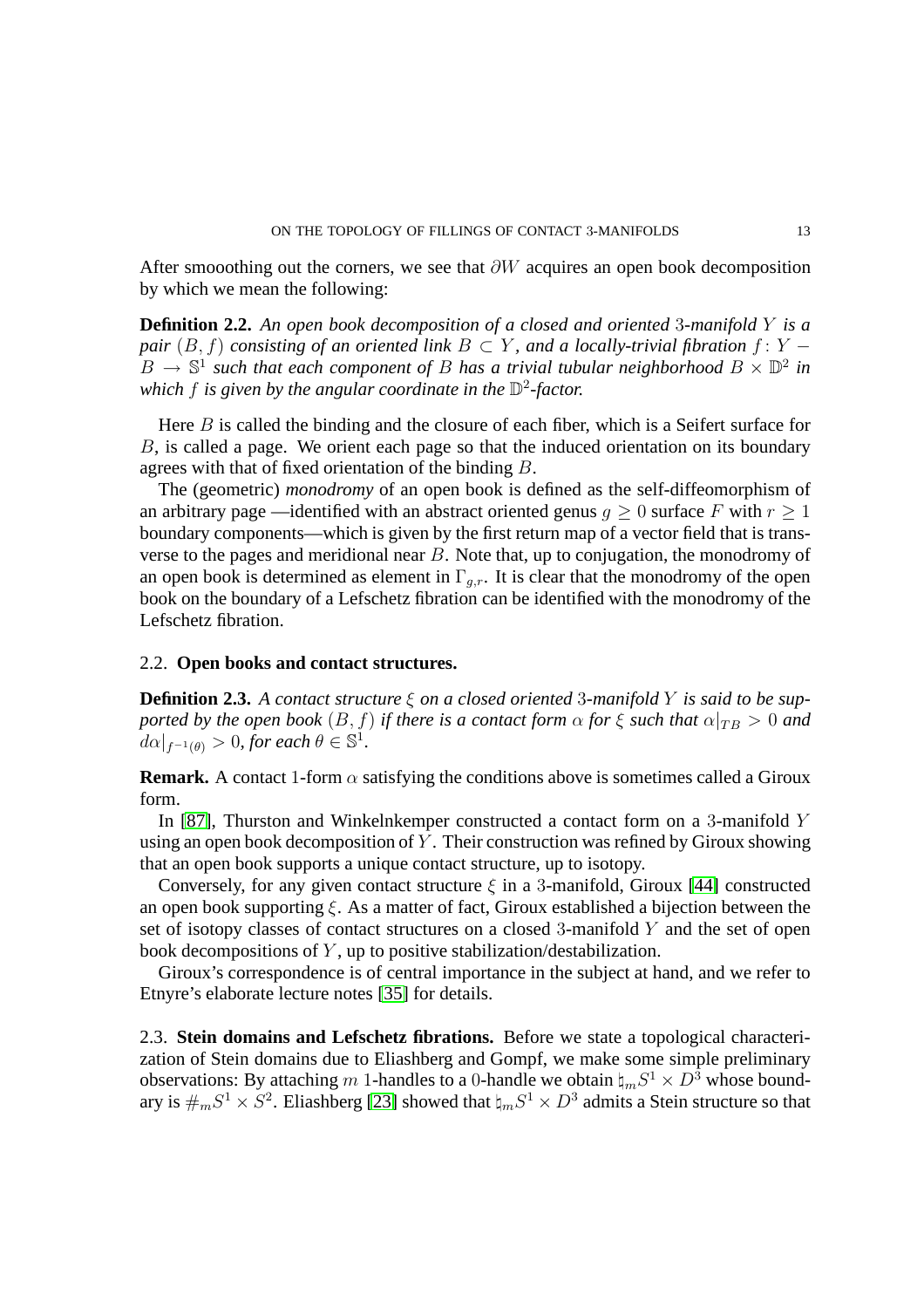it is a Stein filling of  $\#_m S^1 \times S^2$  equipped with its standard contact structure. The following theorem is a key result in the subject which made the study of Stein surfaces/domains accessible to low-dimensional topologists.

<span id="page-13-0"></span>**Theorem 2.4** (Eliashberg[\[23\]](#page-41-1), Gompf[\[45\]](#page-42-5))**.** *A smooth handlebody consisting of a* 0*-handle, some* 1*-handles and some* 2*-handles admits a Stein structure if the* 2*-handles are attached* to the Stein domain  $\natural_m S^1 \times D^3$  along Legendrian knots in the standard contact  $\#_m S^1 \times S^2$ *such that the attaching framing of each Legendrian knot is* −1 *relative to the framing induced by the contact planes. Conversely, any Stein domain admits such a handle decomposition.*

Similar to the handle decomposition of a Stein domain described in Theorem [2.4,](#page-13-0) there is a handle decomposition of a Lefschetz fibration over  $\mathbb{D}^2$  consisting a 0-handle, some 1-handles and some 2-handles as follows: A neighborhood  $F \times D^2$  of a regular fiber F is given by attaching appropriate number of 1-handles to a 0-handle. This is because the surface  $F$  can be described by attaching 2-dimensional 1-handles to a 2-dimensional disk, and  $F \times D^2$  is a thickening of this handle decomposition in 4-dimensions.

Then, since each singularity of a Lefschetz fibration is modeled on complex Morse function  $(z_1, z_2) \rightarrow z_1^2 + z_2^2$ , for each singular fiber, a 2-handle is attached to  $F \times D^2$  along the corresponding vanishing cycle. The crux of the matter is that the attaching framing of each such 2-handle is  $-1$  relative to the framing induced by the fiber. Therefore if  $W \to \mathbb{D}^2$  is a Lefschetz fibration, then  $W$  has a handle decomposition

$$
W = (F \times D^2) \cup H_1 \cup \dots \cup H_n
$$

where, for each  $1 \leq i \leq n$ , the 2-handle  $H_i$  is attached along the vanishing cycle  $\gamma_i$ . One can easily compute some basic topological invariants of the 4-manifold  $W$ , using its corresponding cell-decomposition. Let  $\chi$  denote the Euler characteristic.

<span id="page-13-1"></span>**Lemma 2.5.** *The first integral homology group*  $H_1(W, \mathbb{Z})$  *is isomorphic to the quotient of*  $H_1(F, \mathbb{Z})$  by the normal subgroup  $\langle [\gamma_1], \ldots, [\gamma_n] \rangle$  generated by the homology classes of the *vanishing cycles. Moreover,*  $\chi(W) = \chi(F) + n$ .

**Definition 2.6.** *We say that a Lefschetz fibration over* D 2 *is allowable if the regular fiber has nonempty boundary and each vanishing cycle is homologically nontrivial on the fiber.*

Next we show that if  $W \to \mathbb{D}^2$  is an allowable Lefschetz fibration then W admits a Stein structure (cf. [\[2,](#page-40-0) [63\]](#page-43-3)) so that the induced contact structure on  $\partial W$  is supported by the open book induced by the Lefschetz fibration. Suppose that  $W$  admits a handle decomposition as in the previous paragraph and let  $W_i \to \mathbb{D}^2$  denote the Lefschetz fibration so that

$$
W_i = (F \times D^2) \cup H_1 \cup \dots \cup H_i.
$$

We will show that W admits a Stein structure by induction. Suppose that  $W_{i-1}$  admits a Stein structure so that the induced contact structure on  $\partial W_{i-1}$  is supported by the open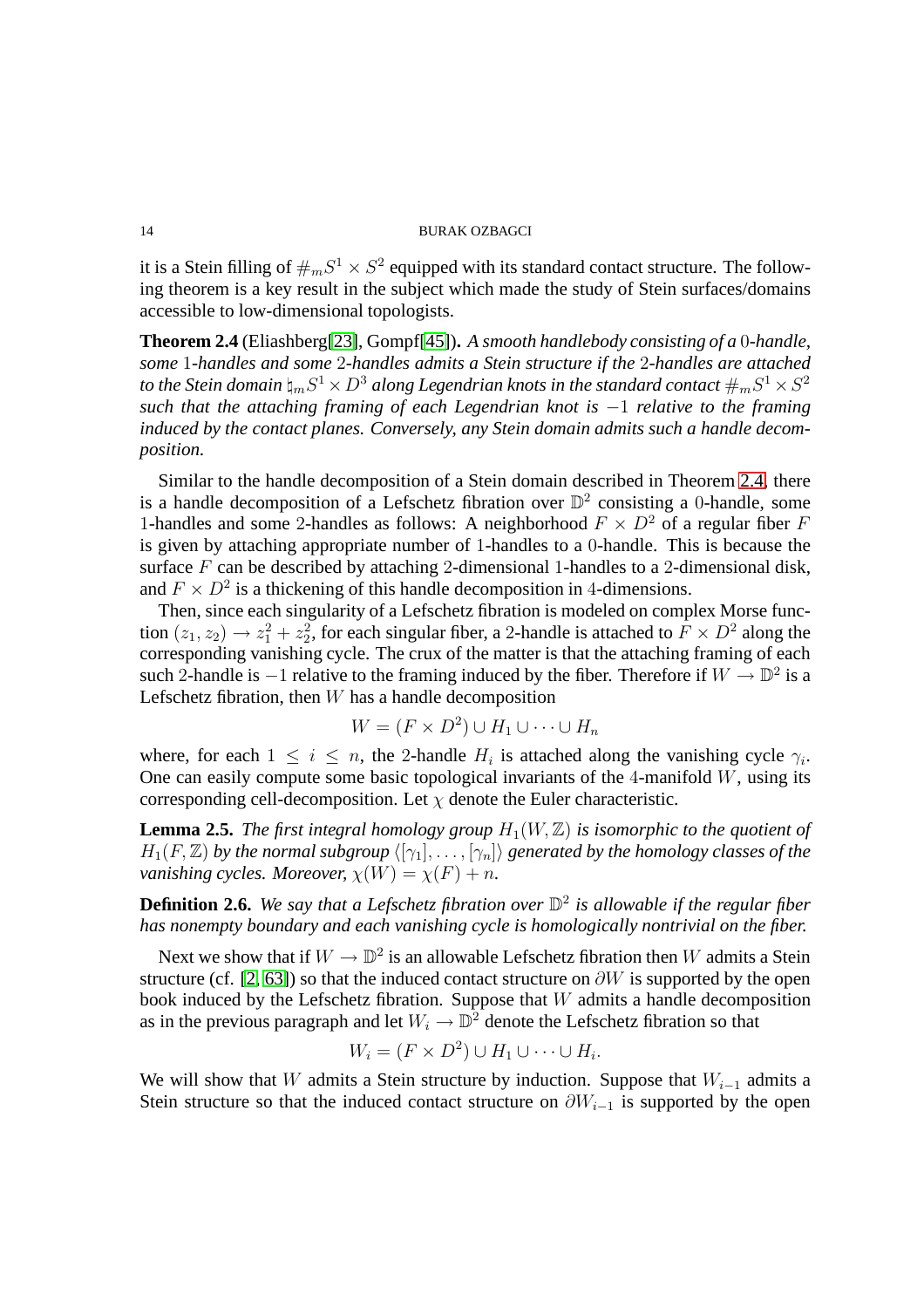book induced by the Lefschetz fibration  $W_{i-1} \to \mathbb{D}^2$ . By the work of Torisu [\[88\]](#page-44-1), we can assume the open book has a *convex* page that contains the attaching curve  $\gamma_i$  of the 2-handle  $H_i$ . Moreover, by the *Legendrian Realization Principle* [\[49\]](#page-42-6),  $\gamma_i$  can be made Legendrian so that the framing induced by the contact planes agrees with that of induced from the page of the open book. This is precisely where we require the Lefschetz fibration to be allowable since Legendrian Realization Principle only works for homologically nontrivial simple closed curves. As a consequence,  $W_i = W_{i-1} \cup H_i$  admits a Stein structure, by Theorem [2.4.](#page-13-0)

Furthermore, the induced contact structure on  $\partial W_i$  is supported by the induced open book by Proposition [2.7,](#page-14-0) since the effect of attaching a *Weinstein* 2-handle along  $\gamma_i$  corresponds to Legendrian surgery along the same curve on the contact boundary  $\partial W_i$ .

<span id="page-14-0"></span>**Proposition 2.7** (Gay [\[39\]](#page-42-7)). *Suppose*  $(Y, \xi)$  *is a contact* 3*-manifold supported by the open book with page* F *and monodromy* ψ*. Then the contact manifold obtained by performing a Legendrian surgery on a knot* L *contained in some page is is supported by the open book with the same page* F *and monodromy*  $\psi \circ D(L)$ *.* 

For the initial step of the induction we just observe that  $F \times D^2 \cong \natural_m S^1 \times D^3$  admits a Stein structure so that it is the Stein filling of the standard contact structure on its boundary  $\#_m S^1 \times S^2$  (see Section [4.2\)](#page-20-0).

Conversely, a Stein domain admits an allowable Lefschetz fibration over  $\mathbb{D}^2$  which was proved in [\[2,](#page-40-0) [3\]](#page-40-1) and [\[63\]](#page-43-3). By a refinement of the algorithm in [\[2\]](#page-40-0), Plamenevskaya showed, in addition, that the induced contact structure on the boundary is supported by the resulting open book [\[76,](#page-43-4) Appendix A]. This leads to the following topological characterization of Stein domains.

<span id="page-14-3"></span>**Theorem 2.8.** A Stein domain admits an allowable Lefschetz fibration over  $\mathbb{D}^2$  and con*versely an allowable Lefschetz fibration over* D <sup>2</sup> *admits a Stein structure. Moreover the contact structure induced by the Stein structure on the boundary is supported by the open book induced by the Lefschetz fibration.*

## <span id="page-14-2"></span><span id="page-14-1"></span>2.4. **The adjunction inequality for Stein surfaces.**

**Theorem 2.9** (Lisca-Matić [\[59\]](#page-43-5)). *A Stein filling*  $(W, \omega_{\phi})$  *admits a holomorphic embedding* as a domain inside a minimal complex surface  $X$  of general type, with  $b_2^+(X) > 1$ , such *that*  $\omega_X|_W = \omega_\phi$ , where  $\omega_X$  *denotes the Kähler form on* X.

An immediate corollary of Theorem [2.9](#page-14-1) and Seiberg-Witten theory is an adjunction inequality :

**Theorem 2.10** ([\[1,](#page-40-2) [60\]](#page-43-6)). If W is a Stein domain, and  $\Sigma \subset W$  is a closed, connected, *oriented, embedded surface of genus* g*, then*

$$
[\Sigma]^2 + |\langle c_1(W), [\Sigma] \rangle| \le 2g - 2
$$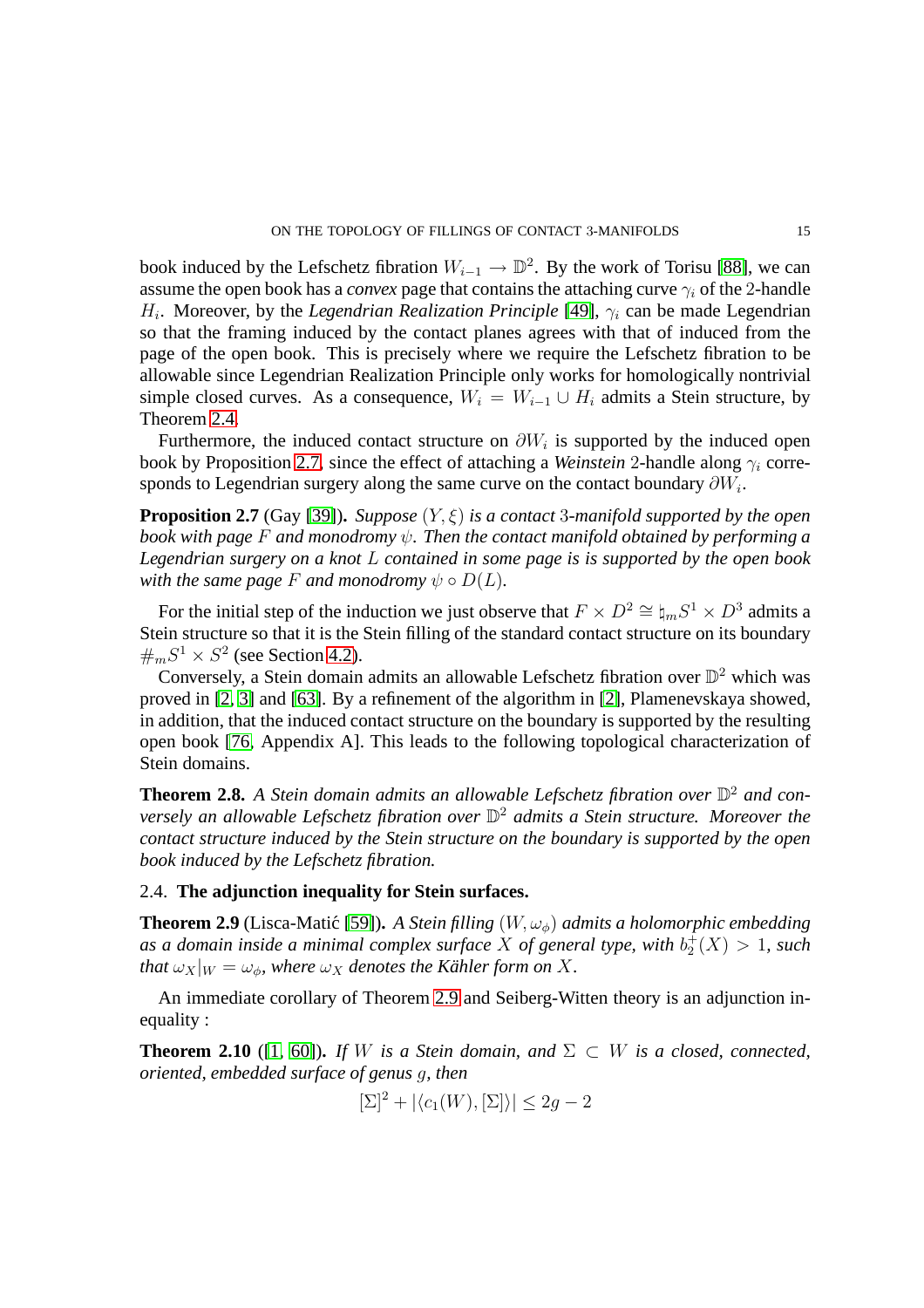$u$ nless  $\Sigma$  *is a null-homologous sphere, where*  $c_1(W) := c_1(W, J) \in H^2(W, \mathbb{Z})$  *denotes the first Chern class.*

<span id="page-15-0"></span>**Corollary 2.11.** *A Stein surface cannot contain a homologically essential smoothly embedded sphere*  $S$  *with*  $[S]^2 \geq -1$ *.* 

## 3. A BASIC PROBLEM

A strong symplectic filling of a contact 3-manifold is a weak symplectic filling since  $d\alpha$  is a symplectic form on the contact planes  $\xi = \ker \alpha$  for any contact 1-form  $\alpha$ . The converse is shown to be true for rational homology spheres:

<span id="page-15-1"></span>**Theorem 3.1.** [\[25\]](#page-41-4) [\[71\]](#page-43-7) [\[27,](#page-41-5) Prop. 4.1] *Suppose that*  $(W, \omega)$  *is a weak symplectic filling of* (Y, ξ)*, where* Y *is a rational homology sphere. Then* ω *can be modified to a new symplectic form*  $\widetilde{\omega}$ , where this modification is supported in a neighborhood of  $\partial W$ , so that  $(W, \widetilde{\omega})$ *becomes a strong symplectic filling of*  $(Y, \xi)$ *.* 

Nevertheless, for an arbitrary closed contact 3-manifold we have

 ${\mathcal{S}(\text{Stein fillings}) \subset {\mathcal{S}(\text{strong symplectic fillings}) \subset {\mathcal{S}(\text{weak symplectic fillings})}}$ 

where the inclusions are shown to be strict for some contact 3-manifolds:

• Eliashberg [\[26\]](#page-41-6) showed that there are weakly but not strongly symplectically fillable contact structures on  $T^3$ , and further examples of this kind were given on torus bundles over the circle by Ding and Geiges [\[21\]](#page-41-7).

• Using the contact Ozsváth-Szabó invariants, Ghiggini [\[44\]](#page-42-3) proved that for any even positive integer n, the Brieskorn 3-sphere  $-\Sigma(2,3,6n+5)$  (see [\[75\]](#page-43-2) for its definition) admits a strongly symplectically fillable contact structure which is not Stein fillable.

**Definition 3.2.** We say that two symplectic 4-manifolds  $(W_1, \omega_1)$  and  $(W_2, \omega_2)$  with con*vex boundary are symplectically deformation equivalent if there is a diffeomorphism* ϕ :  $W_1 \rightarrow W_2$  such that  $\varphi^* \omega_2$  can be deformed to  $\omega_1$  through a smooth 1-parameter family of *symplectic forms that are all convex at the boundary.*

As a consequence of the above discussion, the following problem arises naturally in the study of the topology of fillings of contact 3-manifolds:

**Basic Problem:** *Given a closed contact* 3*-manifold, describe all of its Stein (or minimal strong/weak symplectic) fillings up to diffeomorphism (or symplectic deformation).*

To begin with, we need to know that the given contact 3-manifold  $(Y, \xi)$  admits at least one weak symplectic filling. However, some oriented closed 3-manifolds can not admit any symplectic fillings at all. For example,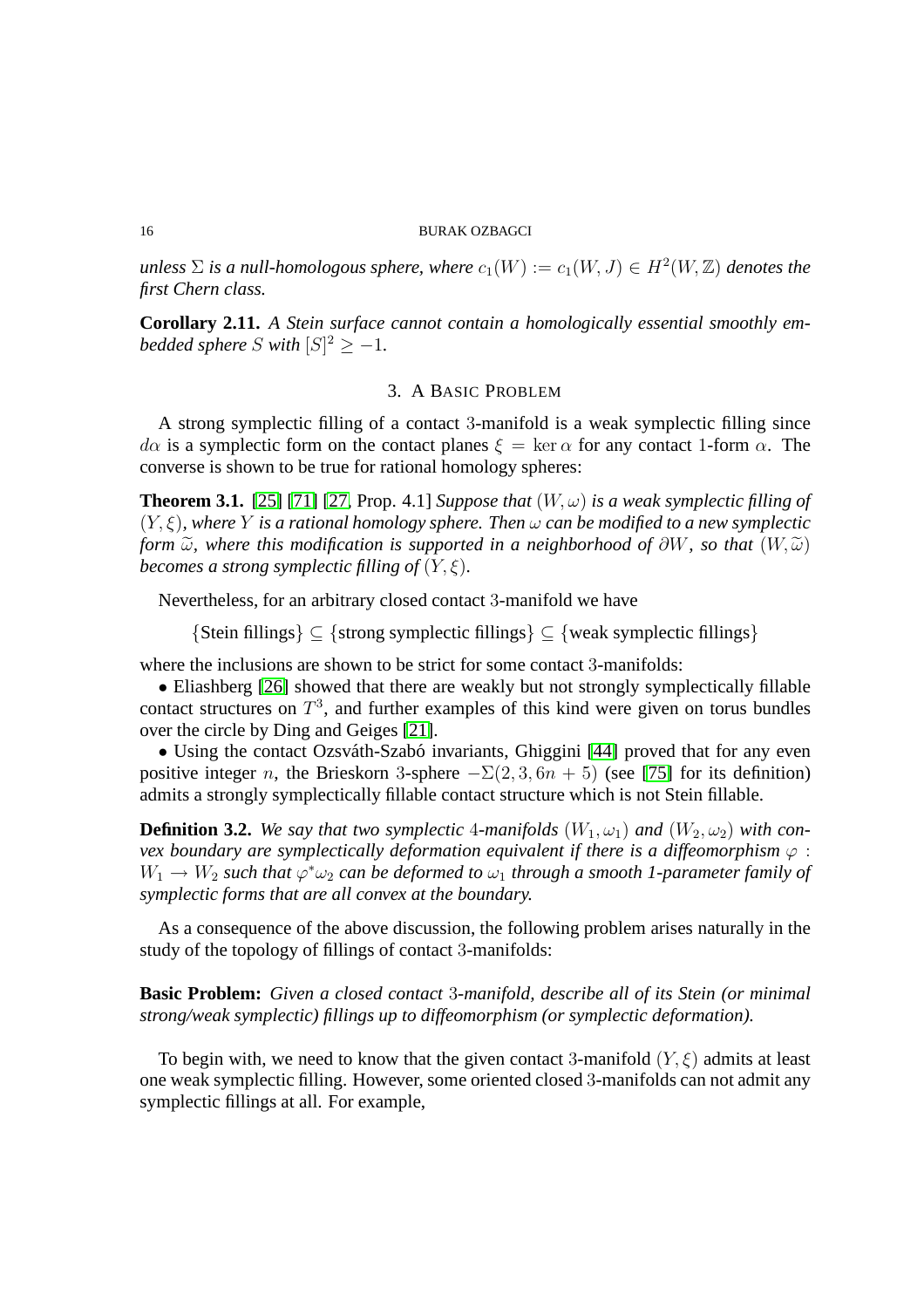**Theorem 3.3** (Lisca [\[56\]](#page-43-8))**.** *The Poincare homology ´* 3*-sphere with its natural orientation reversed admits no fillable contact structure.*

*Proof.* Let E denote the 4-manifold with boundary obtained by plumbing oriented disk bundles over the sphere according to the positive  $E_8$  diagram. Then  $\partial E$  is diffeomorphic to  $-P$ , where P denotes the Poincaré homology sphere with its natural orientation.



FIGURE 2. The positive  $E_8$  diagram

Suppose that W is a symplectic filling of  $-P \cong \partial E$ . Then W can be symplectically embedded into a *closed* symplectic 4-manifold such that  $b_2^+(X \setminus \text{int}(W)) > 0$ , by Theo-rem [3.5.](#page-16-0) Since  $P \cong \Sigma(2,3,5)$  admits a positive scalar curvature metric, a standard result from gauge theory [\[93\]](#page-44-2) implies that  $b_2^+(W) = 0$ . Hence  $W \cup (-E)$  is a negative definite closed smooth 4-manifold, which can not exist by Donaldson's famous diagonalizability result [\[22\]](#page-41-8).

<span id="page-16-2"></span>**Remark 3.4.** *Lisca* [\[57\]](#page-43-9) *proved the same result for the boundaries of the plumbings according to the positive*  $E_7$  *and*  $E_6$  *diagrams.* 

<span id="page-16-0"></span>**Theorem 3.5** (Eliashberg [\[27\]](#page-41-5), Etnyre [\[34\]](#page-42-8))**.** *Any weak filling of a contact 3-manifold can* be symplectically embedded into a closed symplectic 4-manifold with  $b_2^+>1$ .

Recall that a knot in a contact 3-manifold is called Legendrian if it is everywhere tangent to the contact planes. For any *null-homologous* Legendrian knot L in a contact 3-manifold, the Thurston-Bennequin number  $\text{tb}(L)$  is the contact framing of L measured with respect to the Seifert framing.

An embedded disk D in a contact 3-manifold  $(Y, \xi)$  is called overtwisted if at each point  $p \in \partial D$  we have  $T_p D = \xi_p$ . A contact 3-manifold which contains such an overtwisted disk is called *overtwisted*, otherwise it is called *tight*—which is the fundamental dichotomy in 3 dimensional contact topology. Note that  $\partial D$  of an overtwisted disk is a Legendrian unknot with tb( $\partial D$ ) = 0. If  $(Y,\xi)$  admits a topologically unknotted Legendrian knot K with  $\text{tb}(K) = 0$ , then  $(Y, \xi)$  is overtwisted. This can be taken as the definition of an overtwisted manifold.

<span id="page-16-1"></span>For any null-homologous Legendrian knot  $K$  in an arbitrary contact 3-manifold, we can find a  $C^0$ -small isotopy that decreases  $\text{tb}(K)$  by any integer, but it is not always possible to increase tb(K). If  $(Y, \xi)$  is overtwisted, however, any null-homologous knot K can be made Legendrian with tb(K) realizing any preassigned integer (see [\[45,](#page-42-5) p. 625]).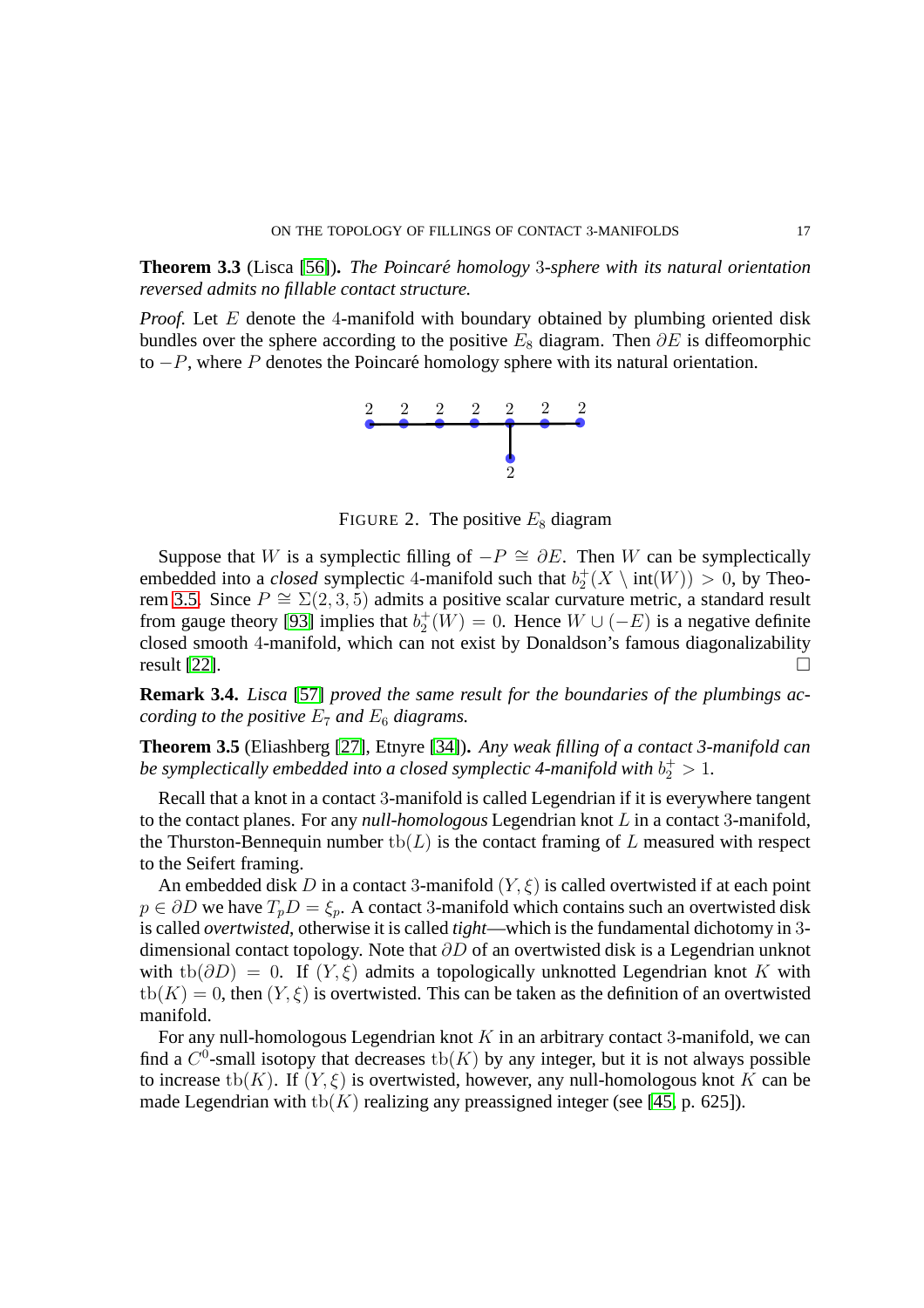# **Theorem 3.6** (Eliashberg-Gromov [\[28\]](#page-41-9))**.** *If a contact* 3*-manifold is weakly symplectically fillable, then it is tight.*

*Proof.* Here we give a sketch of a proof (cf. [\[75,](#page-43-2) Thm. 12.1.10]) of Theorem [3.6](#page-16-1) which is very different from the original proof. Suppose that  $(W, \omega)$  is a symplectic filling of an overtwisted contact 3-manifold  $(Y, \xi)$ . Then, by the discussion above, there is an embedded disk  $D \subset Y$  such that  $\partial D$  is Legendrian and the framing on  $\partial D$  induced by the contact planes differs by +2 from the surface framing induced by D, i.e., tb( $\partial D$ ) = 2. By attaching a Weinstein 2-handle along  $\partial D$  to  $(W, \omega)$  we obtain a weak symplectic filling  $(W', \omega')$  of the surgered contact 3-manifold  $(Y', \xi')$  (see [\[36,](#page-42-9) Lemma 2.6]).

Now we claim that  $(W', \omega')$  contains an essential sphere S with self-intersection  $(+1)$ . The sphere S is obtained by gluing D with the core disk of the 2-handle, and  $[S]^2 = 1$ follows from the fact that the Weinstein 2-handle is attached with framing tb( $\partial D$ ) – 1.

By Theorem [3.5,](#page-16-0)  $(W', \omega')$  can be (symplectically) embedded into a closed symplectic 4-manifold X with  $b_2^+(X) > 1$ , which contradicts to the combination of the following two results: Witten [\[93\]](#page-44-2) showed that if X is a smooth closed 4-manifold with  $b_2^+(X) > 1$  that contains an embedded essential sphere S of nonnegative self-intersection, then the Seiberg-Witten invariant  $SW_X$  vanishes identically. On the other hand, Taubes [\[85\]](#page-44-3) proved that if  $(X, \omega)$  is a closed symplectic 4-manifold with  $b_2^+(X) > 1$ , then  $SW_X(c_1(X, \omega)) \neq 0$ .  $\Box$ 

The first examples proving that the converse of Theorem [3.6](#page-16-1) is false were discovered by Etnyre and Honda [\[36\]](#page-42-9). Soon after, a variety of such examples were constructed by Lisca and Stipsicz [\[61,](#page-43-10) [62\]](#page-43-11) using Heegaard Floer theory.

<span id="page-17-0"></span>**Theorem 3.7** (Etnyre-Honda [\[36\]](#page-42-9)). *Let*  $Y_1$  (*resp.*  $Y_2$ ) *be the Seifert fibered space over*  $S<sup>2</sup>$  *with Seifert invariants*  $\left(-\frac{1}{2}\right)$  $\frac{1}{2}, \frac{1}{4}$  $\frac{1}{4}, \frac{1}{4}$  $\frac{1}{4})$  (resp.  $(-\frac{2}{3})$  $\frac{2}{3}, \frac{1}{3}$  $\frac{1}{3}, \frac{1}{3}$  $\frac{1}{3}$ )). Then  $Y_1$  admits one tight con*tact structure and* Y<sup>2</sup> *admits two nonisotopic tight contact structures that are not weakly symplectically fillable.*

**Remark.** The non-fillability part of Theorem [3.7](#page-17-0) essentially follows from Lisca's result we stated in Remark [3.4,](#page-16-2) but showing tightness of the contact structures is much harder. We would like to point out that  $Y_1$  and  $Y_2$  are both torus bundles over the circle.

On the other hand, as we will discuss in details in Section [5,](#page-29-0) there are infinitely many contact 3-manifolds each of which admits infinitely many distinct Stein fillings. The reason that we restrict ourselves to the classification of *minimal* symplectic fillings is that any blow-up of a symplectic filling is another symplectic filling. A blow-up of a Stein filling, on the other hand, cannot carry any Stein structure since the exceptional sphere in the blow-up violates the adjunction inequality (see Section [2.4\)](#page-14-2).

<span id="page-17-1"></span>In an other direction, the culmination of the work in [\[2,](#page-40-0) [44,](#page-42-3) [63\]](#page-43-3) leads to one useful characterization of Stein fillable contact 3-manifolds: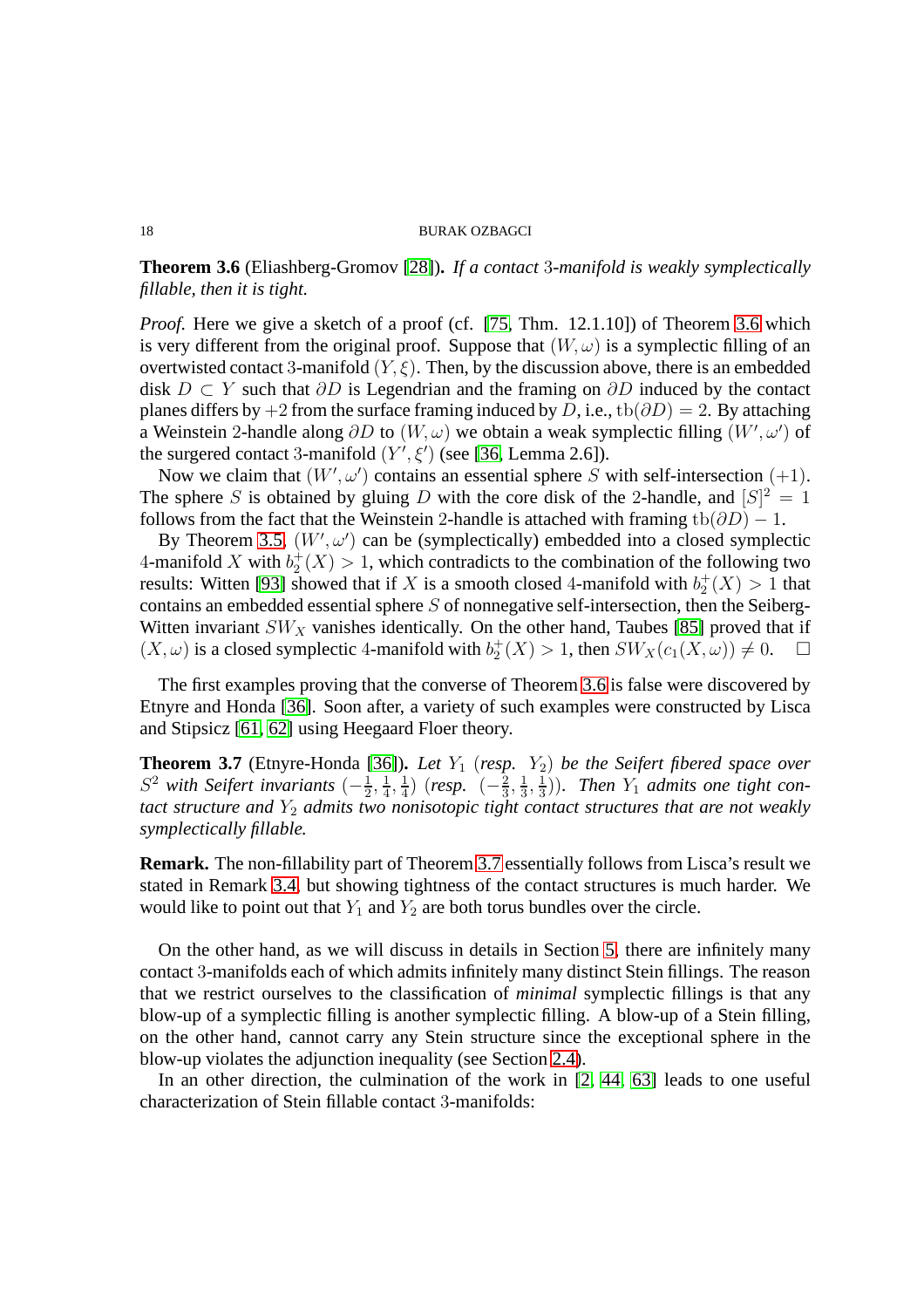**Theorem 3.8.** *A contact* 3*-manifold* (Y, ξ) *is Stein fillable if and only if* ξ *is supported by some open book in* Y *whose monodromy admits a factorization into a product of positive Dehn twists.*

There are, however, Stein fillable contact 3-manifolds each of which carries an open book supporting the given contact structure whose monodromy admits no positive factorization at all (cf. [\[8,](#page-40-3) [90\]](#page-44-4)). In particular, this shows that the characterization above does not hold for *every* open book supporting the given contact structure.

Nevertheless, Stein/symplectic fillings of contact 3-manifolds supported by *planar* open books are understood much better due to the recent work of Wendl. To describe his work, we give a few basic necessary definitions here and refer to [\[92\]](#page-44-5) for the details. In our discussion leading to Theorem [2.8](#page-14-3) in Section [2.3,](#page-12-0) we gave a short proof of the fact that an allowable Lefschetz fibration over  $\mathbb{D}^2$  admits a Stein structure, but we did not pay attention to how the Stein structure, or more precisely the exact symplectic form, restricts to the fibers of the Lefschetz fibration. However, there is a long history of the study of symplectic Lefschetz fibrations in the literature.

Suppose that  $\Sigma$  is a closed, connected and oriented surface, and  $f : X \to \Sigma$  is a smooth fibre bundle whose fibers are also closed, connected and oriented surfaces. Thurston [\[86\]](#page-44-6) showed that X admits a symplectic form  $\omega$  such that all fibers are symplectic submanifolds of  $(X, \omega)$ , provided that the homology class of the fibre is non-zero in  $H_2(X, \mathbb{R})$ . Moreover, the space of symplectic forms on  $X$  having this property is connected. This result of Thurston was generalized to Lefschetz fibrations by Gompf.

**Theorem 3.9** (Gompf [\[46\]](#page-42-2)). *Suppose that*  $f : X^4 \to \Sigma^2$  *is a Lefschetz fibration such that homology class of the fiber is non-zero in*  $H_2(X, \mathbb{R})$ *, where both* X *and*  $\Sigma$  *are closed, connected and oriented manifolds. Then the space of symplectic forms on* X *that are supported by* f *is nonempty and connected.*

We say that a symplectic form  $\omega$  on X is *supported* by  $f : X \to \Sigma$  if every fiber is a symplectic submanifold at its smooth points, and in a neighborhood of each critical point,  $\omega$  tames some almost complex structure J that preserves the tangent spaces of the fibers.

In [\[92\]](#page-44-5), Wendl defines a *bordered Lefschetz fibration*  $f : E \to \mathbb{D}^2$  with a supported symplectic form  $\omega_E$  such that, in addition to the conditions above,  $\omega_E = d\lambda$  in a neighborhood of ∂E for some Giroux form  $\lambda$ . A symplectic filling  $(W, \omega)$  of a contact 3-manifold  $(Y, \xi)$ is said to admit a symplectic Lefschetz fibration over  $\mathbb{D}^2$  if there exists a bordered Lefschetz fibration  $f : E \to \mathbb{D}^2$  with a supported symplectic form  $\omega_E$  such that, after smoothing the corners on  $\partial E$ ,  $(E, \omega_E)$  is symplectomorphic to  $(W, \omega)$ .

<span id="page-18-0"></span>**Theorem 3.10** (Wendl [\[91\]](#page-44-7)). (*see also* [\[92,](#page-44-5) Thm. 5.6]) *Suppose that*  $(W, \omega)$  *is a strong symplectic filling of a contact* 3*-manifold* (Y, ξ) *which is supported by a planar open book*  $f: Y \setminus B \to \mathbb{S}^1$ . Then  $(W, \omega)$  admits a symplectic Lefschetz fibration over  $\mathbb{D}^2$ , such that the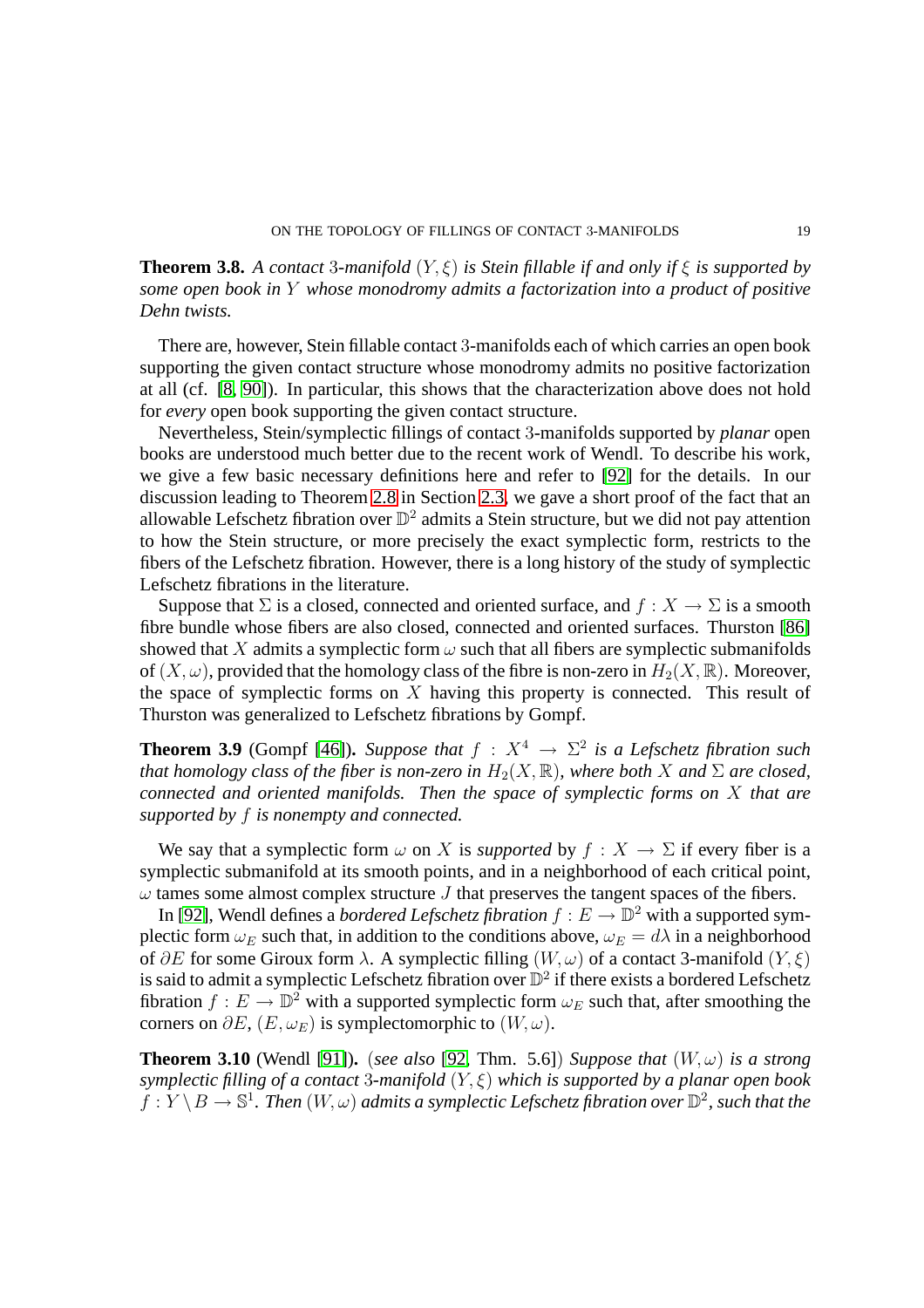*induced open book at the boundary is isotopic to*  $f: Y \setminus B \to \mathbb{S}^1$ *. Moreover, the Lefschetz fibration is allowable if and only if*  $(W, \omega)$  *is minimal.* 

In this case, the Lefschetz fibration determines a supporting open book on  $(Y, \xi)$  uniquely up to isotopy. Moreover, the isotopy class of the Lefschetz fibration produced on  $(W, \omega)$ depends only on the deformation class of the symplectic structure. The punch line is that the problem of classifying symplectic fillings up to symplectic deformation reduces to the problem of classifying Lefschetz fibrations that fill a given planar open book supporting the contact structure.

**Definition 3.11.** *A contact* 3*-manifold* (Y, ξ) *is said to be planar if* Y *admits a planar open book supporting* ξ*.*

<span id="page-19-0"></span>The following generalization of Theorem [3.10](#page-18-0) was proved in [\[70\]](#page-43-12):

**Theorem 3.12** (Niederkrüger-Wendl [\[70\]](#page-43-12)). *If*  $(Y, \xi)$  *is a planar contact* 3*-manifold, then every weak symplectic filling* (W, ω) *of* (Y, ξ) *is symplectically deformation equivalent to a blow up of a Stein filling of*  $(Y, \xi)$ *.* 

# 4. CONTACT 3-MANIFOLDS ADMITTING ONLY FINITELY MANY FILLINGS

In this section we would like to list some examples of oriented closed 3-manifolds for which the *Basic Problem* stated in Section [3](#page-15-0) has been completely solved.

4.1. **The standard contact structure on**  $S^3$ . Let  $\omega_{st} := dx_1 \wedge dy_1 + dx_2 \wedge dy_2$  denote the standard symplectic 2-form on  $\mathbb{R}^4$  in the coordinates  $(x_1, y_1, x_2, y_2)$ . Let

$$
\lambda_{st} := \frac{1}{2}x_1 dy_1 - y_1 dx_1 + x_2 dy_2 - y_2 dx_2
$$

be the standard primitive of  $\omega_{st}$ . The standard contact structure on  $S^3 \subset \mathbb{R}^4$  is defined as  $\xi_{st} = \ker \alpha_{st}$ , where  $\alpha_{st} = \lambda_{st} |_{S^3}$ . The vector field

$$
v = x_1 \frac{\partial}{\partial x_1} + y_1 \frac{\partial}{\partial y_1} + x_2 \frac{\partial}{\partial x_2} + y_2 \frac{\partial}{\partial y_2}
$$

is a Liouville vector field for  $\omega_{st}$  which is transverse to  $S^3$  (pointing outward), which shows that  $(D^4, \omega_{st})$  is a strong symplectic filling of the standard tight contact 3-sphere  $(S^3, \xi_{st})$ . In other words,  $(S^3, \xi_{st})$  is the convex boundary of  $(D^4, \omega_{st})$ .

Consider the standard complex structure  $J_{st}$  on  $\mathbb{R}^4$  given by

$$
J_{st}(\frac{\partial}{\partial x_j})=\frac{\partial}{\partial y_j} \text{ and } J_{st}(\frac{\partial}{\partial y_j})=-\frac{\partial}{\partial x_j} \text{ for } j=1,2.
$$

Note that  $J_{st}$  is just the complex multiplication by i when  $\mathbb{R}^4$  is identified with  $\mathbb{C}^2$ . Let  $\phi : \mathbb{R}^4 \to \mathbb{R}$  be defined by

$$
\phi(x_1, y_1, x_2, y_2) = x_1^2 + y_1^2 + x_2^2 + y_2^2.
$$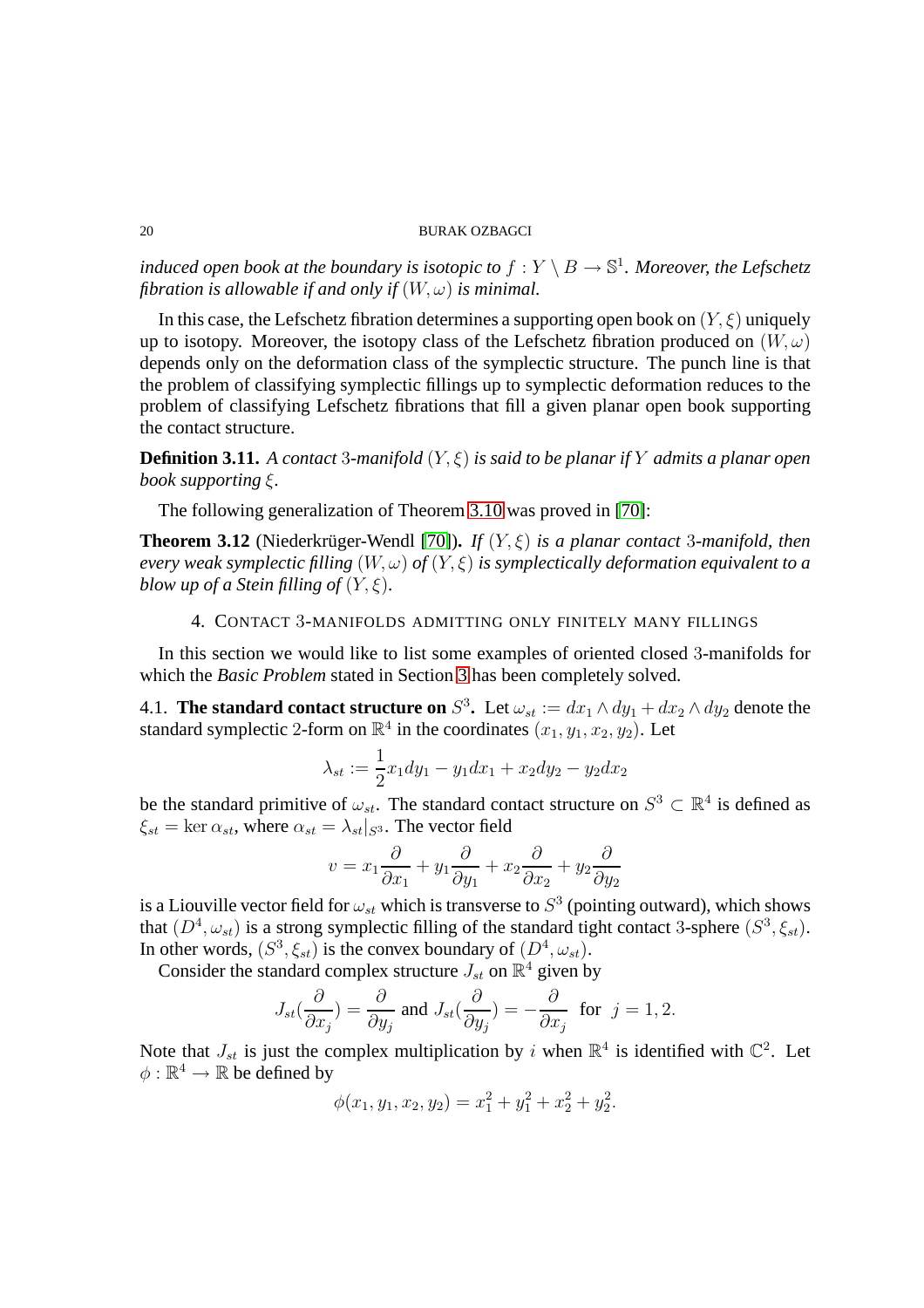Then  $\phi$  is an exhausting  $J_{st}$ -convex function on  $\mathbb{R}^4$  so that  $S^3$  is regular a level set. It is easy to check that  $\alpha_{st} = -\frac{1}{2}$  $\frac{1}{2}(d\phi \circ J_{st})|_{S^3}$ . This shows that  $D^4$  equipped with the restriction of standard complex structure  $J_{st}$  on  $\mathbb{R}^4$  is a Stein filling of  $(S^3, \xi_{st})$ . There is yet another description of  $\xi_{st}$  as the *complex tangencies*, i.e.,

$$
\xi = TS^3 \cap J_{st}(TS^3).
$$

We should also point out, in surgery theory,  $(S^3, \xi_{st})$  is commonly defined as the extension of the standard contact structure on  $\mathbb{R}^3$  which is given as the kernel of

$$
dz + x\,dy - y\,dx = dz + r^2d\theta
$$

in the coordinates  $(x, y, z)$  or using polar coordinates  $(r, \theta)$  for the xy-plane. In other words, for any  $p \in S^3$ ,  $(S^3 \setminus \{p\}, \xi_{st}|_{S^3 \setminus \{p\}})$  is contactomorphic to the standard contact  $\mathbb{R}^3$ . Note that the standard contact structure on  $\mathbb{R}^3$  can also be defined as  $\ker(dz + x\,dy)$  or  $\ker(dz - y dx)$ , up to isomorphism.

<span id="page-20-1"></span>The following result is due to Gromov [\[48\]](#page-42-10) (see also [\[24,](#page-41-10) Theorem 5.1], [\[65,](#page-43-13) Theorem 1.7], [\[19,](#page-41-0) Theorem 16.6]).

**Theorem 4.1.** Any weak symplectic filling of  $(S^3, \xi_{st})$  is symplectically deformation equiv*alent to a blow-up of*  $(D^4, \omega_{st})$ *.* 

This result can be obtained [\[92,](#page-44-5) Corollary 5.7] as an easy corollary to Theorem [3.10](#page-18-0) since  $(S^3, \xi_{st})$  admits a planar open book whose page is an annulus and whose monodromy is a single positive Dehn twist along the core circle. This monodromy admits a unique positive factorization which proves Theorem [4.1.](#page-20-1)

<span id="page-20-0"></span>4.2. **The standard contact structure on**  $S^1 \times S^2$ . We define the standard contact structure  $\xi_{st}$  on  $S^1 \times S^2$  as the contact structure supported by the standard open book given as follows: The page is the annulus and the monodromy is the identity. Note that  $(S^1 \times S^2, \xi_{st})$  is Stein fillable by Theorem [3.8](#page-17-1) and it is well-known (cf. [\[40,](#page-42-1) Section 4.10]) that  $S^1 \times S^2$ admits a unique tight contact structure, up to isotopy. Any Stein filling of  $(S^1 \times S^2, \xi_{st})$  is deformation equivalent to the canonical Stein structure on  $S^1 \times D^3 \cong D^4 \cup 1$ -handle given by Theorem [2.4.](#page-13-0) The following theorem was implicit in [\[23\]](#page-41-1) (see also [\[41\]](#page-42-11)).

**Theorem 4.2.** Any weak symplectic filling of  $(S^1 \times S^2, \xi_{st})$  is diffeomorphic to  $S^1 \times D^3$ .

<span id="page-20-2"></span>Since  $(S^1 \times S^2, \xi_{st})$  is planar, Wendl's Theorem [3.10](#page-18-0) can be applied here to yield the next result as an immediate consequence:

**Theorem 4.3.** [\[92\]](#page-44-5) *The strong symplectic filling of*  $(S^1 \times S^2, \xi_{st})$  *is unique up to symplectic deformation equivalence and blow-up.*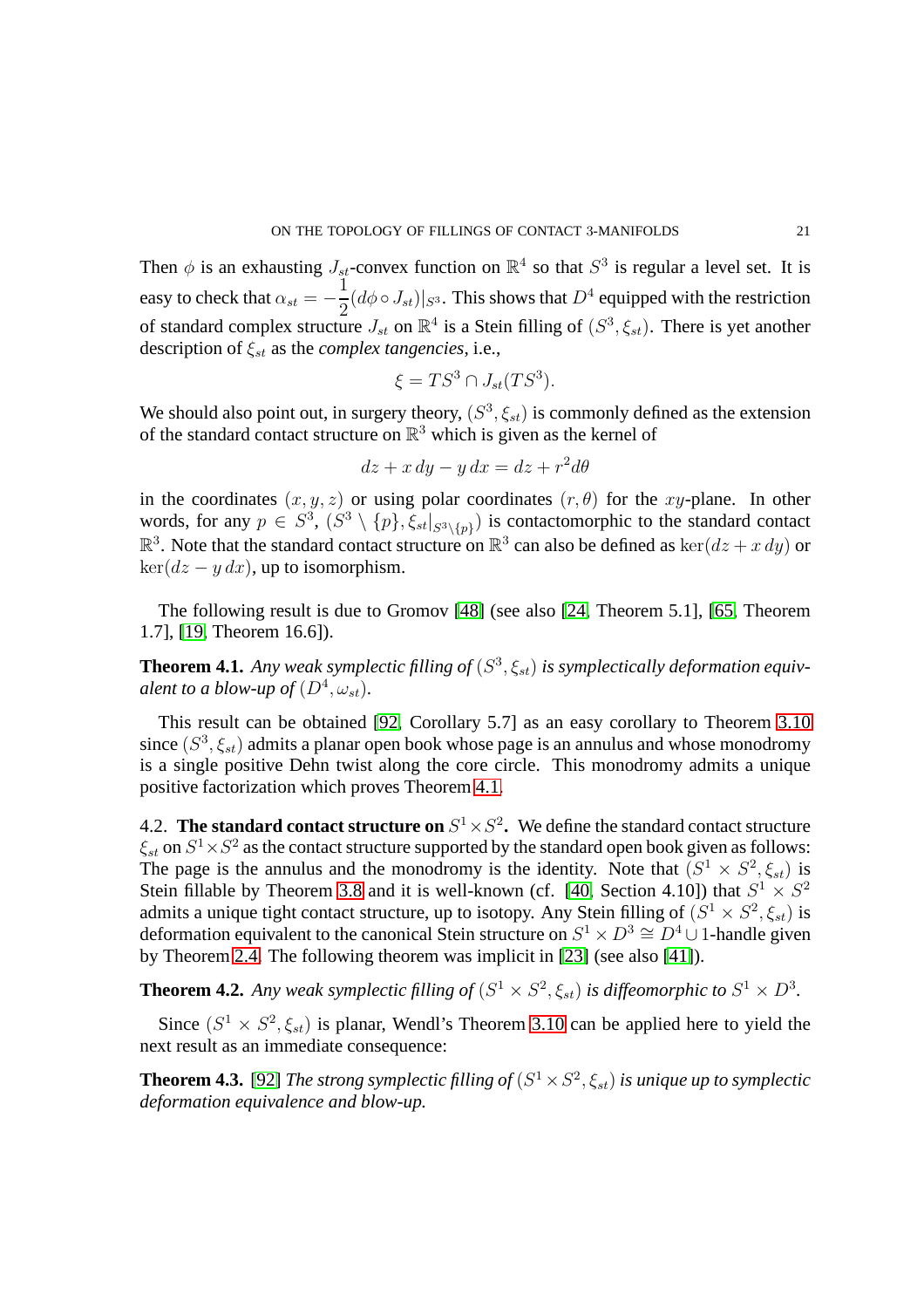In fact, using Theorem [3.12,](#page-19-0) "strong" can be replaced by "weak" in Theorem [4.3.](#page-20-2) Note that Theorem [3.1](#page-15-1) does not apply here.

**Remark.** [\[19,](#page-41-0) Theorem 16.9] The standard contact  $(\#_mS^1 \times S^2, \xi_{st})$  is defined as the contact connected sum of m copies of  $(S^1 \times S^2, \xi_{st})$ . Any Stein filling of  $(\#_m S^1 \times S^2, \xi_{st})$ is deformation equivalent to the canonical Stein structure on  $\natural_m S^1 \times D^3 \cong D^4 \cup k$  1-handles.

4.3. **The** 3-torus  $T^3$ . Using coordinates  $(x_1, x_2, y_1, y_2)$  for the cotangent bundle  $T^*T^2 \cong$  $T^2 \times \mathbb{R}^2$ , the tautological 1-form on the unit cotangent bundle  $S^*T^2$  can be given as  $\alpha_0 =$  $x_1 dy_1 + x_2 dy_2$ . If we identify the 3-torus  $T^3$  as  $T^2 \times S^1 = T^2 \times \partial D^2 \cong S^* T^2$ , and replace the  $(y_1, y_2)$  coordinates of  $\mathbb{R}^2$  with  $(\cos(2\pi\theta), \sin(2\pi\theta))$  on the circle  $\partial D^2 \subset \mathbb{R}^2$ , we see that

$$
\xi_0 = \ker(\cos(2\pi\theta)dx_1 + \sin(2\pi\theta)dx_2)
$$

is a contact structure on  $T^3 = T^2 \times S^1$  in the coordinates  $(x_1, x_2, \theta)$ .

Moreover,  $(T^2 \times D^2, \omega_0)$  is a strong symplectic filling of  $(T^3, \xi_0)$ , where

$$
\omega_0 = dx_1 \wedge dy_1 + dx_2 \wedge dy_2
$$

denotes the canonical symplectic form on  $T^*T^2$ . In fact,  $T^2 \times D^2$  is a Stein filling of  $(T^3, \xi_0)$ , since for some appropriate J, we have  $\omega_0 = -dd^c \phi$  for the exhausting J-convex function  $\phi(x_1, x_2, y_2, y_2) = \frac{1}{2}(y_1^2 + y_2^2)$  (cf. [\[91\]](#page-44-7)).

It was shown by Eliashberg [\[26\]](#page-41-6) that  $\xi_0$  is the unique strongly fillable contact structure on  $T^3$ . Note that a Stein structure on the trivial disk bundle  $T^2 \times D^2$  which fills the contact 3-manifold  $(T^3, \xi_0)$  can also be described by the Legendrian surgery diagram in [\[46,](#page-42-2) page 430].

In [\[82\]](#page-44-8), using gauge theory Stipsicz showed that any Stein filling of  $(T^3, \xi_0)$  is *homeomorphic* to  $T^2 \times D^2$ . This result was improved by Wendl [\[91\]](#page-44-7), who proved that any minimal strong symplectic filling of  $(T^3, \xi_0)$  is symplectic deformation equivalent to a star-shaped domain in  $(T^*T^2, \omega_0)$ . In particular,

# <span id="page-21-0"></span>**Theorem 4.4** (Wendl [\[91\]](#page-44-7)). *Every minimal strong filling of*  $T^3$  *is diffeomorphic to*  $T^2 \times D^2$ *.*

We do not need to specify any contact structure in Theorem [4.4,](#page-21-0) since  $T^3$  carries a unique strongly symplectically fillable contact structure, although it carries infinitely many weakly symplectically fillable contact structures  $\xi_n = \ker \alpha_n$ , for  $n \in \mathbb{N}$ , where

$$
\alpha_n = \cos(2\pi(n+1)\theta)dx_1 + \sin(2\pi(n+1)\theta)dx_2.
$$

These contact structures are distinguished by their Giroux torsion [\[43\]](#page-42-12).

The contact 3-manifold  $(T^3, \xi_0)$  is not planar since according to [\[33,](#page-42-13) Thm. 4.1], any symplectic filling  $(W, \omega)$  of a planar contact 3-manifold has the property that  $b_2^+(W) =$  $b_2^0(W) = 0$ , but  $b_2^0(T^2 \times D^2) \neq 0$ . Thus Theorems [3.10](#page-18-0) and [3.12](#page-19-0) are not applicable.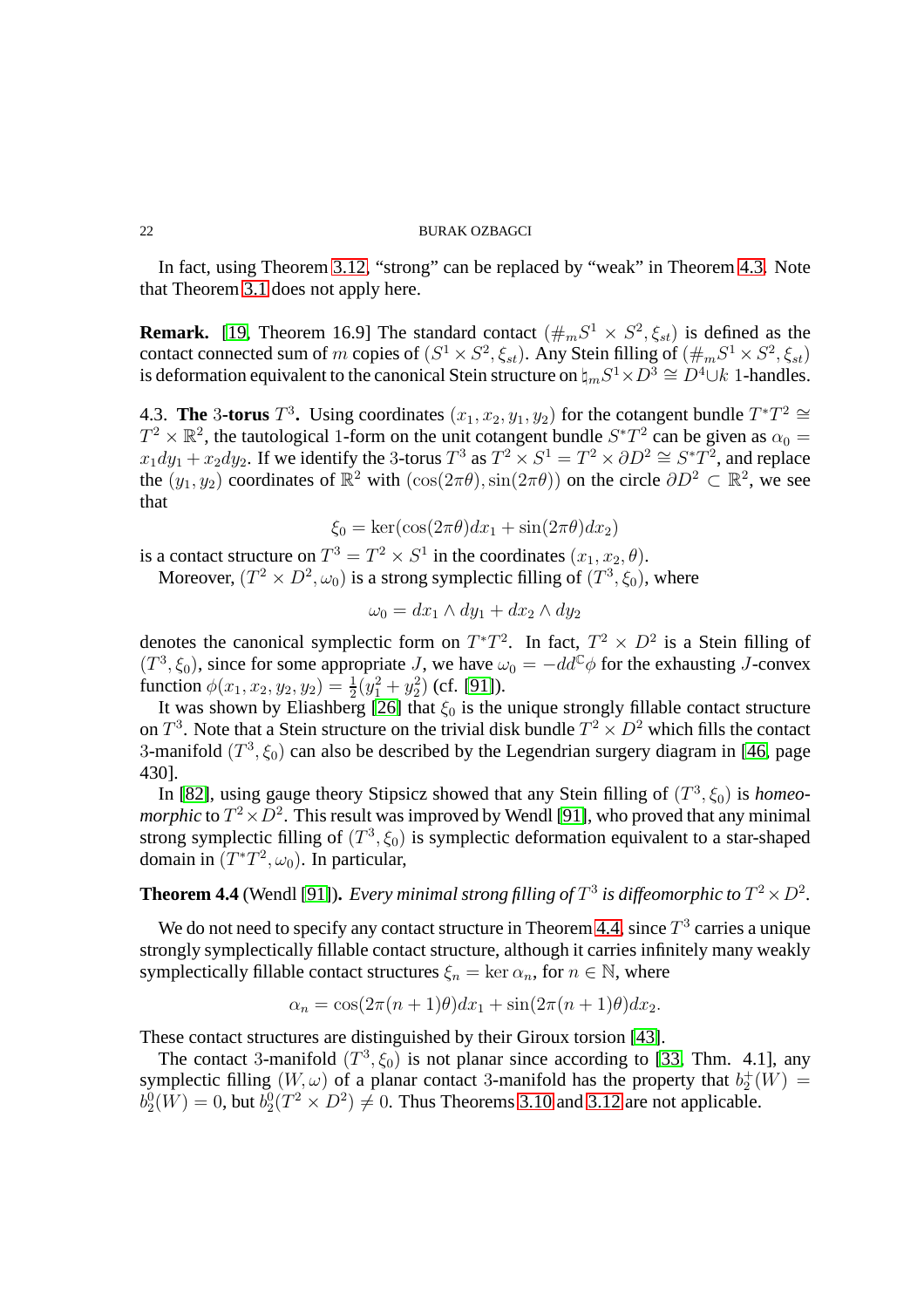

<span id="page-22-0"></span>FIGURE 3. Torus with 3-holes

As it was shown in [\[89\]](#page-44-9), the contact structure  $(T^3, \xi_0)$  is supported by an open book whose page is a torus with 3-holes and whose monodromy is given (see Figure [3\)](#page-22-0) as

$$
\psi = D^{-3}(\alpha_1)D^{-3}(\alpha_2)D^{-3}(\alpha_3)D(\delta_1)D(\delta_2)D(\delta_3) \in \Gamma_{1,3}
$$

**Remark.** This open book on  $T^3$  can also be obtained as follows: First observe that  $T^3$  is diffeomorphic to the plumbing of circle bundles over the sphere according to the *circular* graph with associated Euler numbers  $\{1, 2, 2, 1, 2, 2, 1, 2, 2\}$  and then apply the algorithm in [\[31\]](#page-42-14).

Note that  $\psi$  can be expressed as a product of three positive Dehn twists as follows: The relation

$$
D(\delta_1)D(\delta_2)D(\delta_3) = (D(\alpha_1)D(\alpha_2)D(\alpha_3)D(\beta))^3 \in \Gamma_{1,3}
$$

is well-known [\[54\]](#page-42-15). By setting  $\varphi = D(\alpha_1)D(\alpha_2)D(\alpha_3)$  we have

$$
\psi = \varphi^{-3} (\varphi D(\beta))^3 = \varphi^{-2} D(\beta) \varphi^2 \varphi^{-1} D(\beta) \varphi D(\beta) = D(\varphi^{-2}(\beta)) D(\varphi^{-1}(\beta)) D(\beta)
$$

Hence we conclude that there is an allowable Lefschetz fibration  $T^2 \times D^2 \to \mathbb{D}^2$  with three singular fibers whose monodromy factorization is given as  $D(\varphi^{-2}(\beta))D(\varphi^{-1}(\beta))D(\beta)$ .

4.4. Lens spaces. The standard tight contact structure  $\xi_{st}$  on  $S^3$ , is invariant under the action of the group

$$
G_{p,q} = \left\{ \left( \begin{array}{cc} \eta & 0 \\ 0 & \eta^q \end{array} \right) \mid \eta^p = 1 \right\} \subset U(2)
$$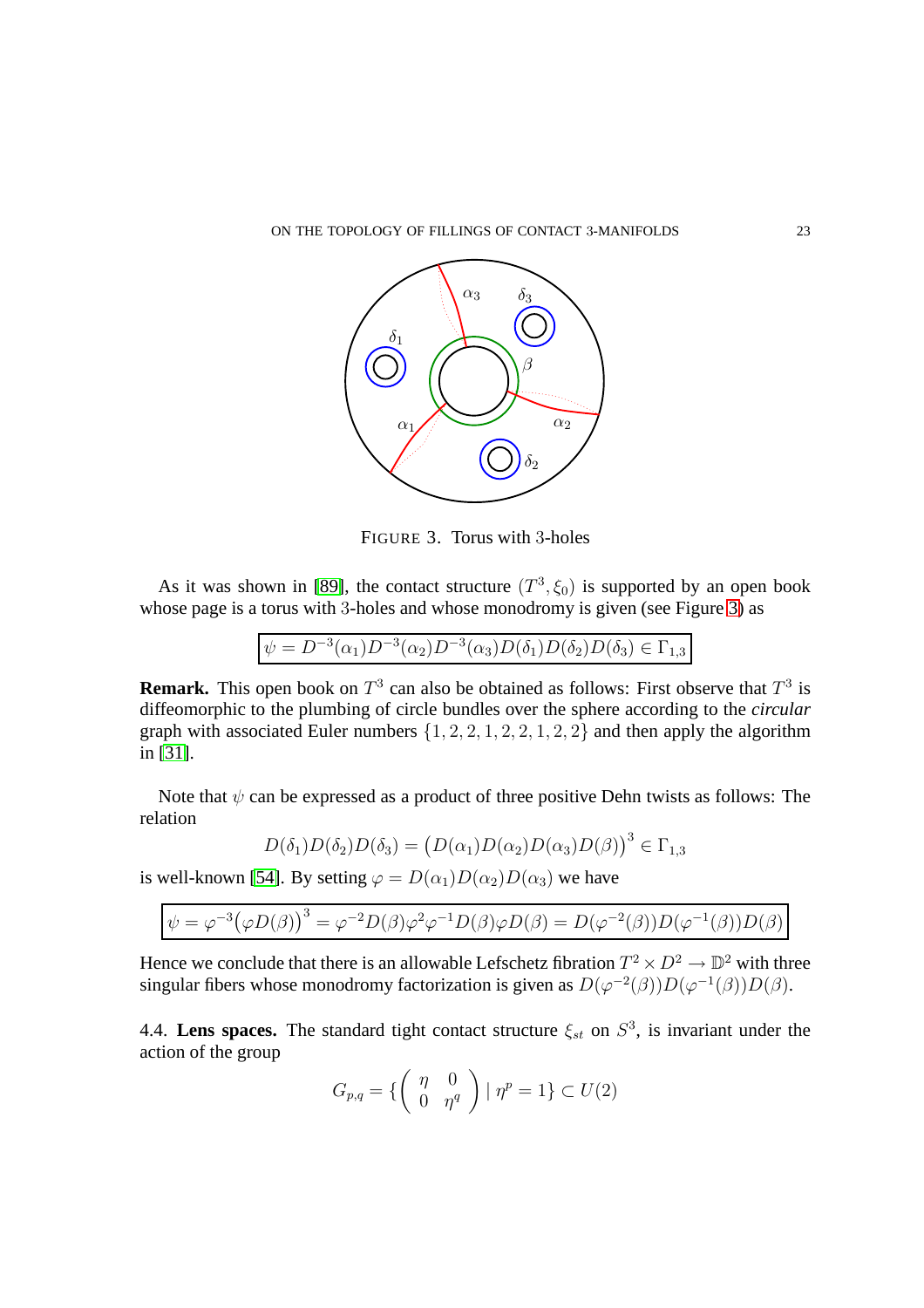where  $p, q \in \mathbb{Z}$ . It follows that when  $p > q \ge 1$  and  $p, q$  are coprime,  $\xi_{st}$  descends to a contact structure  $\overline{\xi}_{st}$  on the lens space  $L(p,q) = S^3/G_{p,q}$ . Note that  $\overline{\xi}_{st}$  is universally tight by definition, since its universal cover is  $(S^3, \xi_{st})$ .

McDuff [\[65\]](#page-43-13) showed that if  $p \neq 4$ , any minimal weak symplectic filling of  $(L(p, 1), \overline{\xi}_{st})$ is diffeomorphic to the disk bundle over  $S^2$  with Euler number  $-p$ , while  $(L(4, 1), \overline{\xi}_{st})$  has two distinct symplectic (in fact, Stein) fillings. In Section [6.1,](#page-34-0) we present these fillings as allowable Lefschetz fibrations over  $\mathbb{D}^2$  and discuss their relevance to rational blowdowns.

Lisca [\[58\]](#page-43-14) extended McDuff's results to all lens spaces giving a complete diffeomorphism classification of minimal weak symplectic fillings of  $(L(p, q), \overline{\xi}_{st})$ . In particular, he showed that

- each diffeomorphism class has a Stein representative and
- for all  $p \ge 2$ , the contact lens space  $(L(p^2, p-1), \overline{\xi}_{st})$  has two distinct Stein fillings. (See Section [6.2](#page-37-0) for further details.)

The strategy of proof in the above classification results due to McDuff and Lisca can be outlined as follows: Suppose  $(W, \omega_W)$  is minimal strong symplectic filling of a given contact 3-manifold  $(Y, \xi)$ . By finding a convenient symplectic cap—*concave* filling  $(Z, \omega_Z)$ of  $(Y, \xi)$ —one can embed  $(W, \omega_W)$  into a closed symplectic 4-manifold  $X = W \cup_Y Z$ , where the symplectic form on  $\widetilde{X}$  is obtained by an appropriate gluing [\[32\]](#page-42-16). Suppose that the cap Z contains a sphere S of self-intersection  $+1$ , and hence X contains such a sphere. Then McDuff's Theorem [4.5](#page-23-0) implies that  $X$  is a rational symplectic 4-manifold.

<span id="page-23-0"></span>**Theorem 4.5** (McDuff [\[65\]](#page-43-13)). Let  $(X, \omega)$  be a minimal closed symplectic 4-manifold where S is an embedded sphere of self-intersection  $S \cdot S = 1$ . Then there exists a symplectomor- $\phi$  *phism from*  $(X,\omega)$  *to*  $({\mathbb{C}}P^2,\omega_{std})$  *that takes*  $S$  *to a complex line in*  ${\mathbb{C}}P^2$ *, where*  $\omega_{std}$  *denotes the usual Kähler form on*  $\mathbb{C}P^2$ .

In particular, after blowing down a finite collection of symplectic  $(-1)$ -curves away from  $S, X$  becomes the complex projective plane with S a complex projective line in it. What is outlined so far gives restrictions on the symplectic topology of the possible filling  $(W, \omega_W)$ . The intricate part of this method is to figure out different possible configurations of  $(-1)$ curves which can be blowdown to obtain a copy of  $\mathbb{CP}^2$  such that  $S \cong \mathbb{CP}^1 \subset \mathbb{CP}^2$ . We refer the reader to [\[15\]](#page-41-11) for a more detailed exposition of this method.

<span id="page-23-1"></span>We now turn our attention to the virtually overtwisted contact structures on  $L(p, 1)$ . Ac-cording to Honda's classification [\[49\]](#page-42-6), there are  $p-1$  tight contact structures  $\xi_1, \xi_2, \ldots, \xi_{p-1}$ on  $L(p, 1)$ , distinct up to isotopy, where  $\xi_k$  is the result of Legendrian surgery on the stabilized unknot in  $(S^3, \xi_{st})$  with k cusps on the left and  $p - k$  cusps on the right. The union of  $D^4$  and the 2-handle corresponding to the surgery yields a Stein filling of  $(L(p, 1), \xi_k)$ . Out of the  $p-1$  tight contact structures on  $L(p, 1)$  listed above, only  $\xi_1$  and  $\xi_p$  are universally tight (both isomorphic to  $\overline{\xi}_{st}$ ), and the rest are virtually overtwisted.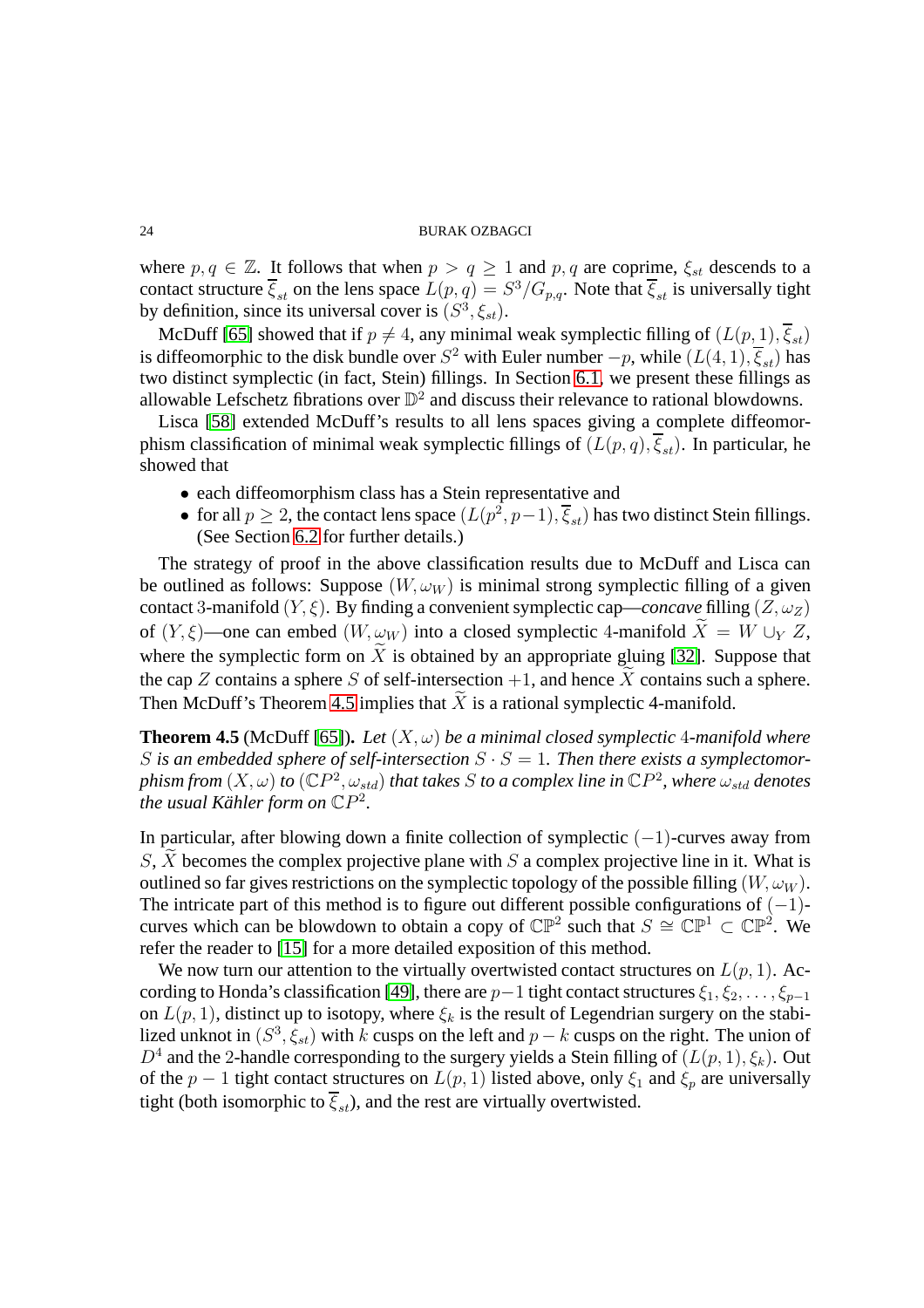**Theorem 4.6** (Plamenevskaya & Van Horn-Morris [\[78\]](#page-44-10))**.** *Every virtually overtwisted contact structure on* L(p, 1) *has a unique Stein filling (up to symplectic deformation), which is also its unique weak symplectic filling (up to symplectic deformation and blow-up).*

The strategy that Plamenevskaya and Van Horn-Morris used to prove Theorem [4.6](#page-23-1) is very different from the one that we outlined above for classifying fillings of the standard structure  $\overline{\xi}_{st}$ . It is easy to see that every tight contact structure in  $L(p, 1)$  is planar [\[79\]](#page-44-11). In fact, the monodromy of some particular planar open book compatible with  $\xi_k$  can be described by classical techniques (cf. [\[35\]](#page-42-4)). By Wendl's Theorem [3.10,](#page-18-0) every Stein filling of  $(L(p, 1), \xi_k)$  is symplectic deformation equivalent to an allowable (symplectic) Lefschetz fibration over  $\mathbb{D}^2$  whose boundary is the given planar open book. Therefore, it suffices to study positive factorizations of the aforementioned monodromy, to classify fillings of  $(L(p, 1), \xi_k)$ . In [\[78\]](#page-44-10), Plamenevskaya and Van Horn-Morris were able to find restrictions on possible positive factorizations for certain simple monodromies, by means of elementary calculations in the abelianization of the mapping class group of the planar surface. Such restrictions coupled with some deep results about the characterization of Legendrian unknots in  $(S^3, \xi_{st})$  yielded a proof of Theorem [4.6.](#page-23-1)

**Corollary 4.7.** [\[78\]](#page-44-10) *For*  $p \neq 4$ *, every tight contact structure on*  $L(p, 1)$  *has a unique Stein filling (up to symplectic deformation), which is also its unique weak symplectic filling (up to symplectic deformation and blow-up).*

Recently, Kaloti was able extend the results of Plamenevskaya and Van Horn-Morris to other lens spaces, based on some new analysis on the positive factorizations in the mapping class of groups of planar surfaces, in addition to the techniques discussed above.

**Theorem 4.8** (Kaloti [\[51\]](#page-42-17)). Let  $\xi$  be a contact structure on the lens space  $L(p(m + 1) +$ 1,  $(m + 1)$ *).* If  $\xi$  is

- *virtually overtwisted, then* ξ *has a unique Stein filling up to symplectomorphism.*
- *universally tight and*  $p \neq 4, 5, \ldots, (m + 4)$ *, then*  $\xi$  *has a unique Stein filling up to symplectomorphism.*
- *universally tight and*  $p = 4, 5, \ldots, (m + 4)$ *, then*  $\xi$  *has at least two Stein fillings up to symplectomorphism.*

4.5. **Circle bundles over**  $T^2$ . For any positive integer k, let  $Y_k$  denote the oriented circle bundle over  $T^2$  with Euler number  $-k$ . There are exactly two Stein fillable universally tight contact structures on  $Y_k$  up to isotopy, which are isomorphic to each other [\[50\]](#page-42-18). Let  $\xi_k$  denote this contact structure up to isomorphism. Ohta and Ono [\[72\]](#page-43-15) classified minimal strong symplectic fillings of  $(Y_k, \xi_k)$  up to symplectic deformation:

• if  $k \geq 10$ , then there is a unique minimal strong symplectic filling given by the symplectic disk bundle over torus with Euler number  $-k$ ,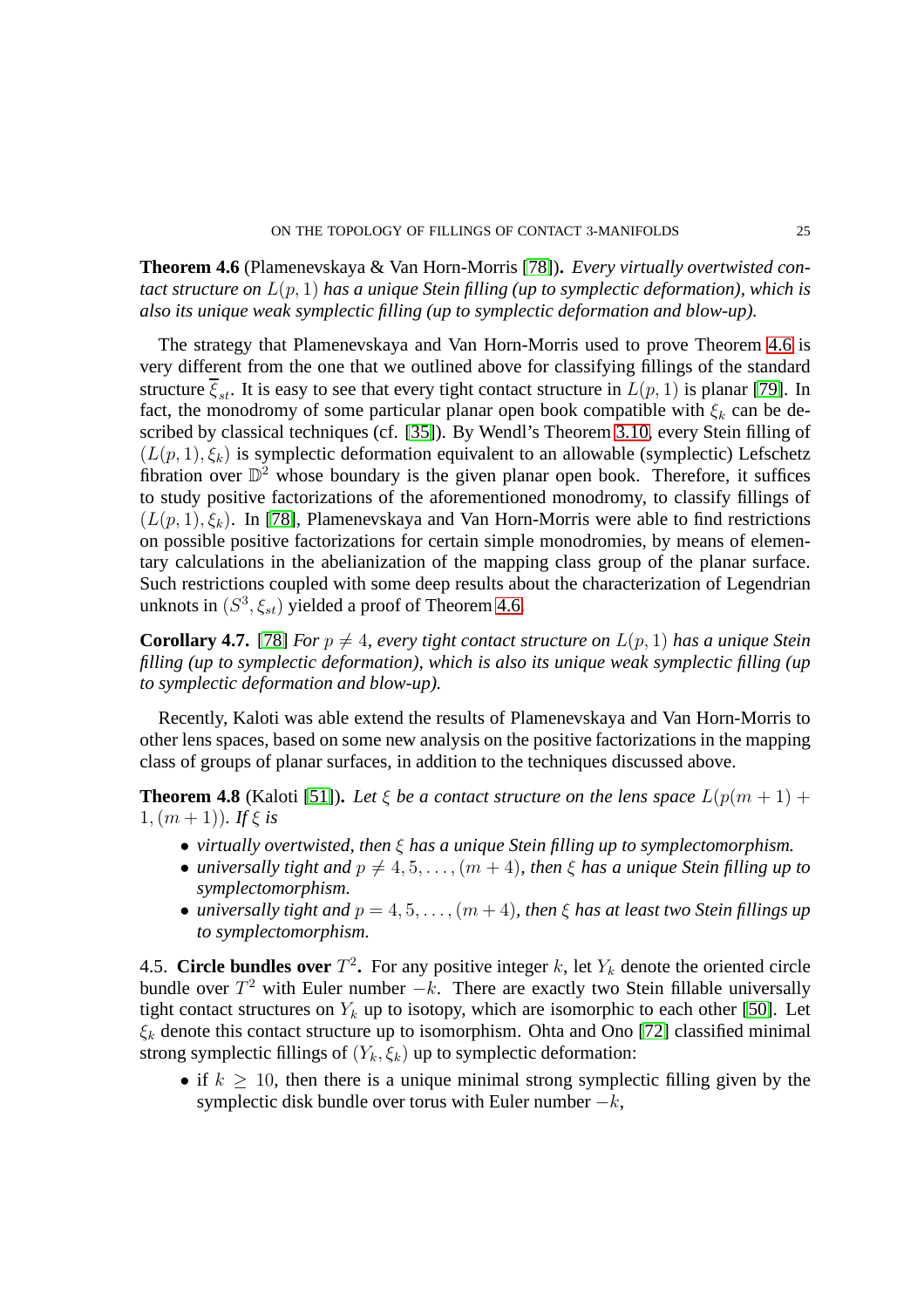- if  $k \leq 9$  and  $k \neq 8$ , then there are two minimal strong symplectic fillings one of which is given by the symplectic disk bundle over torus with Euler number  $-k$ , and
- if  $k = 8$ , then there are three minimal strong symplectic fillings one of which is given by the symplectic disk bundle over torus with Euler number  $-8$ .

Here we would like to present all the fillings listed above as allowable Lefschetz fibrations over  $\mathbb{D}^2$ . The contact 3-manifold  $(Y_k, \xi_k)$  is supported by the open book whose page is a torus with k holes and whose monodromy  $\psi_k$  can be expressed as the product

$$
D(\delta_1)D(\delta_2)\cdots D(\delta_k),
$$

where  $\delta_i$  denotes a curve parallel to the *i*th boundary component [\[13\]](#page-41-12). The following can be easily verified by drawing a smooth handlebody diagram of the corresponding Lefschetz fibrations.

**Lemma 4.9.** *For*  $k \geq 2$ , let  $f_k : D_k \to \mathbb{D}^2$  denote the allowable Lefschetz fibration whose *monodromy has the following factorization*

$$
\psi_k = D(\delta_1)D(\delta_2)\cdots D(\delta_k) \in \Gamma_{1,k}.
$$

*Then*  $D_k$  *is diffeomorphic to the oriented disk bundle over torus with Euler number*  $-k$ *.* 

Note that the "factorization"  $\psi_1 = D(\delta_1)$  does not yield an allowable Lefschetz fibration since the boundary parallel curve  $\delta_1$  is homologically trivial on the fiber (torus with one hole). Nevertheless, the total space of this Lefschetz fibration with one singular fiber is diffeomorphic to the disk-bundle over torus with Euler number −1, which is a Stein filling of  $(Y_1, \xi_1)$ . To find a possibly higher genus allowable Lefschetz fibration over  $\mathbb{D}^2$  on this disk-bundle, one could apply the algorithm in [\[2\]](#page-40-0) to the Stein handlebody diagram of this bundle depicted in [\[13,](#page-41-12) Figure 1].

As described in [\[54\]](#page-42-15), for  $1 \leq k \leq 9$ ,  $\psi_k \in \Gamma_{1,k}$  has a factorization into 12 positive Dehn twists along homologically nontrivial simple closed curves on a torus with kholes. The total space  $A_k$  of the corresponding allowable Lefschetz fibration over  $\mathbb{D}^2$  is not even homotopy equivalent to  $D_k$  since they have different Euler characteristics. Hence  $A_k$ equipped with its Stein structure given by Theorem [2.8](#page-14-3) is a second Stein filling of  $(Y_k, \xi_k)$ for  $1 \le k \le 9$ .

Now we turn to the case  $k = 8$ : First of all, note that the monodromy of the allowable Lefschetz fibration over  $\mathbb{D}^2$  on  $A_8$  is given [\[54,](#page-42-15) page 84] by the positive factorization

$$
\psi_8 = D(\alpha_4)D(\alpha_5)D(\beta_1)D(\sigma_3)D(\sigma_6)D(\alpha_2)D(\beta_6)D(\sigma_4)D(\sigma_7)D(\alpha_7)D(\beta_4)D(\sigma_5) \in \Gamma_{1,8}
$$

where  $\beta_i = (D(\alpha_i))(\beta)$  for  $i = 1, 4, 6$ , (see Figure [4\)](#page-26-0).

By Lemma [2.5,](#page-13-1)  $H_1(A_8; \mathbb{Z})$  is generated by  $\{[\alpha_1], [\beta], [\delta_1], \ldots, [\delta_7]\}$  modulo the subgroup  $\langle [\alpha_2], [\alpha_4], [\alpha_5], [\alpha_7], [\beta_1], [\beta_4], [\beta_6], [\sigma_3], [\sigma_4], [\sigma_5], [\sigma_6], [\sigma_7]\rangle.$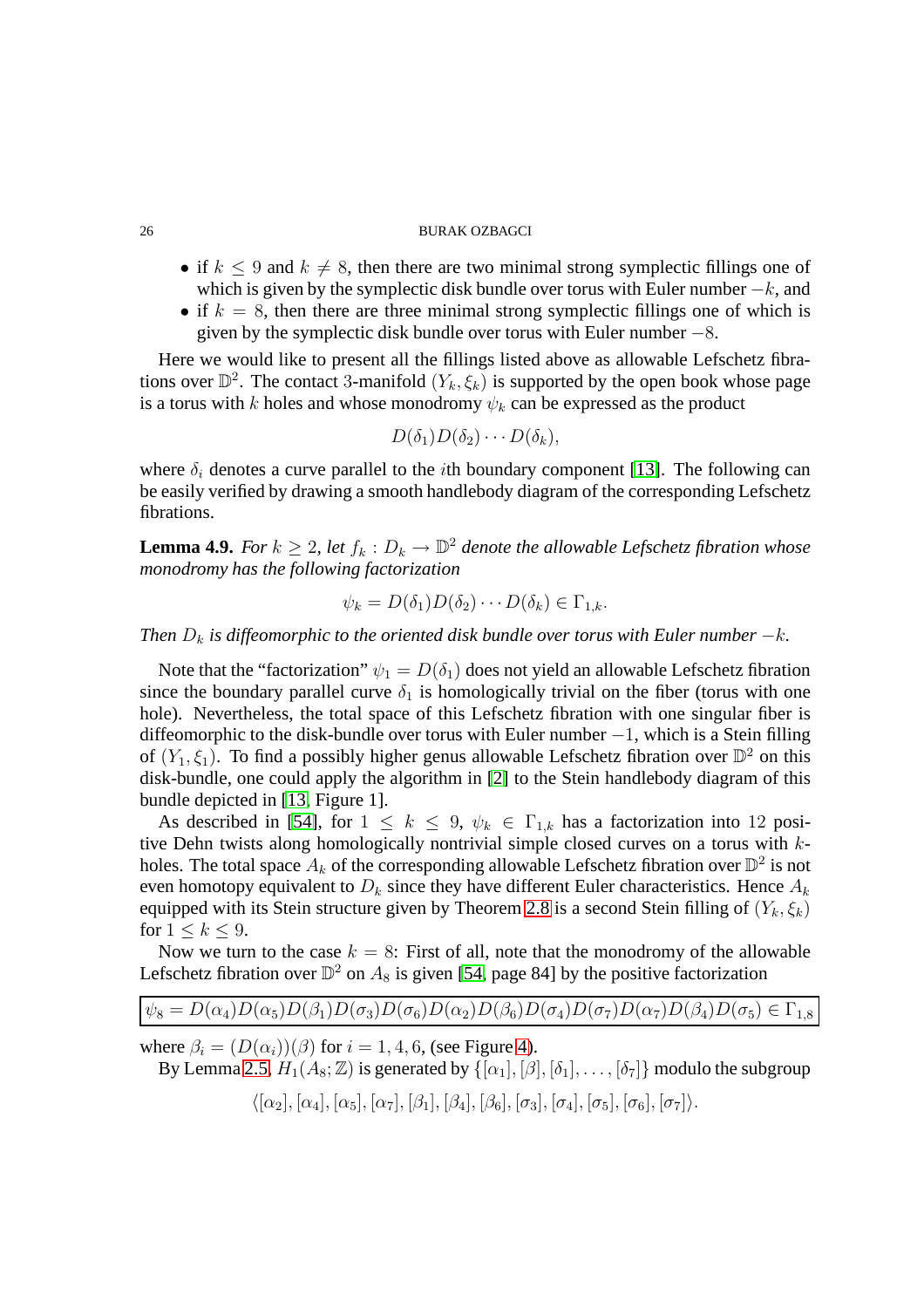

<span id="page-26-0"></span>FIGURE 4. Eight-holed torus with boundary  $\{\delta_1, \ldots, \delta_8\}$ 

Using the Picard-Lefschetz formula (cf. [\[46,](#page-42-2) page 295])  $[\beta_j] = [\beta] + [\alpha_j]$ , for  $j = 1, 4, 6$ , and the fact that  $[\delta_{i+1}] = [\alpha_{i+1}] - [\alpha_i]$ , for  $1 \le i \le 7$ , we easily see that that  $H_1(A_8; \mathbb{Z})$  is trivial.

There is another positive factorization of  $\psi_8$  [\[84,](#page-44-12) Proposition 2.6] given as:

 $\psi_8 = D(\alpha_5)D(\alpha_7)D(\beta_6)D(\beta_2)D(\sigma_2)D(\sigma_1)D(\alpha_1)D(\alpha_3)D(\beta_7)D(\beta_6)D(\sigma_4)D(\sigma_7) \in \Gamma_{1,8}$ 

where  $\beta_i = (D^{-1}(\alpha_i))(\beta)$ , for  $i = 2, 6$  (see Figure [5\)](#page-27-0). Let  $B_8$  denote the total space of the allowable Lefschetz fibration over  $\mathbb{D}^2$  with monodromy factorization as above.

Then  $H_1(B_8; \mathbb{Z})$  is generated by  $\{[\alpha_1], [\beta], [\delta_1], \ldots, [\delta_7]\}$  modulo the relations induced by the vanishing cycles:

$$
[\alpha_1] = [\alpha_3] = [\alpha_5] = [\alpha_7] = [\beta_2] = [\beta_5] = [\beta_6] = [\beta_6] = 0;
$$

 $[\sigma_1] = [\delta_4] + [\alpha_2] = 0; \ [\sigma_2] = [\delta_5] + [\alpha_2] = 0; \ [\sigma_4] = [\delta_1] + [\alpha_6] = 0; \ [\sigma_7] = [\delta_8] + [\alpha_6] = 0.$ By the Picard-Lefschetz formula, we have

 $[\beta_2] = [\beta] + [\alpha_2]; \quad [\beta_{\overline{2}}] = [\beta] - [\alpha_2]; \quad [\beta_6] = [\beta] + [\alpha_6]; \quad [\beta_{\overline{6}}] = [\beta] - [\alpha_6].$ 

It follows that  $H_1(B_8; \mathbb{Z})$  is isomorphic to  $\mathbb{Z}_2$ . We conclude that  $A_8$  is not homeomorphic to  $B_8$ , albeit  $\chi(A_8) = \chi(B_8)$ .

**Remark.** A fruitful source of Stein fillable contact 3-manifolds is given by the links of isolated complex surface singularities. The reader is advised to turn to the excellent lecture notes [\[67\]](#page-43-16) for an introduction to singularity theory and to the survey article [\[68\]](#page-43-17) to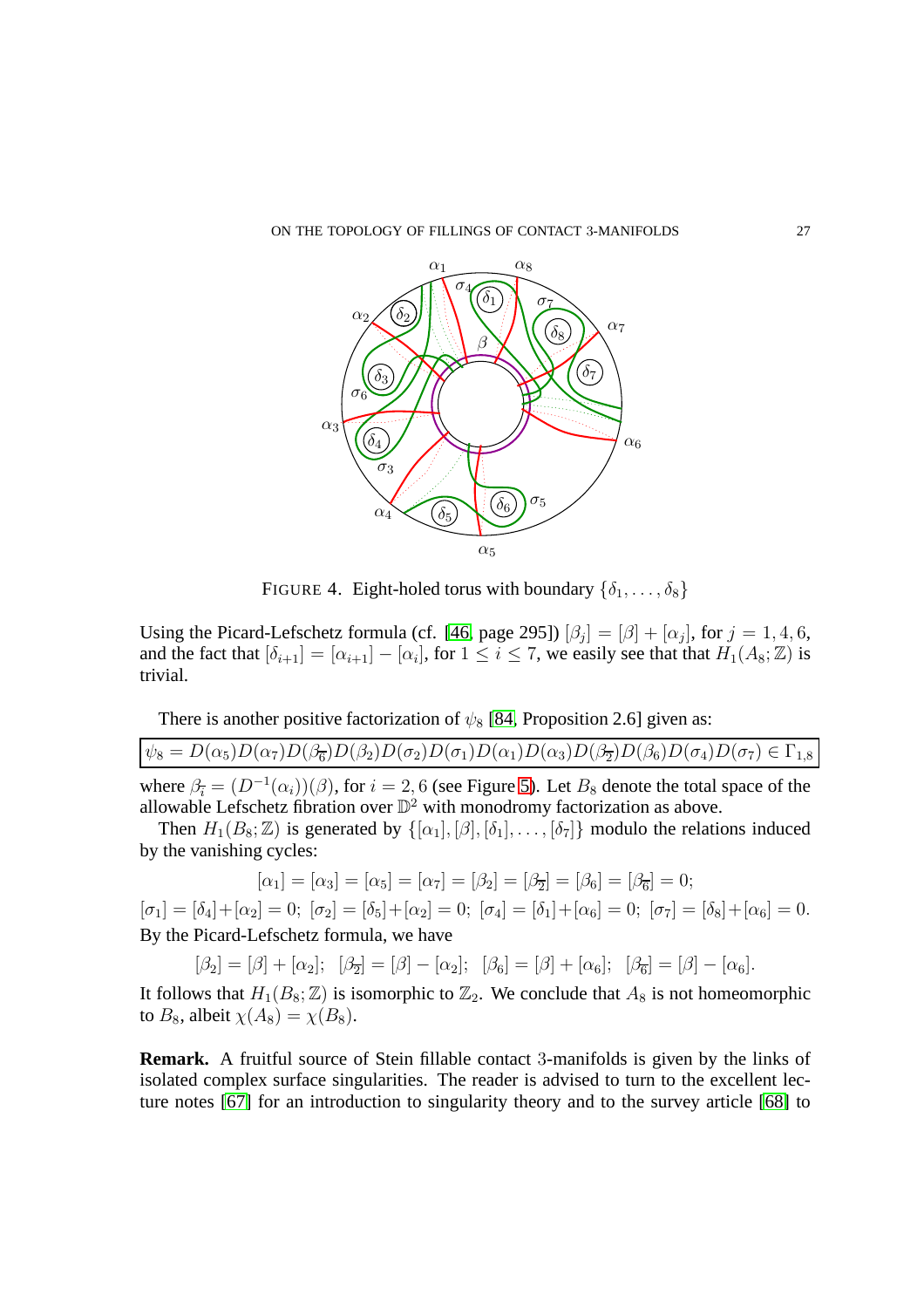28 BURAK OZBAGCI



<span id="page-27-0"></span>FIGURE 5. Eight-holed torus with boundary  $\{\delta_1, \ldots, \delta_8\}$ 

learn in depth, the connection between the analytical aspects of singularity theory and low-dimensional topology. In particular, we will use the notions of *simple*, *simple elliptic*, *cyclic quotient* and *quotient* singularities, *resolutions*, *smoothings* and *Milnor fibers* without defining them in this article and refer to the sources above.

Let  $(X, 0) \subset (C^N, 0)$  be an isolated complex surface singularity. Then a sufficiently small sphere  $S^{2N-1}_{\epsilon} \subset \mathbb{C}^N$  centered at the origin intersects X transversely, cutting out a closed, oriented and smooth 3-dimensional manifold  $M = X \cap S_{\epsilon}^{2N-1}$  which is called as the link of the singularity. The oriented plane distribution  $\xi_{can} := TM \cap JTM$ , where J is the complex structure on X, is called the *canonical* contact structure on M, which is uniquely determined up to isomorphism [\[18\]](#page-41-13). It turns out [\[55\]](#page-43-18) that the canonical contact structure is universally tight, i.e., its universal cover is tight.

Note that a regular neighborhood of the exceptional divisor in a minimal resolution of the surface singularity provides a holomorphic filling of  $\xi_{can}$ . This filling cannot be Stein since it contains compact complex curves as its complex analytic submanifolds (see Section [1.1\)](#page-0-1). Nevertheless,  $\xi_{can}$  is Stein fillable (hence tight) since the aforementioned holomorphic filling can be deformed to be a blow-up of a Stein filling without changing the contact structure on the boundary [\[16\]](#page-41-3). Moreover, if the singularity admits a smoothing, each Milnor fiber of any of its smoothings also provides a Stein filling of  $\xi_{can}$ .

For any  $k \in \mathbb{Z}^+$ , let  $(X_k, 0)$  denote the simple elliptic singularity of degree k, whose minimal resolution consists of a single elliptic curve of self-intersection number  $-k$ . The link of the singularity  $(X_k, 0)$  is orientation preserving diffeomorphic to the circle bundle  $Y_k$  and the canonical contact structure on  $Y_k$  is given by  $\xi_k$ , up to isomorphism. Therefore,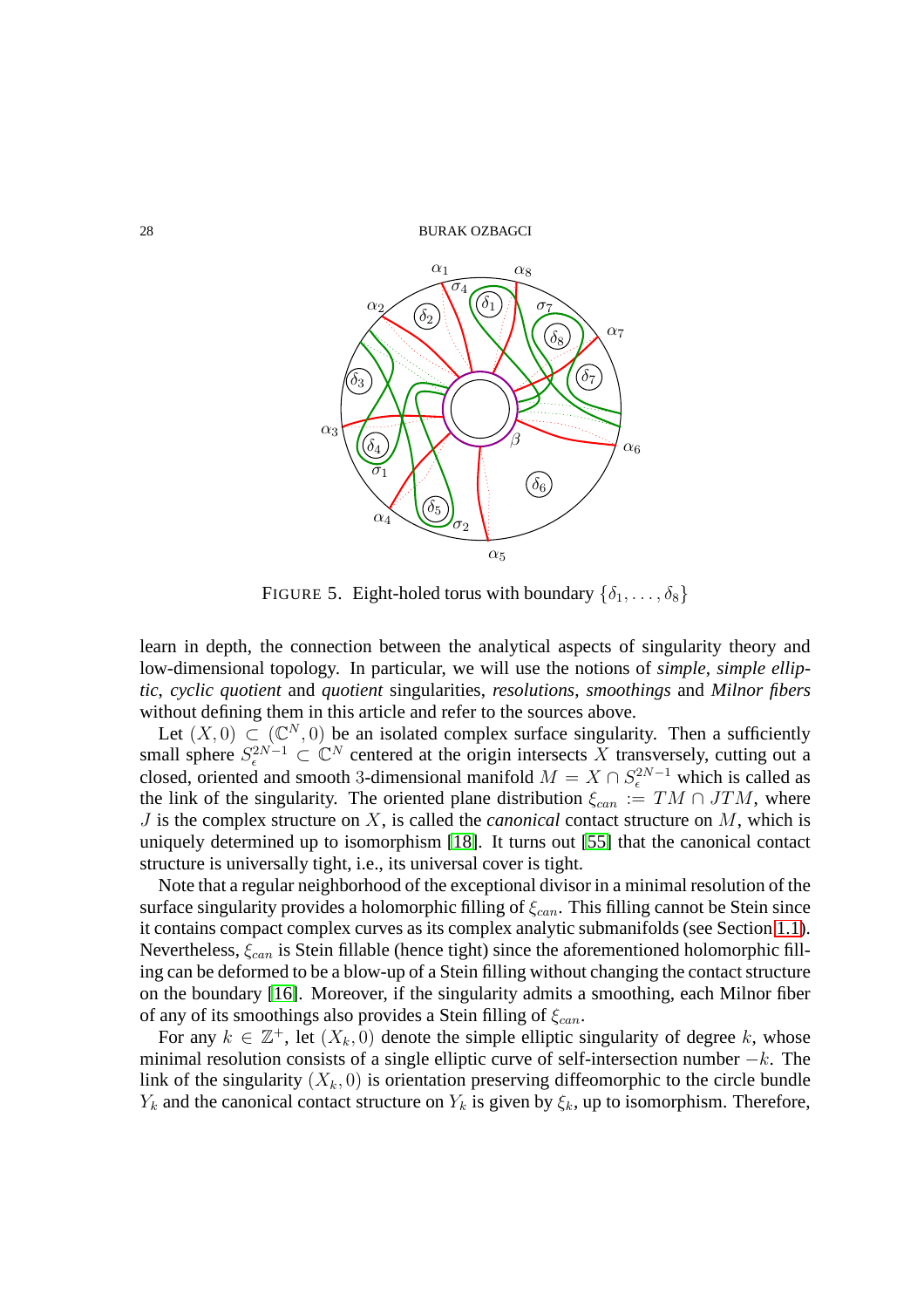$A_8$ ,  $B_8$  and  $D_8$  represent the three distinct Stein fillings of  $(Y_8, \xi_8)$  in Ohta and Ono's classification, where  $D_8$  is the minimal resolution of the singularity while  $A_8$ ,  $B_8$  correspond to the Milnor fibers of two distinct smoothings.

## 4.6. **Some hyperbolic** 3**-manifolds.**

**Theorem 4.10** (Kaloti-Li [\[52\]](#page-42-19))**.** *There are infinitely many contact hyperbolic* 3*-manifolds each of which admits a unique Stein filling, up to symplectic deformation.*

For the proof, they perform surgery on a sufficiently stabilized Legendrian twist knot in  $(S^3, \xi_{st})$ ; express the monodromy factorization of some planar open book supporting the resulting hyperbolic contact 3-manifold; apply Wendl's Theorem [3.10](#page-18-0) and find restrictions on possible positive factorizations of the monodromy by intricate analysis in the mapping class group of the planar surface at hand.

4.7. **Some graph manifolds.** By a graph manifold, we mean an oriented 3-manifold obtained by plumbing oriented circle bundles over closed oriented surfaces according to a graph. Let  $W$  denote the symplectic 4-manifold with convex boundary obtained by plumbing oriented disk bundles over the sphere according to the negative  $E_8$  diagram. The boundary  $\partial W$  is diffeomorphic to the Poincaré homology 3-sphere P, and hence P carries a strongly symplectically fillable contact structure  $\xi_P$ . This contact structure can also be described by the Legendrian surgery on  $(S^3, \xi_{st})$  along the link depicted in Figure [6.](#page-28-0) Ac-cording to Theorem [2.4,](#page-13-0) a Stein filling of  $(P, \xi_P)$  is obtained by attaching 2-handles to the standard Stein 0-handle  $D<sup>4</sup>$  along the Legendrian link whose front projection is depicted in Figure [6.](#page-28-0) Ohta and Ono [\[73\]](#page-43-19) proved that  $P$  admits a unique weak symplectic filling up to symplectic deformation and blow-up. As a matter of fact,  $\xi_P$  is the unique tight contact structure on  $P$ , up to isotopy.



<span id="page-28-0"></span>FIGURE 6. Legendrian link in  $(S^3, \xi_{st})$ 

The contact 3-manifold  $(P, \xi_P)$  is not planar [\[33,](#page-42-13) Thm. 4.1], since the intersection form of the strong symplectic filling above is non-diagonalizable. The contact structure  $\xi_P$  is supported by the open book whose page is torus with one hole and whose monodromy is given by  $(D(\alpha)D(\beta))^5 \in \Gamma_{1,1}$ , where  $\alpha$  and  $\beta$  are the standard representatives of the first homology group of the page. Let  $W_P \to \mathbb{D}^2$  denote the allowable Lefschetz fibration whose monodromy factorization is given as  $(D(\alpha)D(\beta))^5$ . According to Theorem [2.8,](#page-14-3)  $W_F$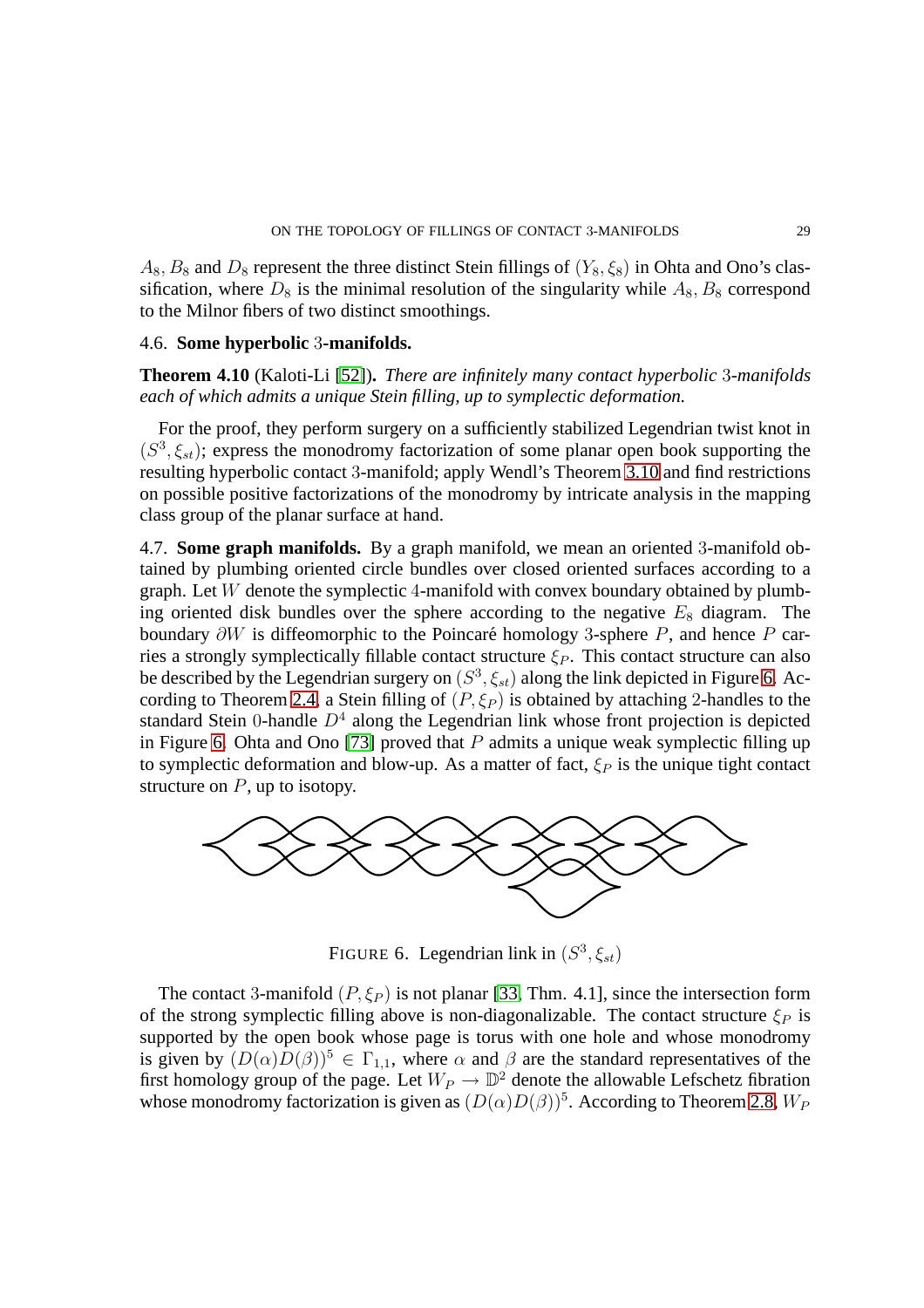can be endowed with a Stein structure, so that it becomes a Stein filling of  $(P, \xi_P)$ .

**Remark.** The Poincaré homology 3-sphere  $P$  is orientation preserving diffeomorphic to the link of a simple singularity, and  $\xi_P$  is the canonical contact structure on this link. Moreover,  $W_P$  is diffeomorphic to the Milnor fiber which, in turn, is diffeomorphic to the minimal resolution given by the negative  $E_8$ -plumbing W. In fact, Ohta and Ono [\[73\]](#page-43-19) showed that the link of a simple (or ADE) singularity, equipped with its canonical contact structure admits a unique weak symplectic filling up to symplectic deformation and blow-up. In addition, Bhupal and Ono [\[12\]](#page-41-14) classified the strong symplectic fillings of the link of a quotient surface singularity.

4.8. **Some Seifert fibered spaces.** In [\[81\]](#page-44-13), Starkston gave finiteness results and some classifications up to diffeomorphism of minimal strong symplectic fillings of Seifert fibered spaces over  $S^2$  satisfying certain conditions, with a fixed natural contact structure.

5. CONTACT 3-MANIFOLDS ADMITTING INFINITELY MANY FILLINGS

<span id="page-29-0"></span>In this section, we collect some examples of contact 3-manifolds in the literature each of which has been shown to admit infinitely many *distinct* Stein fillings. We will clarify what we mean by distinct for each of the examples we consider below.

**Definition 5.1.** Let  $Y_{q,m}$  denote the oriented 3-manifold which is the boundary of the 4*manifold obtained by plumbing of the disk bundle over a genus* g *surface with Euler number* 0 *and the disk bundle over a sphere with Euler number 2m. The 3-manifold*  $Y_{q,m}$ *admits an open book whose page is a genus* g*-surface with connected boundary and whose monodromy is*  $D^{2m}(\gamma)$ *, where*  $\gamma$  *is a boundary parallel curve. Let*  $\xi_{g,m}$  *denote the contact structure supported by this open book.*

5.1. **Infinitely many pairwise non-homeomorphic Stein fillings.** The first example of a contact three manifold which admits infinitely many distinct Stein fillings was discovered by the author and Stipsicz:

**Theorem 5.2.** [\[74\]](#page-43-20) *For each odd integer*  $g \geq 3$ *, the contact* 3*-manifold*  $(Y_{q,1}, \xi_{q,1})$  *admits infinitely many pairwise non-homeomorphic Stein fillings.*

<span id="page-29-1"></span>In the following, we outline the construction of these fillings, which is based on the following result:

**Proposition 5.3.** [\[4\]](#page-40-4) *Let*  $f : X \to \mathbb{S}^2$  *be an allowable Lefschetz fibration that admits a section. Let* U *denote the interior of a regular neighborhood of the union of this section and a regular fiber of f, and let*  $W = X \setminus U$ . Then  $f|_W : W \to \mathbb{D}^2$  is an allowable *Lefschetz fibration and hence* W *carries a Stein structure such that the induced contact structure on* ∂W *is supported by the induced open book.*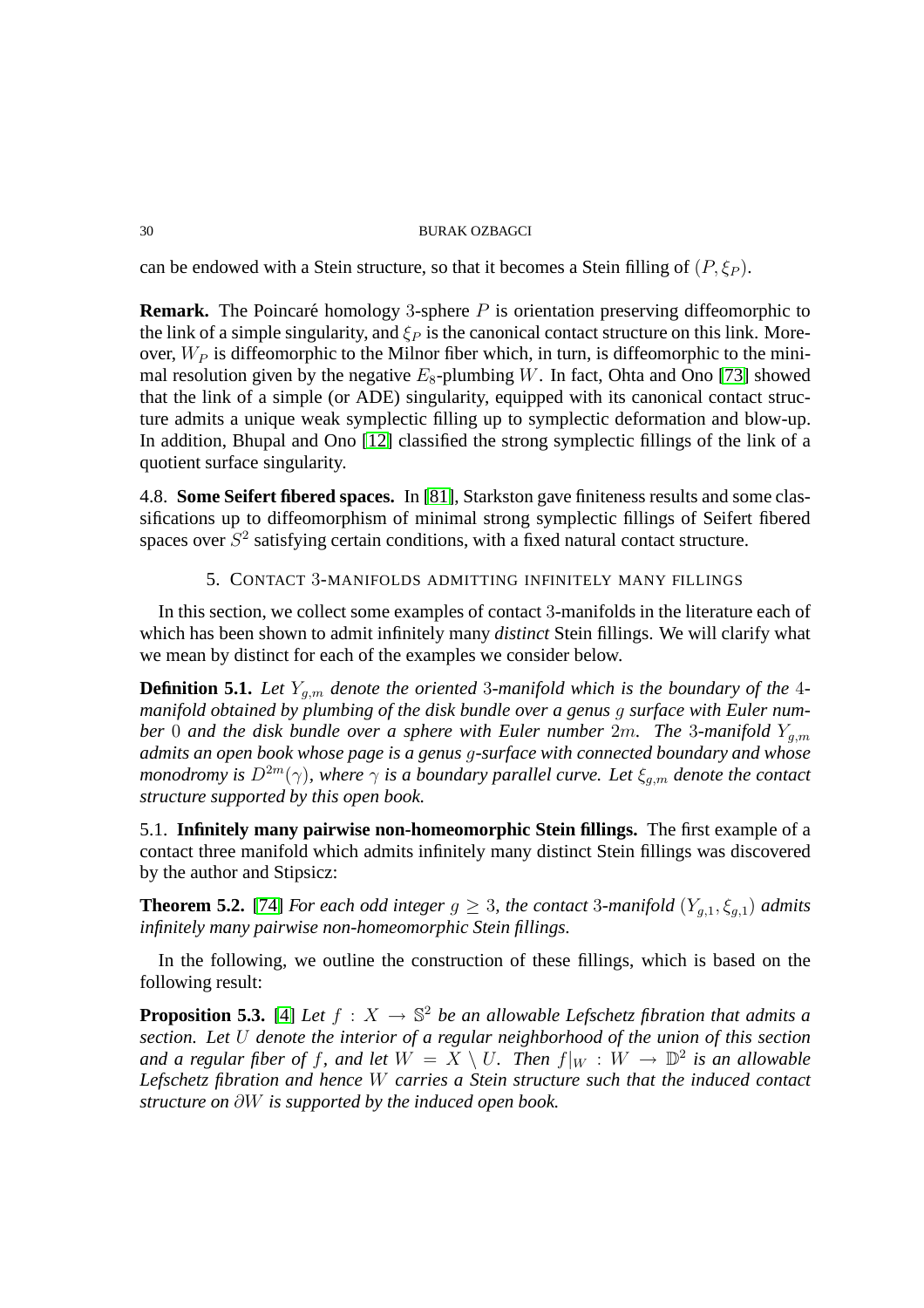For  $g = 2h + 1 \ge 3$ , consider the allowable Lefschetz fibration  $f_g : X_g \to \mathbb{S}^2$  whose fiber is a closed oriented surface of genus  $g$  and whose monodromy factorization is given by the word [\[53\]](#page-42-20)

$$
(D(\beta_0)D(\beta_1)\cdots D(\beta_g)D^2(\alpha)D^2(\beta))^2=1\in\Gamma_g
$$

where these curves are depicted in Figure [7.](#page-30-0)



FIGURE 7. Vanishing cycles of the genus g Lefschetz fibration  $f_g: X_g \to \mathbb{S}^2$ .

**Remark.** The Lefschetz fibration  $f_g: X_g \to \mathbb{S}^2$  admits a sphere section of self-intersection −1, which is equivalent to the fact that

<span id="page-30-0"></span>
$$
(D(\beta_0)D(\beta_1)\cdots D(\beta_g)D^2(\alpha)D^2(\beta))^2 = D(\delta) \in \Gamma_{g,1}
$$

where  $\delta$  is a boundary parallel curve on a genus q surface with one boundary component.

Note that the total space  $X_g$  is diffeomorphic to  $\Sigma_h \times S^2 \# 8\overline{\mathbb{C}P^2}$ , where  $\Sigma_h$  denotes a closed oriented surface of genus  $h = \frac{1}{2}$  $\frac{1}{2}(g-1)$ . In particular, the first homology group  $H_1(X_q; \mathbb{Z})$  contains no torsion.

Let  $f_g(n)$ :  $X_g(n) \to \mathbb{S}^2$  denote the *twisted* fiber sum of two copies of the Lefschetz fibration  $f_g: X_g \to \mathbb{S}^2$ , where the gluing diffeomorphism, i.e., a self-diffeomorphism of a generic fiber, is an  $n$ -fold power of a right-handed Dehn twist along a certain homologically nontrivial curve on the fiber. We observe that

- $H_1(X_g(n); \mathbb{Z}) \cong \mathbb{Z}^{g-2} \oplus \mathbb{Z}_n$ , and
- $f_g(n)$ :  $X_g(n) \to \mathbb{S}^2$  admits a sphere section with self-intersection number -2.

The crux of the matter is that although  $H_1(X_g; \mathbb{Z})$  has no torsion,  $H_1(X_g(n); \mathbb{Z})$  has torsion  $\mathbb{Z}_n$  depending on the power of the Dehn twist we use for the fiber sum. Let  $U_q(n)$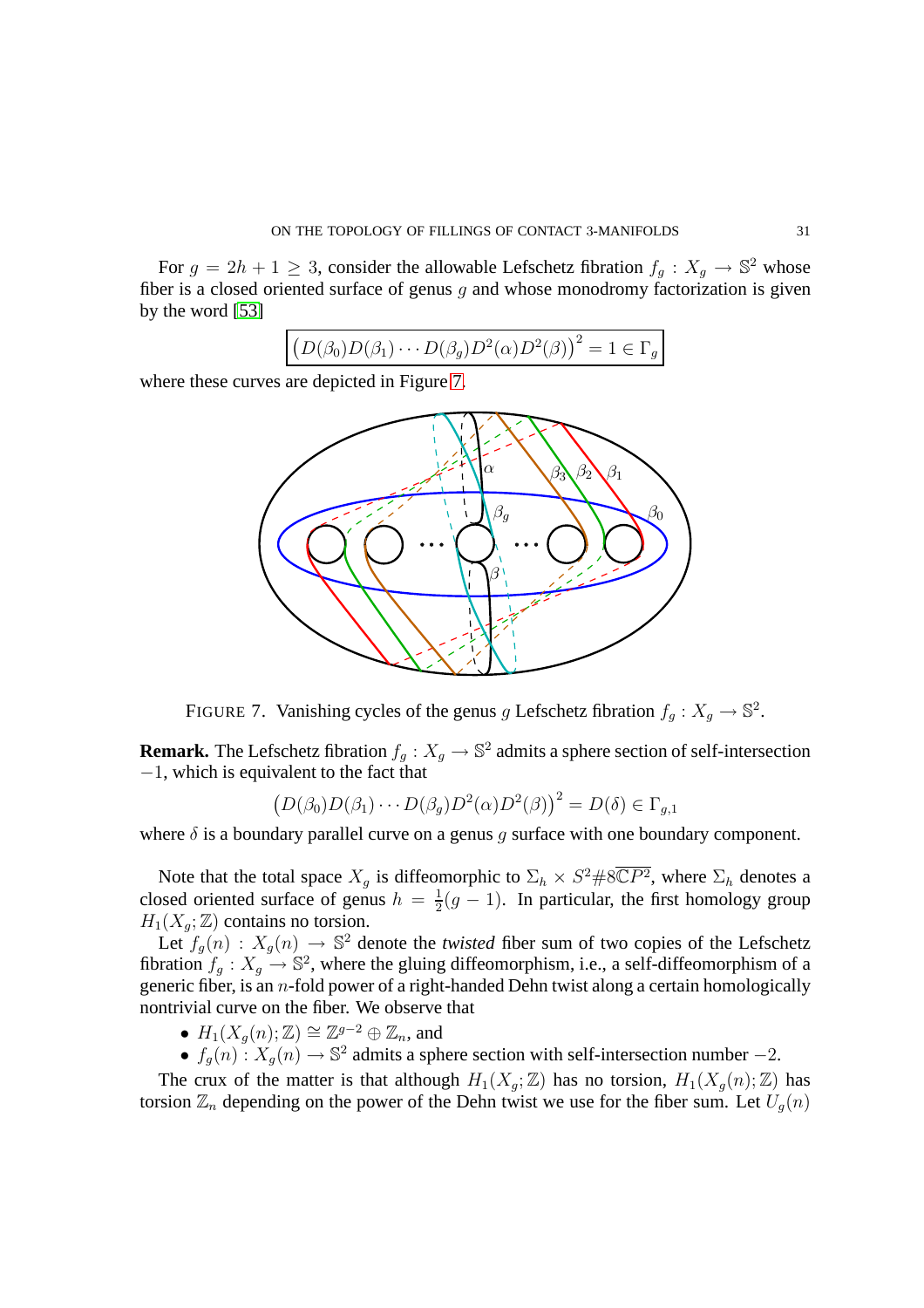denote the interior of a regular neighborhood of the union of the (−2)-sphere section above and a regular fiber of  $f_q(n)$ . It is easy to see that, for each positive integer n, the boundary  $\partial U_q(n)$  is diffeomorphic to  $Y_{q,1}$  with the *opposite* orientation. Let  $W_q(n) := X_q(n) \setminus U_q(n)$ . By Proposition [5.3,](#page-29-1) for fixed odd  $q \geq 3$ , the set

$$
\{W_g(n)\mid n\in\mathbb{Z}^+\}
$$

gives an infinite family of pairwise non-homeomorphic Stein fillings of the contact 3 manifold  $(Y_{q,1}, \xi_{q,1})$ , since one can see that

$$
H_1(W_g(n); \mathbb{Z}) \cong H_1(X_g(n); \mathbb{Z}) \cong \mathbb{Z}^{g-2} \oplus \mathbb{Z}_n.
$$

**Remark.** From the mapping class group point of view, the infinite set of pairwise nonhomeomorphic fillings above owes its existence to the infinitely many distinct factorizations of  $D^2(\delta) \in \Gamma_{g,1}$  as

$$
(D(\beta_0)\cdots D(\beta_g)D^2(\alpha)D^2(\beta))^2(D(\varphi^n(\beta_0))\cdots D(\varphi^n(\beta_g))D^2(\varphi^n(\alpha))D^2(\varphi^n(\beta)))^2
$$

where  $\delta$  denotes a boundary parallel curve and  $\varphi^n$  denotes  $D^n(\gamma)$  for some homologically nontrivial curve  $\gamma$  on the genus g surface with one boundary component.

5.2. **Infinitely many exotic Stein fillings.** The first example of a contact 3-manifold which admits infinitely many *exotic* (i.e., homeomorphic but pairwise non-diffeomorphic) simplyconnected Stein fillings was constructed in [\[6\]](#page-40-5).

<span id="page-31-0"></span>**Theorem 5.4.** [\[6\]](#page-40-5) *For each integer*  $g > 4$  *and*  $m \ge 1$ *, the contact* 3*-manifold* ( $Y_{g,m}, \xi_{g,m}$ ) *admits infinitely many exotic Stein fillings.*

The essential ingredient in the proof of Theorem [5.4](#page-31-0) is the Fintushel-Stern knot surgery [\[38\]](#page-42-21) along a homologically essential torus using an infinite family of fibered knots in  $S<sup>3</sup>$  of fixed genus with distinct Alexander polynomials. The infinite family of Stein fillings are obtained—as in the previous section—by removing the interior of a regular neighborhood of the union of a section and a regular fiber of a certain allowable Lefschetz fibration over  $\mathbb{S}^2$  *after* applying knot surgery along a torus T so that

- $\bullet$  T is disjoint from the section, and
- $T$  intersects each fiber of the Lefschetz fibration twice.

The Stein fillings are pairwise non-diffeomorphic since before the removal of the union of the section and the regular fiber, the closed 4-manifolds are already pairwise nondiffeomorphic. This is because they have different Seiberg-Witten invariants based on the choice of the infinite family of fibered knots with distinct Alexander polynomials. The fact that these fillings are all homeomorphic is essentially guaranteed by Freedman's Theorem.

<span id="page-31-1"></span>Recently, Akhmedov and the author were able to generalize Theorem [5.4](#page-31-0) as follows: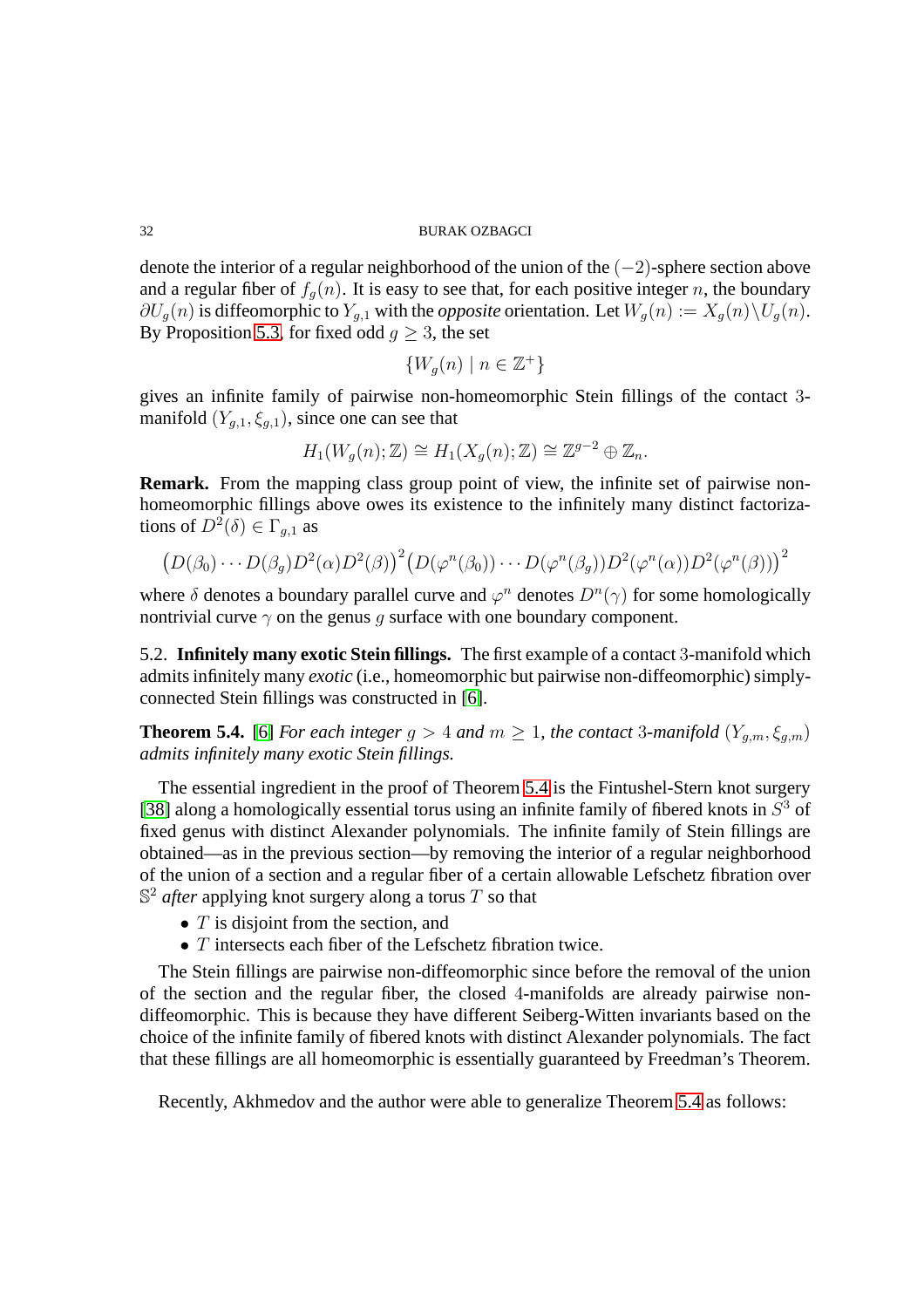**Theorem 5.5.** [\[7\]](#page-40-6) *For any finitely presentable group* G*, there exists a contact* 3*-manifold which admits infinitely many exotic Stein fillings such that the fundamental group of each filling is isomorphic to* G*.*

**Remark.** The contact 3-manifolds in Theorem [5.5](#page-31-1) are the links of some isolated complex surface singularities, equipped with their canonical contact structures.

Moreover, Akbulut and Yasui [\[5\]](#page-40-7) showed that there exists an infinite family of contact 3-manifolds each of which admits infinitely many simply connected exotic Stein fillings with  $b_2 = 2$ . Their approach to construct exotic Stein fillings is drastically different from what we outlined above for all the other previous constructions based on Proposition [5.3.](#page-29-1) The infinite family of exotic Stein fillings are obtained by a  $p$ -log transform ( $p > 1$ ) along a single torus with trivial normal bundle in a certain 4-manifold with boundary. The Stein structures are described by Legendrian handle diagrams—as opposed to using Lefschetz fibrations—and the smooth structures on the fillings are distinguished by a clever use of the adjunction inequality (see Section [2.4\)](#page-14-2).

5.3. **Stein fillings with arbitrarily large Euler characteristics.** Let  $(Y, \xi)$  be a closed contact 3-manifold and let

$$
C(Y,\xi) = \{ \chi(W), \sigma(W) \mid (W, J) \text{ is a Stein filling of } (Y, \xi) \}
$$

where  $\chi$  denotes the Euler characteristic and  $\sigma$  denotes the signature. It was conjectured [\[74\]](#page-43-20) that for every contact 3-manifold  $(Y, \xi)$ , the set  $\mathcal{C}(Y, \xi)$  is finite. The finiteness of  $C(Y, \xi)$  for a *planar* contact 3-manifold  $(Y, \xi)$  follows from [\[83,](#page-44-14) Corollary 1.5] since any Stein filling of a planar contact 3-manifold must be negative definite [\[33\]](#page-42-13). Therefore the conjecture holds true for planar contact 3-manifolds—as observed by Plamenevskaya [\[77\]](#page-43-21), and Kaloti [\[51\]](#page-42-17).

The conjecture above was disproved recently by Baykur and Van Horn-Morris [\[9,](#page-40-8) [10\]](#page-41-15) who showed that there are vast families of contact 3-manifolds each member of which admits infinitely many Stein fillings with arbitrarily large Euler characteristics and also unbounded signatures. The main ingredient in their proof is the following result which is of interest on its own:

**Theorem 5.6** (Baykur & Van Horn-Morris [\[10\]](#page-41-15)). *For any integer*  $g \geq 8$ *, the boundary multi-twist*  $D(\delta_1)D(\delta_2) \in \Gamma_{q,2}$  *admits arbitrarily long factorizations of positive Dehn twists along non-separating curves.*

In [\[20\]](#page-41-16), this result was improved to cover any  $g \geq 3$ . By capping off one boundary component, it immediately follows that the boundary twist  $D(\delta) \in \Gamma_{q,1}$  admits arbitrarily long positive factorizations for any  $g \geq 3$ . This is not true for  $g = 1, 2$ . In fact, for  $g = 1$ , the boundary multi-twist  $D(\delta_1)D(\delta_2)\cdots D(\delta_n) \in \Gamma_{1,n}$  can be expressed as a product of positive Dehn twists about nonseparating simple closed curves if and only if  $n \leq 9$  (cf.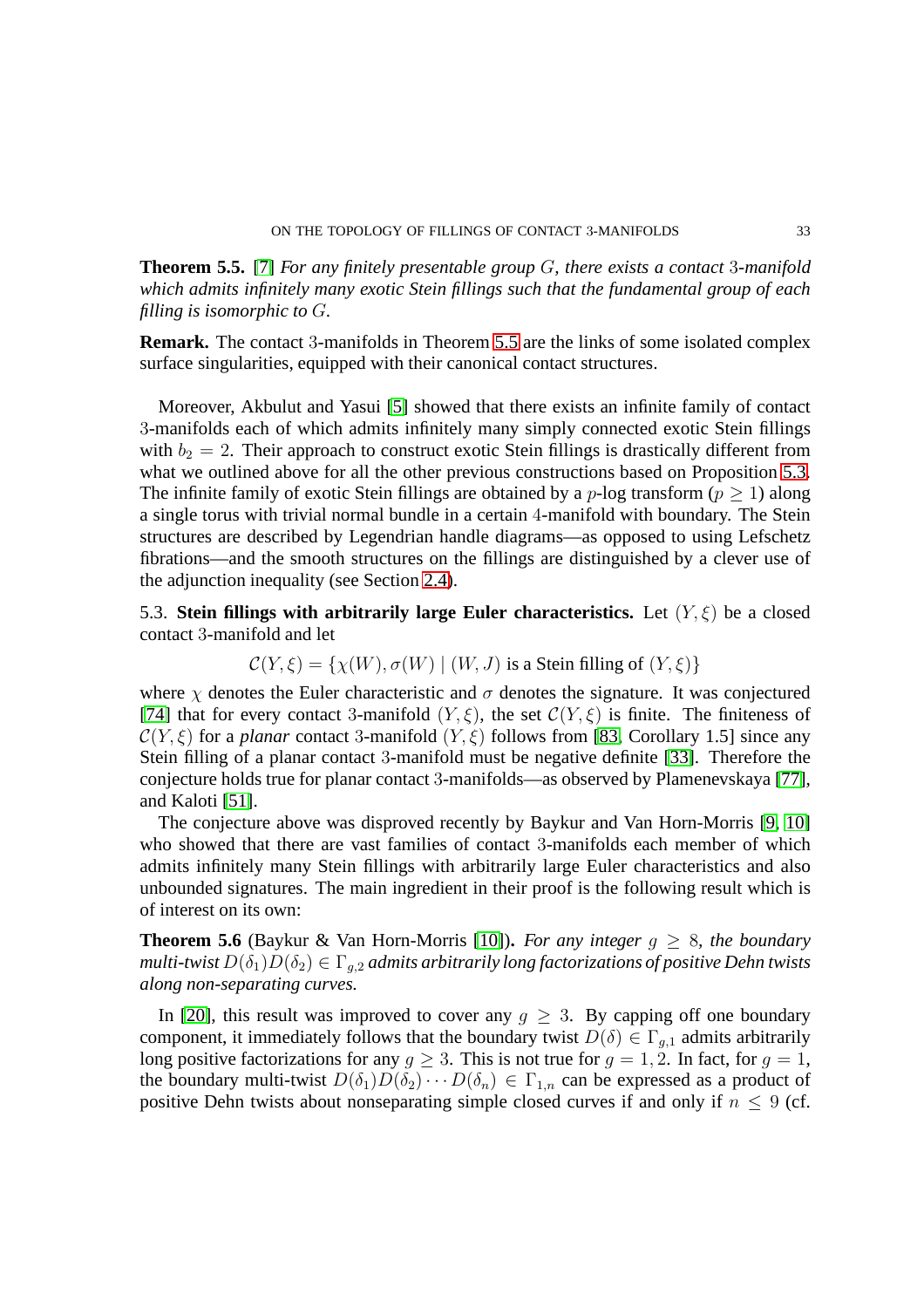[\[54\]](#page-42-15)). Moreover, in the case  $n \leq 9$ , the number of Dehn twists in any such positive factorization must be 12 for homological reasons. The fact that  $D(\delta) \in \Gamma_{2,1}$  does not admit arbitrarily long positive factorizations was proved by Smith [\[80,](#page-44-15) Theorem 1.4]. In contrast,  $D^2(\delta) \in \Gamma_{2,1}$  admits arbitrarily long positive factorizations [\[20\]](#page-41-16).

In the following we describe an element (different from a boundary multi-twist) in  $\Gamma_{2,1}$ which has arbitrarily long factorizations of positive Dehn twists (cf. [\[20\]](#page-41-16)). The existence of such an element indeed provides a counterexample to the aforementioned conjecture. We refer to Figure [8](#page-33-0) for the curves that appear in the following text. It is well-known that



FIGURE 8. A genus two surface with connected boundary

<span id="page-33-0"></span>
$$
D(\beta)D(\gamma) = (D(\alpha_1)D(\alpha_2)D(\alpha_3))^4
$$

and by applying braid relations we obtain

$$
D(\beta)D(\gamma) = (D(\alpha_1)D(\alpha_2)D(\alpha_3))^4
$$
  
=  $(D(\alpha_1)D(\alpha_2)D(\alpha_3))^2D(\alpha_1)D(\alpha_2)D(\alpha_3)D(\alpha_1)D(\alpha_2)D(\alpha_3)$   
=  $(D(\alpha_1)D(\alpha_2)D(\alpha_3))^2D(\alpha_1)D(\alpha_2)D(\alpha_1)D(\alpha_3)D(\alpha_2)D(\alpha_3)$   
=  $(D(\alpha_1)D(\alpha_2)D(\alpha_3))^2D(\alpha_2)D(\alpha_1)D(\alpha_2)D(\alpha_3)D(\alpha_2)D(\alpha_3)$   
=  $(D(\alpha_1)D(\alpha_2)D(\alpha_3))^2D(\alpha_2)D(\alpha_1)D(\alpha_3)D(\alpha_2)D(\alpha_3)D(\alpha_3).$ 

Now we define

$$
T := D(\beta)D(\gamma)D^{-1}(\alpha_3)D^{-1}(\alpha_3) = (D(\alpha_1)D(\alpha_2)D(\alpha_3))^2D(\alpha_2)D(\alpha_1)D(\alpha_3)D(\alpha_2).
$$

By taking the  $m$ -th power for any  $m$ , we have

$$
T^m = D^m(\beta)D^{-m}(\alpha_3)D^m(\gamma)D^{-m}(\alpha_3).
$$

We follow [\[20\]](#page-41-16) to construct the desired element with arbitrarily long positive factorizations, although similar arguments appeared in [\[11\]](#page-41-17) and also [\[10,](#page-41-15) Lemma 3.4]. Let

$$
\varphi = D(\alpha_4)D(\alpha_3)D(\alpha_2)D(\alpha_1)D(\alpha_1)D(\alpha_2)D(\alpha_3)D(\alpha_4)D(\alpha_4)D(\beta)D(\alpha_3)D(\alpha_4)
$$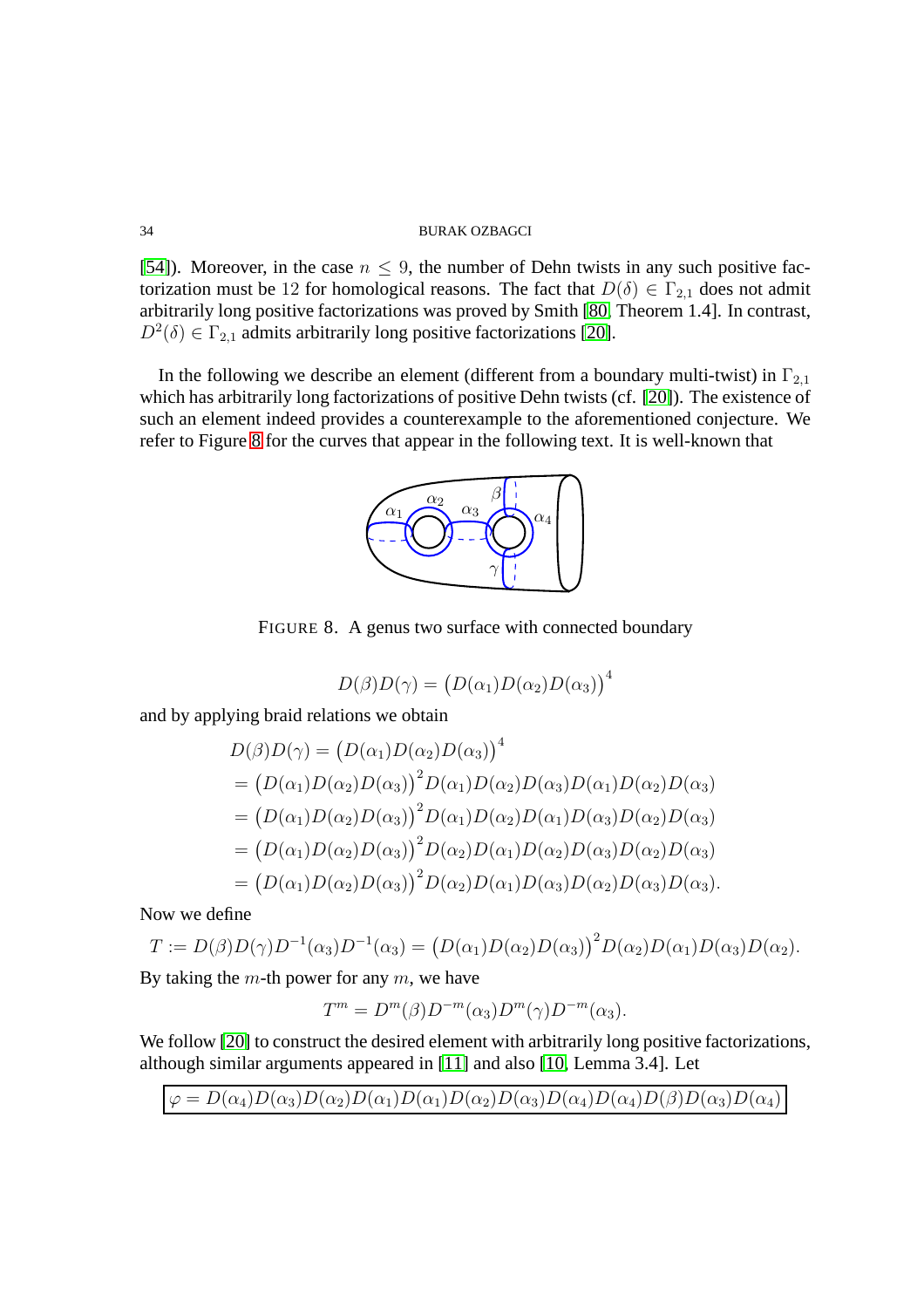#### ON THE TOPOLOGY OF FILLINGS OF CONTACT 3-MANIFOLDS 35

It can be shown by a direct calculation that  $\varphi(\alpha_3) = \gamma$  and  $\varphi(\beta) = \alpha_3$ . Therefore

$$
T^m = D^m(\beta)D^{-m}(\alpha_3)D^m(\gamma)D^{-m}(\alpha_3)
$$
  
=  $D^m(\beta)D^{-m}(\alpha_3)D^m(\varphi(\alpha_3))D^{-m}(\varphi(\beta))$   
=  $D^m(\beta)D^{-m}(\alpha_3)D^m\varphi D^m(\alpha_3)\varphi^{-1}\varphi D^{-m}(\beta)\varphi^{-1}$   
=  $D^m(\beta)D^{-m}(\alpha_3)D^m\varphi D^m(\alpha_3)D^{-m}(\beta)\varphi^{-1}$   
=  $[D^m(\beta)D^{-m}(\alpha_3), \varphi]$ 

where brackets in the last line denote the commutator. Hence

$$
\varphi = \varphi D^{-m}(\beta) D^{m}(\alpha_{3}) T^{m} D^{-m}(\gamma) D^{m}(\alpha_{3})
$$
  
= 
$$
\varphi D^{-m}(\beta) D^{m}(\alpha_{3}) \varphi^{-1} \varphi T^{m} D^{-m}(\gamma) D^{m}(\alpha_{3})
$$
  
= 
$$
D^{-m}(\alpha_{3}) D^{m}(\gamma) \varphi T^{m} D^{-m}(\gamma) D^{m}(\alpha_{3}).
$$

Thus  $\varphi$  is a conjugation of  $\varphi T^m$  by  $D^{-m}(\alpha_3)D^m(\gamma)$ . But since both  $\varphi$  and T admit positive factorizations, the product  $\varphi T^m$  admits a positive factorization. Therefore we conclude that  $\varphi$  admits a factorization into  $12 + 10m$  positive Dehn twists for arbitrary non-negative integer m.

## 6. MONODROMY SUBSTITUTIONS AND RATIONAL BLOWDOWNS

In this section we would like to shed some light on the classification of Stein fillings of universally tight contact lens spaces, illustrating how some relations in the mapping class groups come into play.

<span id="page-34-0"></span>6.1. **The lantern relation.** Let  $\beta_1, \beta_2, \beta_3, \gamma_0, \gamma_1, \gamma_2, \gamma_3$  be the curves depicted in Figure [9](#page-35-0) on a sphere  $S_4$  with 4-holes. The identity

$$
D(\gamma_0)D(\gamma_1)D(\gamma_2)D(\gamma_3) = D(\beta_1)D(\beta_2)D(\beta_3) \in \Gamma_{0,4}
$$

is known as the lantern relation. Suppose that  $B$  and  $C$  are compact 4-manifolds (with boundary) admitting allowable Lefschetz fibrations over  $\mathbb{D}^2$  with regular fiber  $S_4$  whose monodromies are  $D(\beta_1)D(\beta_2)D(\beta_3)$  and  $D(\gamma_0)D(\gamma_1)D(\gamma_2)D(\gamma_3)$ , respectively.

A handlebody diagram of the 4-manifold  $C$  induced from its Lefschetz fibration description is depicted on the left in Figure [10.](#page-35-1) By sliding the bottom 2-handle over the top 2-handles, and cancelling each 1-handle against the 2-handle that it is linked once, we see that C is diffeomorphic to the disk-bundle over the sphere with Euler number  $-4$ , whose boundary is the lens space  $L(4, 1)$ .

By Theorem [2.8,](#page-14-3) C admits a Stein structure such that contact structure  $\xi_{\partial C}$  on the boundary is supported by the the open book with page  $S_4$  and monodromy

$$
D(\gamma_0)D(\gamma_1)D(\gamma_2)D(\gamma_3).
$$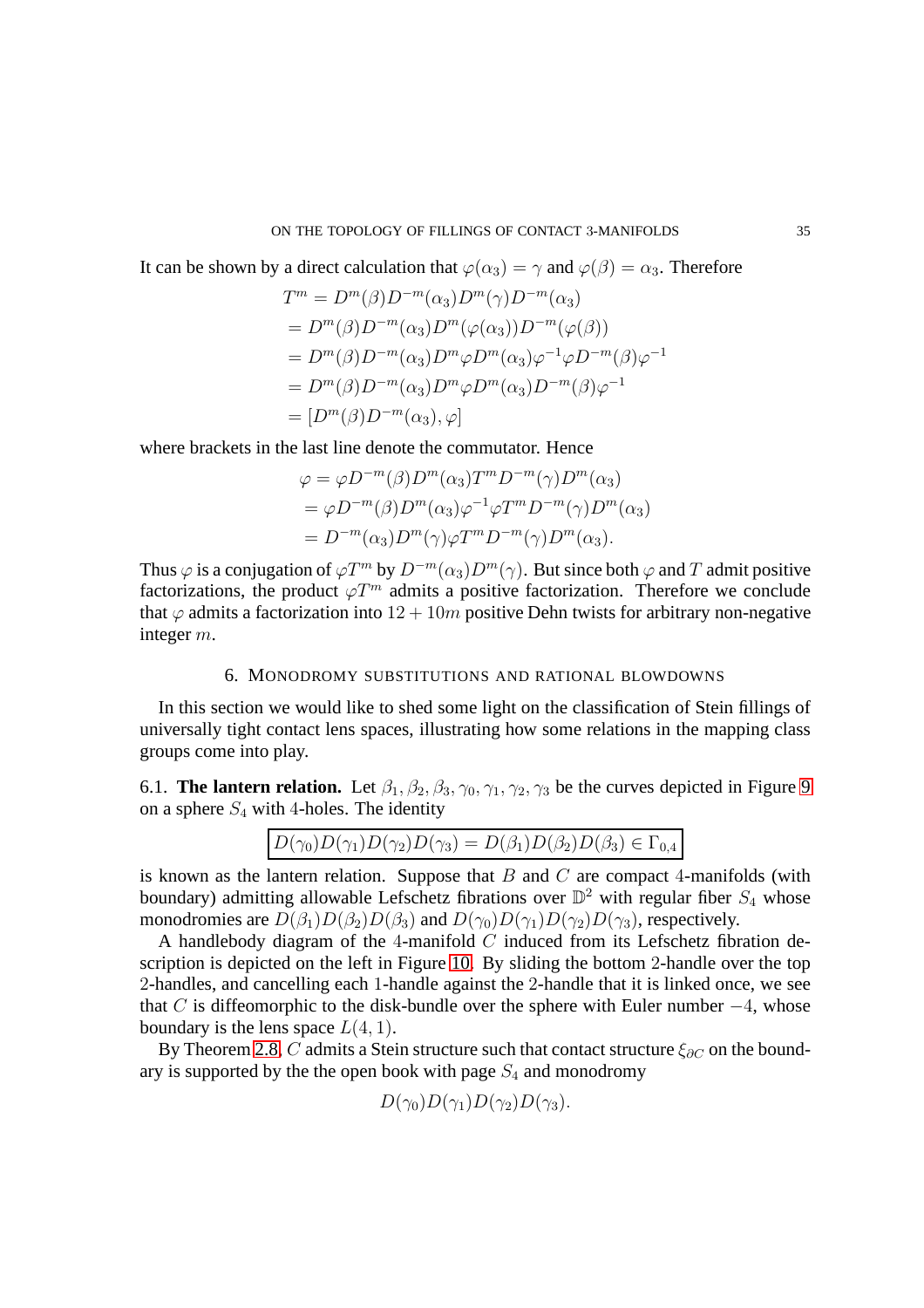36 BURAK OZBAGCI



<span id="page-35-0"></span>FIGURE 9. Sphere  $S_4$  with 4-holes



<span id="page-35-1"></span>FIGURE 10. The handlebody diagram of C

According to  $[49]$ ,  $L(4, 1)$  has three distinct tight contact structures up to isotopy, all of which are Stein fillable (cf. Figure [11\)](#page-35-2).



<span id="page-35-3"></span><span id="page-35-2"></span>FIGURE 11. Legendrian surgery diagrams of three distinct tight contact structures on  $L(4, 1)$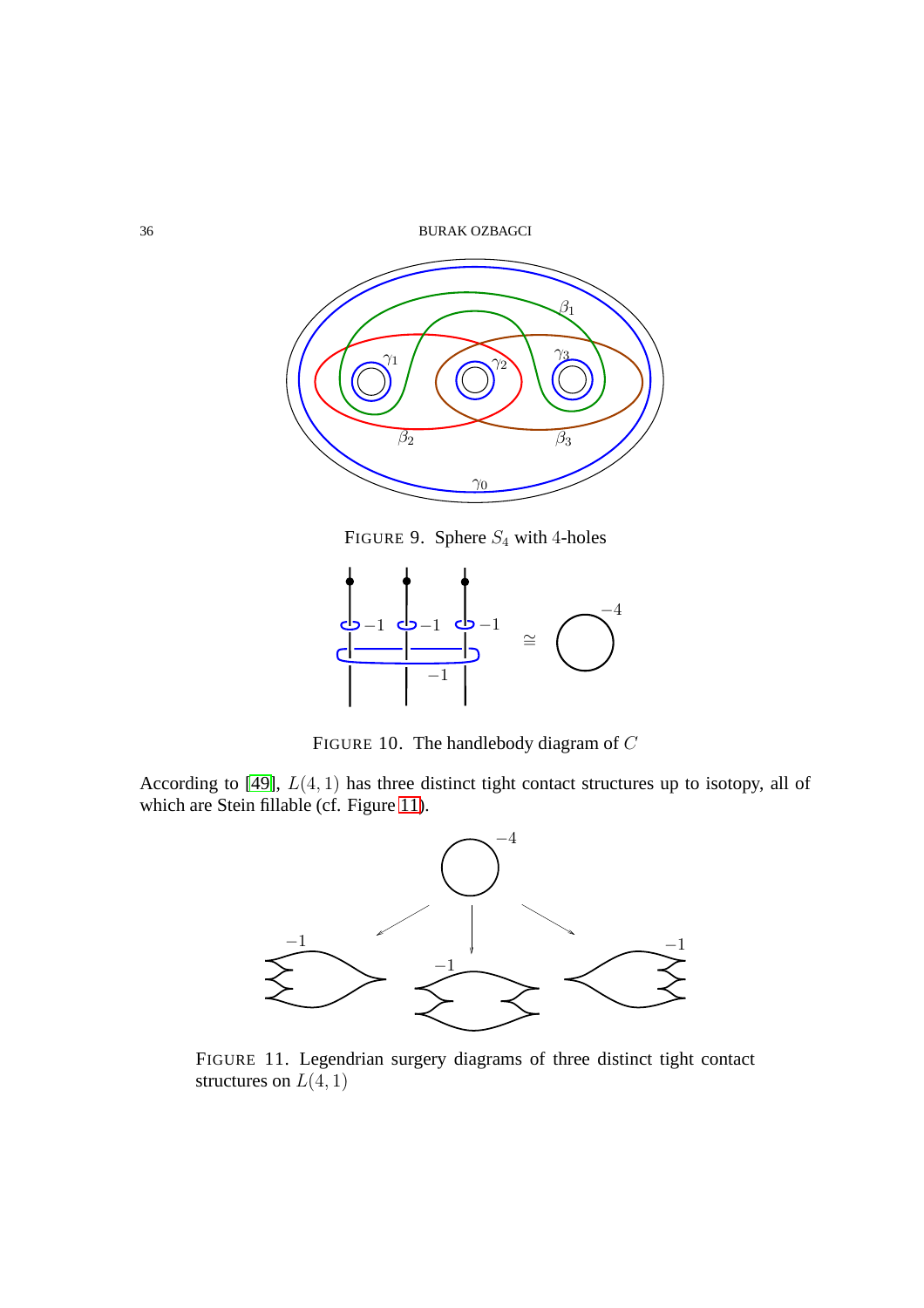## ON THE TOPOLOGY OF FILLINGS OF CONTACT 3-MANIFOLDS 37

# **Lemma 6.1.** *The contact* 3*-manifold* ( $\partial C$ ,  $\xi_{\partial C}$ ) *is isomorphic to* ( $L(4, 1)$ ,  $\overline{\xi}_{st}$ ).

*Proof.* The middle diagram in Figure [11](#page-35-2) corresponds to a virtually overtwisted contact structure by [\[45,](#page-42-5) Proposition 5.1] and therefore it cannot be the standard one  $\overline{\xi}_{st}$ , which is universally tight. The first and the last contact structures are in fact isomorphic since they admit isomorphic supporting open books —with page a disk with three holes and monodromy the product of one positive Dehn twist along each boundary component. This last observation is simply an application of [\[33,](#page-42-13) Lemma 3.3]. We have the desired result since  $\xi_{\partial C}$  is the contact structure compatible with this open book by our definition of C.  $\Box$ 



<span id="page-36-0"></span>FIGURE 12. The handlebody diagram of B

The handlebody diagram of  $B$  given by its Lefschetz fibration description is depicted on the left in Figure [12.](#page-36-0) One can verify that  $B$  is diffeomorphic to the manifold on the right by handleslides and cancellations. By the lantern relation, the induced open books on  $\partial B$  and  $\partial C$  are isomorphic. In particular, not only  $\partial B$  is diffeomorphic to  $\partial C$ , but also the induced contact structures are isomorphic as well. Thus, by Lemma [6.1,](#page-35-3) we have

$$
(\partial B, \xi_{\partial B}) \cong (\partial C, \xi_{\partial C}) \cong (L(4, 1), \xi_{st}).
$$

It is clear that the 4-manifolds  $B$  and  $C$  are not even homotopy equivalent since, for example, they have different Euler characteristics. In addition, we observe that  $\pi_1(C) = 0$ and  $H_2(C, \mathbb{Z}) = \mathbb{Z}$ , while  $\pi_1(B) = \mathbb{Z}_2$ , and  $H_2(B, \mathbb{Z}) = 0$ . Since the rational homology of B agrees with the rational homology of  $D<sup>4</sup>$ , B is called a rational homology 4-ball.

Cutting out a submanifold diffeomorphic to the disk-bundle over the sphere with Euler number −4 from an ambient 4-manifold, and gluing in a rational 4-ball is a special case of the *rational blowdown* operation introduced by Fintushel and Stern [\[37\]](#page-42-22). In our notation, this means replacing  $C$  by  $B$ , which results in reducing the second Betti number, with the cost of introducing possibly more complicated fundamental group.

Suppose that a monodromy factorization of some Lefschetz fibration contains a consecutive product of four Dehn twists around mutually disjoint curves on the regular fiber, so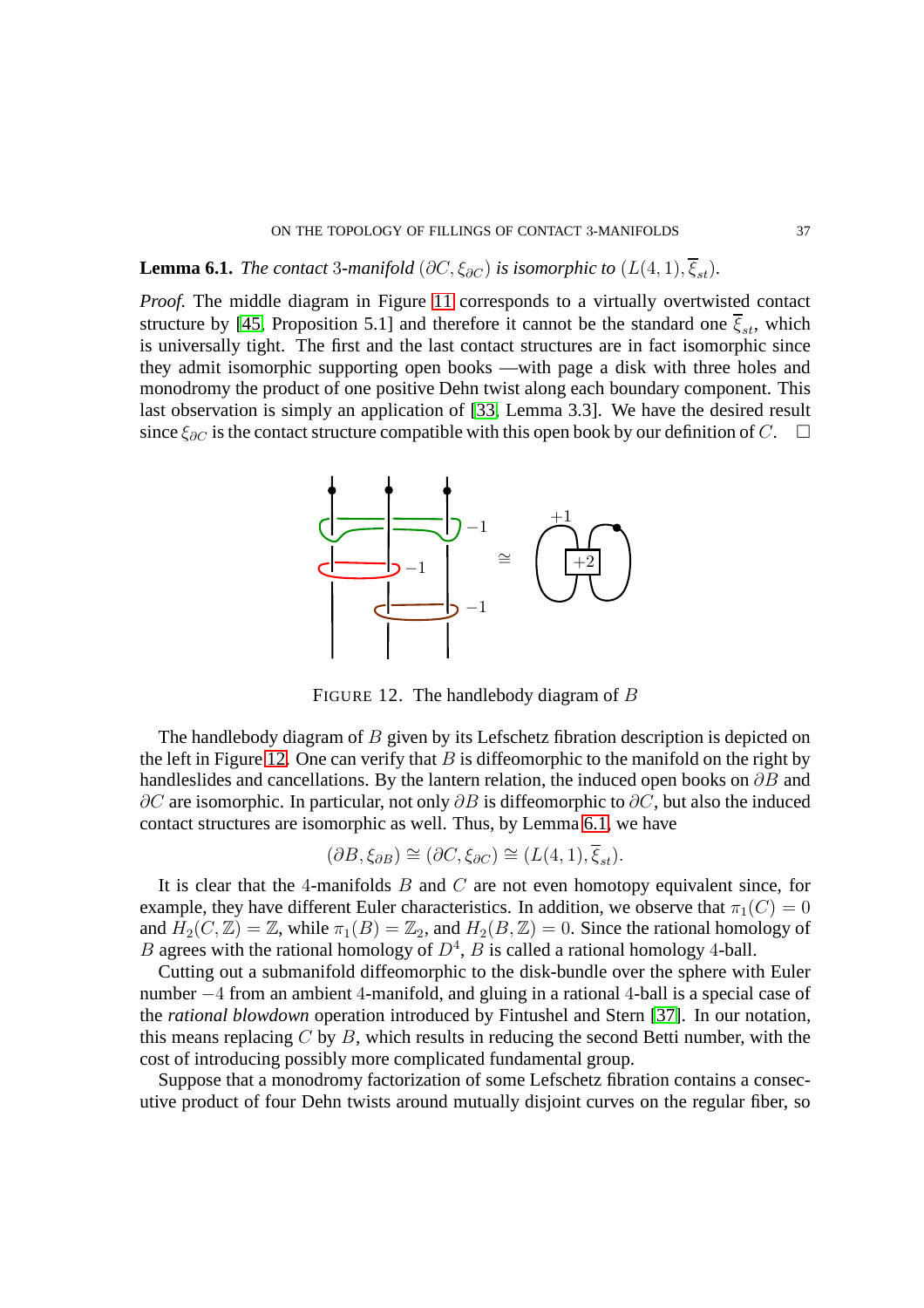that the union of these four curves bounds a subsurface homeomorphic to a sphere with 4-holes. Removing this product of four Dehn twists from the monodromy factorization and inserting the corresponding product of three Dehn twists which appears on the right-hand side of the lantern relation is called a *lantern substitution*. It follows that the effect of a lantern substitution in the total space of a Lefschetz fibration is a rational blowdown, which was first observed in [\[29\]](#page-41-18).

<span id="page-37-0"></span>6.2. **A generalized lantern relation: The daisy.** Let  $S_{p+2}$  denote a sphere with  $(p+2)$ holes and let  $\beta_1, \ldots, \beta_{p+1}, \gamma_0, \gamma_1, \ldots, \gamma_{p+1}$  be the curves on  $S_{p+2}$  as shown in Figure [13.](#page-37-1) The identity

$$
D^{p-1}(\gamma_0)D(\gamma_1)\cdots D(\gamma_{p+1})=D(\beta_1)\cdots D(\beta_{p+1})\in\Gamma_{0,p+2}
$$

was called *daisy relation* [\[30\]](#page-41-19).

**Remark.** This relation has first appeared in [\[78,](#page-44-10) Figure 11]. It was independently discovered in [\[11\]](#page-41-17), and subsequently used to solve other interesting problems about Stein fillings of contact 3-manifolds [\[9\]](#page-40-8).



<span id="page-37-1"></span>FIGURE 13. A  $(p+2)$ -holed *sphere*  $S_{p+2}$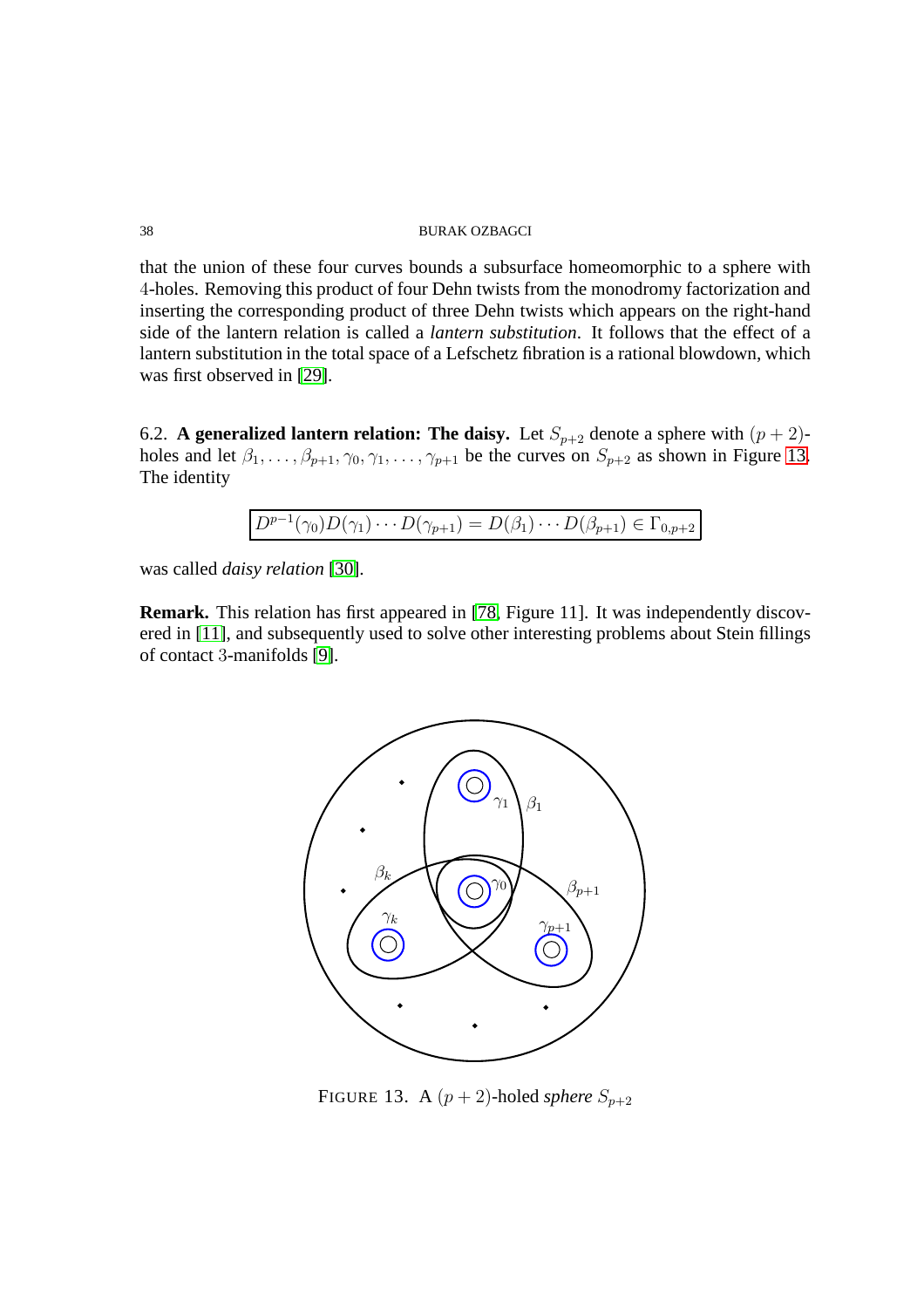Let  $C_p \to \mathbb{D}^2$  denote the allowable Lefschetz fibration over  $\mathbb{D}^2$  with regular fiber  $S_{p+2}$ whose monodromy has the following factorization

$$
D^{p-1}(\gamma_0)D(\gamma_1)\cdots D(\gamma_{p+1}).
$$

It is easy to verify that  $C_p$  is diffeomorphic to the linear plumbing of  $(p - 1)$  disk bundles over  $S^2$  with Euler numbers  $-(p+2), -2, \ldots, -2$ , respectively and that  $\partial C_p \cong L(p^2, p-1)$ .

Similarly,  $B_p \to \mathbb{D}^2$  denote the allowable Lefschetz fibration over  $\mathbb{D}^2$  with regular fiber  $S_{p+2}$  whose monodromy has the following factorization

$$
D(\beta_1)\cdots D(\beta_{p+1}).
$$

Then  $B_p$  is diffeomorphic to the 4-manifold whose handle decomposition is depicted in Figure [14.](#page-38-0) It is a fact that  $B_p$  is a rational 4-ball such that  $\partial B_p \cong L(p^2, p-1)$ . Cutting out a submanifold diffeomorphic to  $C_p$  from an ambient smooth 4-manifold and gluing in the rational 4-ball  $B_p$  is called rational blowdown [\[37\]](#page-42-22). As a consequence the rational blowdown operation can be viewed as a monodromy substitution as well where the appropriate relation in the mapping class group is the daisy relation.



<span id="page-38-0"></span>FIGURE 14. The handlebody diagram of the rational 4-ball  $B_p$ 

According to [\[49\]](#page-42-6),  $L(p^2, p-1)$  has  $p+1$  distinct tight contact structures up to isotopy, all of which are Stein fillable. Using a similar argument as in the proof of Lemma [6.1,](#page-35-3) one can show that

$$
(\partial B_p, \xi_{\partial B_p}) \cong (\partial C_p, \xi_{\partial C_p}) \cong (L(p^2, p-1), \overline{\xi}_{st}).
$$

**Remark.** According to [\[65\]](#page-43-13) for  $p = 2$  and [\[58\]](#page-43-14) for all  $p \ge 2$ , there are two distinct diffeomorphism classes of the minimal symplectic fillings of  $(L(p^2, p-1), \overline{\xi}_{st})$ . The compact 4-manifolds  $B_p$  and  $C_p$ —which are not even homotopy equivalent—represent these classes, where  $C_p$  is the minimal resolution, while  $B_p$  is the Milnor fiber of the correspond-ing cyclic quotient singularity. (In Section [6.1,](#page-34-0) take  $B_2 = B$  and  $C_2 = C$ .)

6.3. **Symplectic fillings of lens spaces and rational blowdowns.** We first briefly review Lisca's classification [\[58\]](#page-43-14) of symplectic fillings of  $(L(p, q), \overline{\xi}_{st})$ , up to diffeomorphism. For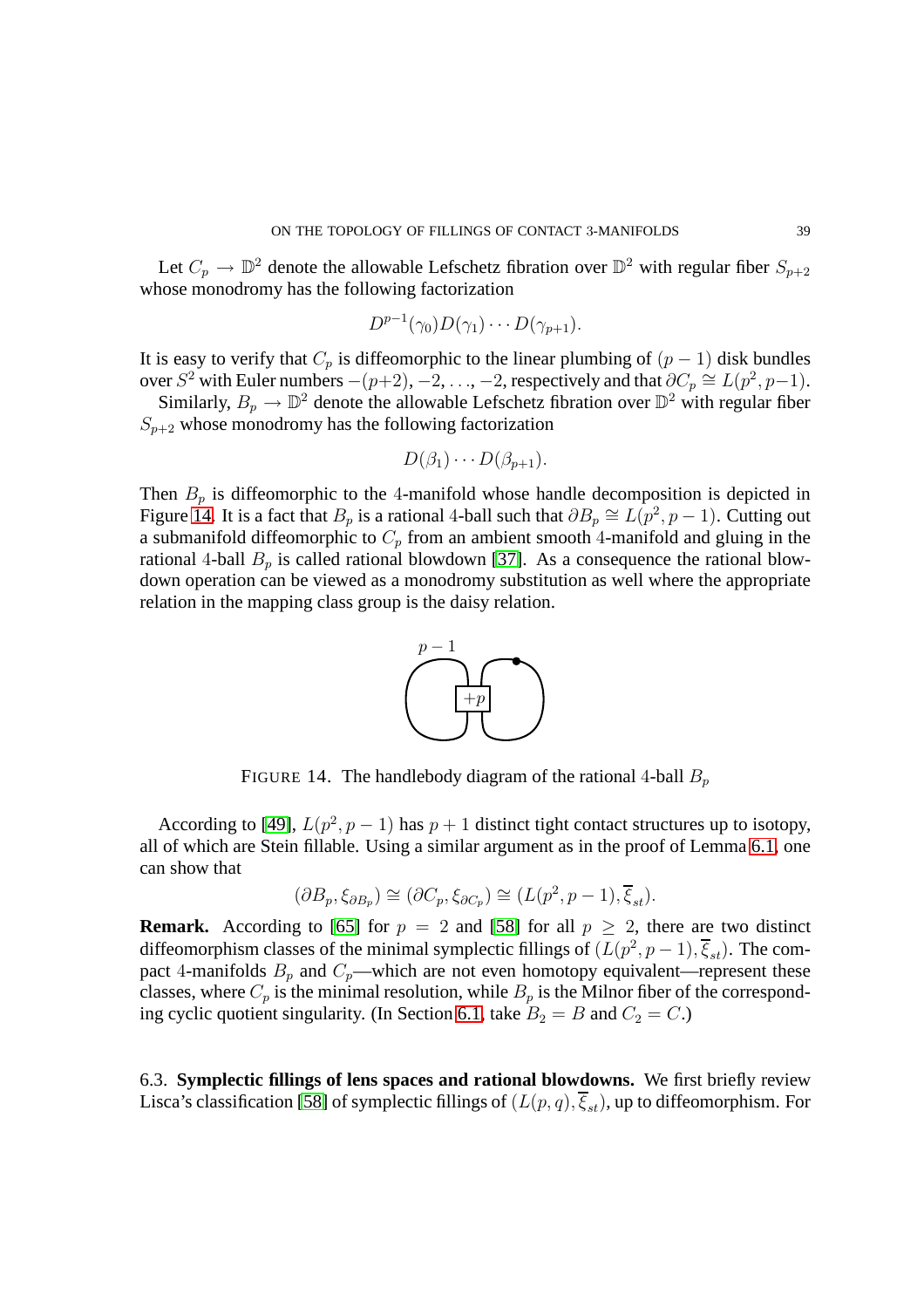integers  $1 \leq q < p$ , with  $(p, q) = 1$ , recall that the Hirzebruch-Jung continued fraction is given by

$$
\frac{p}{q} = [a_1, a_2, \dots, a_l] = a_1 - \frac{1}{a_2 - \frac{1}{\ddots - \frac{1}{a_l}}}, \qquad a_i \ge 2 \text{ for all } 1 \le i \le l.
$$

The lens space  $L(p, q)$  is orientation preserving diffeomorphic to the linear plumbing of circle bundles of Euler numbers  $-a_1, -a_2, \ldots, -a_l$  over the sphere.

Let

$$
\frac{p}{p-q}=[b_1,\ldots,b_k],
$$

where  $b_i \geq 2$  for  $1 \leq i \leq k$ . A k-tuple of nonnegative integers  $(n_1, \ldots, n_k)$  is called admissible if each of the denominators in the continued fraction  $[n_1, \ldots, n_k]$  is positive. It is easy to see that an admissible  $k$ -tuple of nonnegative integers is either  $(0)$  or consists only of positive integers. Let  $\mathcal{Z}_k \subset \mathbb{Z}^k$  denote the set of admissible k-tuples of nonnegative integers  $\mathbf{n} = (n_1, \ldots, n_k)$  such that  $[n_1, \ldots, n_k] = 0$ , and let

$$
\mathcal{Z}_k(\frac{p}{p-q}) = \{(n_1,\ldots,n_k) \in \mathcal{Z}_k \mid 0 \leq n_i \leq b_i \text{ for } i=1,\ldots,k\}.
$$

Consider the chain of k unknots in  $S^3$  with framings  $n_1, n_2, \ldots, n_k$ , respectively. For any  $\mathbf{n} = (n_1, \ldots, n_k) \in \mathcal{Z}_k$ , let  $N(\mathbf{n})$  denote the result of Dehn surgery on this framed link. It is easy to see that  $N(\mathbf{n})$  is diffeomorphic to  $S^1 \times S^2$ . Let  $\mathbf{L} = \bigcup_{i=1}^k L_i$  denote the framed link in  $N(\mathbf{n})$ , shown in Figure [15](#page-39-0) in the complement of the chain of k unknots, where  $L_i$ has  $b_i - n_i$  components.



<span id="page-39-0"></span>FIGURE 15. Lisca's description of the filling  $W_{(p,q)}(\mathbf{n})$ 

The 4-manifold  $W_{p,q}(\mathbf{n})$  with boundary  $L(p,q)$  is obtained by attaching 2-handles to  $S^1 \times$  $D^3$  along the framed link  $\varphi(\mathbf{L}) \subset S^1 \times S^2$  for some diffeomorphism  $\varphi : N(\mathbf{n}) \to S^1 \times S^2$ . Note that this description is independent of the choice of  $\varphi$  since any self-diffeomorphism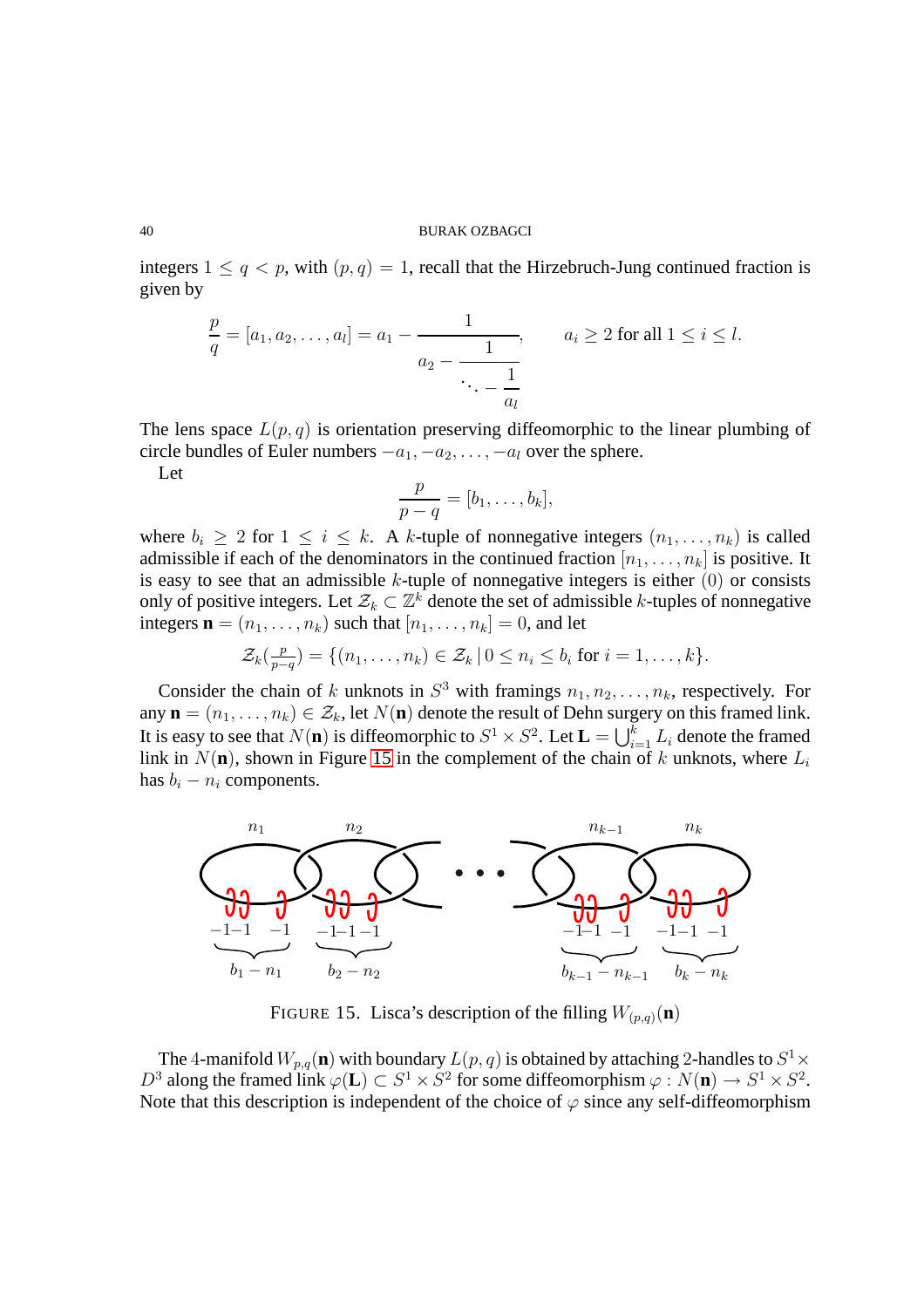of  $S^1 \times S^2$  extends to  $S^1 \times D^3$ . According to Lisca, any symplectic filling of  $(L(p,q), \overline{\xi}_{st})$ is orientation-preserving diffeomorphic to a blowup of  $W_{p,q}(\mathbf{n})$  for some  $\mathbf{n} \in \mathcal{Z}_k(\frac{p}{p-1})$  $\frac{p}{p-q}$ ).

Since every tight contact lens space is planar [\[79\]](#page-44-11), each minimal symplectic filling of  $(L(p,q), \overline{\xi}_{st})$  is deformation equivalent to a genus-zero allowable symplectic Lefschetz fibration over  $\mathbb{D}^2$  by Theorem [3.10.](#page-18-0) In [\[14\]](#page-41-20), Bhupal and the author gave an algorithm to describe any minimal symplectic filling of  $(L(p, q), \overline{\xi}_{st})$  as a genus-zero allowable Lefschetz fibration over  $\mathbb{D}^2$  and showed that

<span id="page-40-9"></span>**Theorem 6.2.** [\[14\]](#page-41-20) *Any minimal symplectic filling of*  $(L(p, q), \overline{\xi}_{st})$  *is obtained by a sequence of rational blowdowns along linear plumbing graphs starting from the minimal resolution of the corresponding cyclic quotient singularity.*

**Remark.** When coupled with the results in [\[69\]](#page-43-22), in which Nemethi and Popescu-Pampu proved that the classification of Milnor fibers for a cyclic quotient singularity agrees with Lisca's classification of symplectic fillings  $(L(p, q), \overline{\xi}_{st})$ , Theorem [6.2](#page-40-9) immediately implies [\[14\]](#page-41-20) that any Milnor fiber of any smoothing of the complex two-dimensional cyclic quotient singularity can be obtained, up to diffeomorphism, by a sequence of rational blowdowns along linear plumbing graphs from the Milnor fiber diffeomorphic to the minimal resolution of the singularity.

**Acknowledgement**: We would like to thank the referee for carefully reading of our manuscript and for his/her extensive comments that helped to improve our presentation.

#### **REFERENCES**

- <span id="page-40-2"></span>[1] S. Akbulut and R. Matveyev, *Exotic structures and adjunction inequality.* Turkish J. Math. 21 (1997), no. 1, 47-53.
- <span id="page-40-0"></span>[2] S. Akbulut and B. Ozbagci, *Lefschetz fibrations on compact Stein surfaces.* Geom. Topol. 5 (2001), 319-334.
- <span id="page-40-1"></span>[3] S. Akbulut and B. Ozbagci, *Erratum: "Lefschetz fibrations on compact Stein surfaces" [Geom. Topol. 5 (2001), 319-334 (electronic); MR1825664 (2003a:57055)].* Geom. Topol. 5 (2001), 939- 945.
- <span id="page-40-4"></span>[4] S. Akbulut and B. Ozbagci, *On the topology of compact Stein surfaces.* Int. Math. Res. Not. 2002, no. 15, 769-782.
- <span id="page-40-7"></span><span id="page-40-5"></span>[5] S. Akbulut and K. Yasui, *Infinitely many small exotic Stein fillings.* J. Symplectic Geom., to appear.
- [6] A. Akhmedov, J.B. Etnyre, T.E. Mark and I. Smith, *A note on Stein fillings of contact manifolds.* Math. Res. Lett. 15 (2008), no. 6, 1127-1132.
- <span id="page-40-6"></span>[7] A. Akhmedov and B. Ozbagci, *Exotic Stein fillings with arbitrary fundamental group.* Preprint, arXiv:1212.1743
- <span id="page-40-3"></span>[8] K. Baker, J. B. Etnyre, and J. Van Horn-Morris, *Cabling, contact structures and mapping class monoids.* J. Differential Geom. 90 (2012), no. 1, 1-80.
- <span id="page-40-8"></span>[9] R. ˙I. Baykur and J. Van Horn-Morris, *Families of contact 3-manifolds with arbitrarily large Stein fillings.* Preprint, arXiv:1208.0528.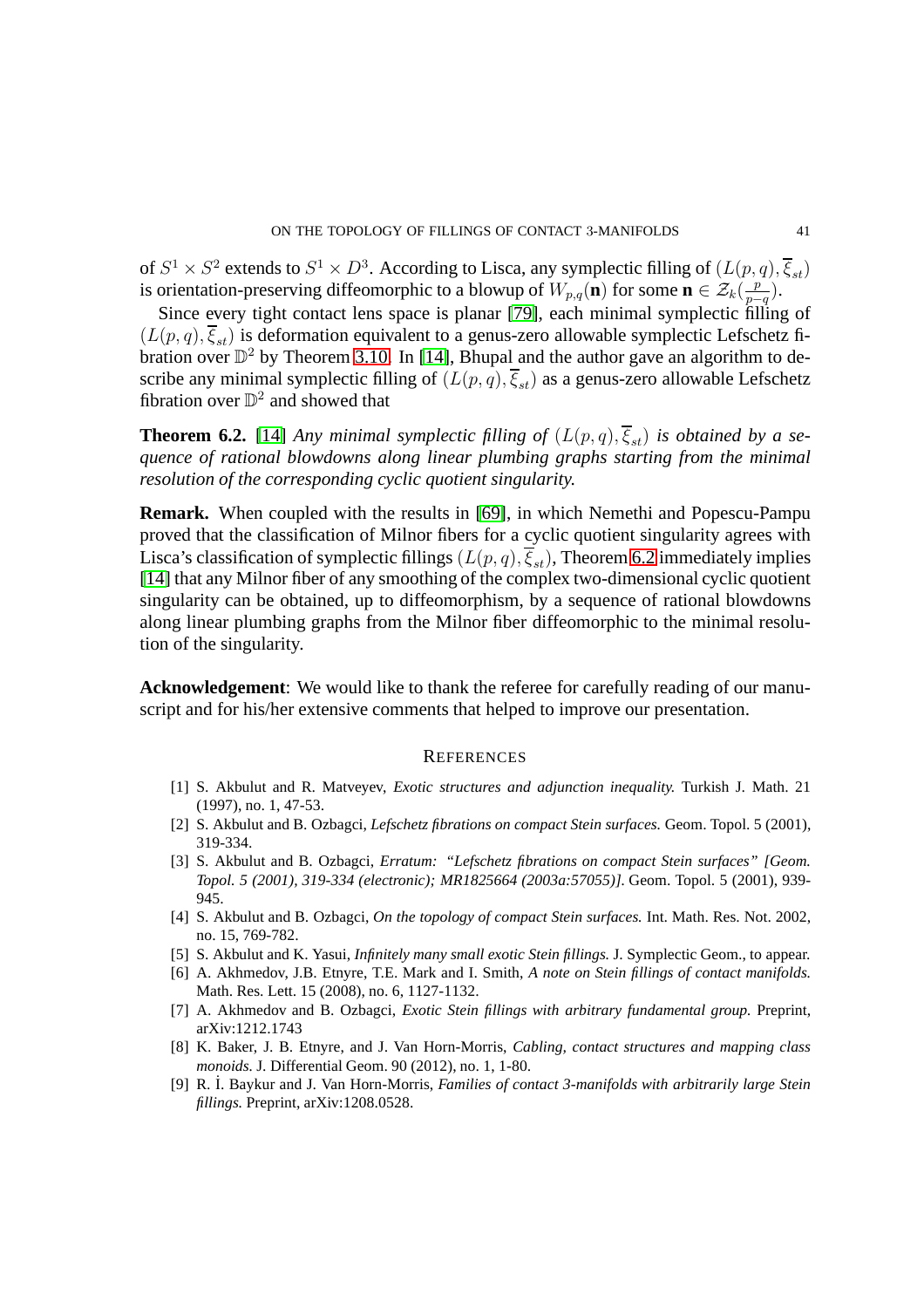- <span id="page-41-17"></span><span id="page-41-15"></span>[10] R. ˙I. Baykur and J. Van Horn-Morris, *Topological complexity of symplectic 4-manifolds and Stein fillings.* Preprint, arXiv:1212.1699.
- <span id="page-41-14"></span>[11] R. ˙I. Baykur, M. Korkmaz, and N. Monden, *Sections of surface bundles and Lefschetz fibrations.* Trans. Amer. Math. Soc. 365 (2013), no. 11, 5999-6016.
- <span id="page-41-12"></span>[12] M. Bhupal and K. Ono, *Symplectic fillings of links of quotient surface singularities.* Nogoya Math. J. 207 (2012), 1-45.
- <span id="page-41-20"></span>[13] M. Bhupal and B. Ozbagci, *Canonical contact structures on some singularity links.* Bull. London Math. Soc. 46 (2014), no. 3, 576-586.
- <span id="page-41-11"></span>[14] M. Bhupal and B. Ozbagci, *Symplectic fillings of lens spaces as Lefschetz fibrations.* Preprint, arXiv:1307.6935, to appear in JEMS.
- <span id="page-41-3"></span>[15] M. Bhupal and A. I. Stipsicz, *Smoothings of singularities and symplectic topology.* Deformations of Surface Singularities, Bolyai Soc. Math. Stud., Vol. 23, 2013, 57-97.
- [16] F. A. Bogomolov and B. de Oliveira, *Stein small deformations of strictly pseudoconvex surfaces.* Birational algebraic geometry (Baltimore, MD, 1996), 25-41, Contemp. Math., 207, Amer. Math. Soc., Providence, RI, 1997.
- <span id="page-41-13"></span><span id="page-41-2"></span>[17] A. Cannas da Silva, *Lectures on symplectic geometry.* Lecture Notes in Mathematics, 1764. Springer-Verlag, Berlin, 2001.
- [18] C. Caubel, A. N´emethi, and P. Popescu-Pampu, *Milnor open books and Milnor fillable contact* 3 *manifolds.* Topology 45 (2006), no. 3, 673-689.
- <span id="page-41-0"></span>[19] K. Cieliebak and Y. Eliashberg, *From Stein to Weinstein and back. Symplectic geometry of affine complex manifolds.* American Mathematical Society Colloquium Publications, 59. American Mathematical Society, Providence, RI, 2012.
- <span id="page-41-16"></span><span id="page-41-7"></span>[20] E. Dalyan, M. Korkmaz and M. Pamuk, *Arbitrarily Long Factorizations in Mapping Class Groups.* Preprint, arXiv:1309.3778.
- [21] F. Ding and H. Geiges, *Symplectic fillability of tight contact structures on torus bundles.* Algebr. Geom. Topol. 1 (2001), 153-172 (electronic).
- <span id="page-41-8"></span>[22] S. Donaldson, *An application of gauge theory to* 4*-dimensional topology.* J. Differential Geom. 18 (1983), 279-315.
- <span id="page-41-1"></span>[23] Y. Eliashberg, *Topological characterization of Stein manifolds of dimension* > 2*.* Internat. J. of Math. 1 (1990), 29-46.
- <span id="page-41-10"></span>[24] Y. Eliashberg, *Filling by holomorphic discs and its applications. Geometry of low-dimensional manifolds.* 2 (Durham, 1989), 45-67, London Math. Soc. Lecture Note Ser., 151, Cambridge Univ. Press, Cambridge, 1990.
- <span id="page-41-4"></span>[25] Y. Eliashberg, *On symplectic manifolds with some contact properties.* J. Differential Geom. **33** (1991), 233-238.
- <span id="page-41-6"></span>[26] Y. Eliashberg, *Unique holomorphically fillable contact structure on the* 3*-torus.* Internat. Math. Res. Notices 1996, no. 2, 77-82.
- <span id="page-41-9"></span><span id="page-41-5"></span>[27] Y. Eliashberg, *A few remarks about symplectic filling.* Geom. Topol. 8 (2004), 277-293.
- [28] Y. Eliashberg and M. Gromov, *Convex symplectic manifolds.* Several complex variables and complex geometry (Santa Cruz, CA, 1989) 135-162.
- <span id="page-41-18"></span>[29] H. Endo and Y. Z. Gurtas, *Lantern relations and rational blowdowns.* Proc. Amer. Math. Soc. 138 (2010), no. 3, 1131-1142.
- <span id="page-41-19"></span>[30] H. Endo, T. E. Mark, and J. Van Horn-Morris, *Monodromy substitutions and rational blowdowns.* J. Topol. 4 (2011), no. 1, 227-253.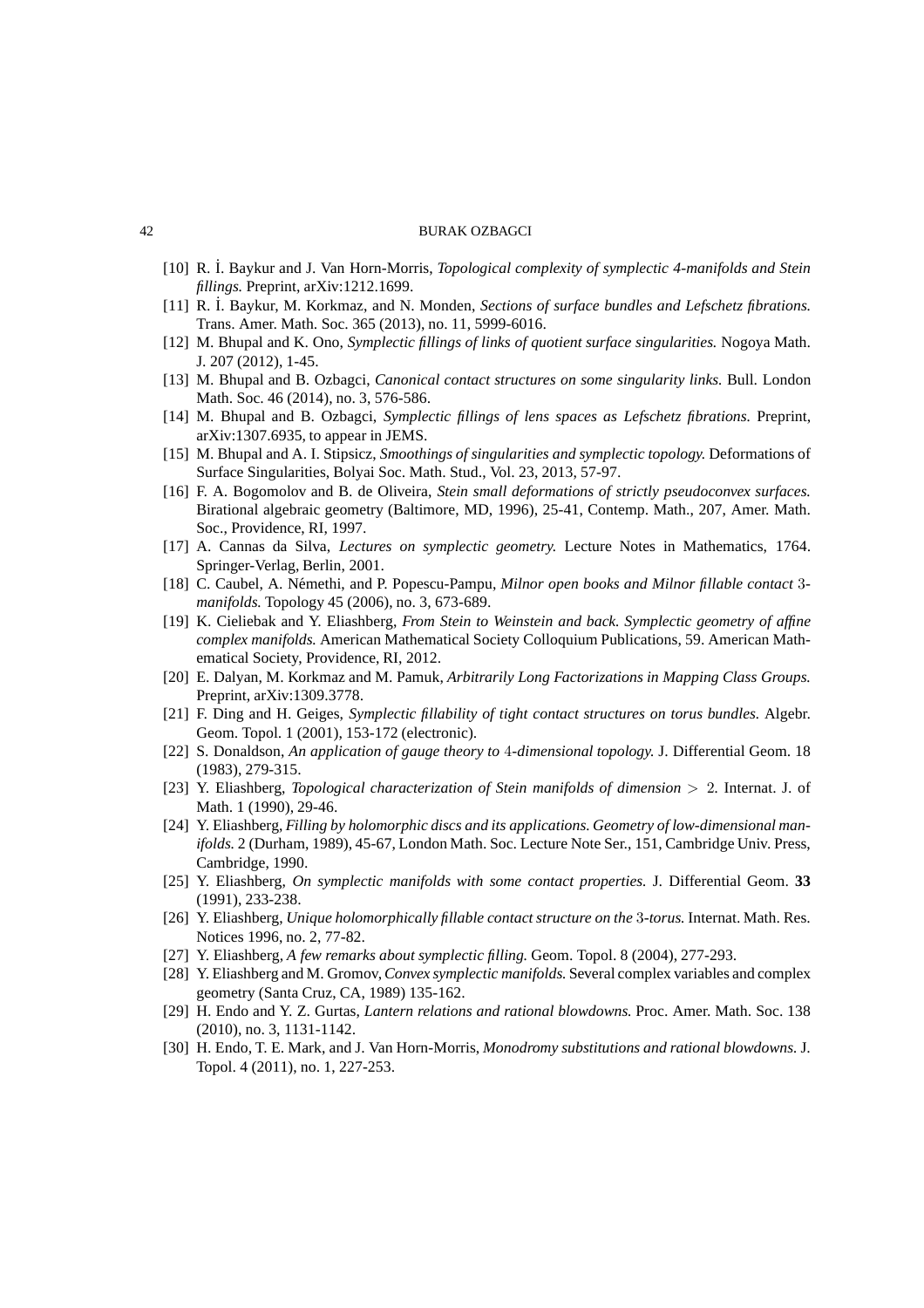#### ON THE TOPOLOGY OF FILLINGS OF CONTACT 3-MANIFOLDS 43

- <span id="page-42-16"></span><span id="page-42-14"></span>[31] T. Etgü and B. Ozbagci, *Explicit horizontal open books on some plumbings*. Internat. J. Math., 17 (9) (2006), 1013-1031.
- <span id="page-42-13"></span>[32] J. B. Etnyre, *Symplectic convexity in low-dimensional topology. Symplectic, contact and lowdimensional topology.* (Athens, GA, 1996). Topology Appl. 88 (1998), no. 1-2, 3-25.
- <span id="page-42-8"></span>[33] J. B. Etnyre, *Planar open book decompositions and contact structures.* Int. Math. Res. Not. 2004, no. 79, 4255-4267.
- <span id="page-42-4"></span>[34] J. B. Etnyre, *On symplectic fillings.* Algebr. Geom. Topol. 4 (2004), 73-80.
- [35] J. B. Etnyre, *Lectures on open book decompositions and contact structures.* Floer homology, gauge theory, and low-dimensional topology, 103-141, Clay Math. Proc., 5, Amer. Math. Soc., Providence, RI, 2006.
- <span id="page-42-22"></span><span id="page-42-9"></span>[36] J. B. Etnyre and K. Honda, *Tight contact structures with no symplectic fillings.* Invent. Math. 148 (2002), no. 3, 609-626.
- <span id="page-42-21"></span>[37] R. Fintushel and R. J. Stern, *Rational blowdowns of* 4*-manifolds.*J. Diff. Geom. 46 (1997), 181-235.
- <span id="page-42-7"></span>[38] R. Fintushel and R. J. Stern, *Knots, links, and* 4 *-manifolds.* Invent. Math. 134 (1998), no. 2, 363- 400.
- <span id="page-42-1"></span>[39] D. T. Gay, *Explicit concave fillings of contact three-manifolds.* Math. Proc. Cambridge Philos. Soc. 133 (2002), no. 3, 431-441.
- [40] H. Geiges, *An introduction to contact topology.* Cambridge Studies in Advanced Mathematics, 109. Cambridge University Press, Cambridge, 2008. xvi+440 pp. ISBN: 978-0-521-86585-2
- <span id="page-42-11"></span>[41] H. Geiges and K. Zehmisch, *How to recognise a 4-ball when you see one*. Münster J. of Math. 6 (2013), 525-554.
- <span id="page-42-12"></span>[42] P. Ghiggini, *Strongly fillable contact 3-manifolds without Stein fillings.* Geom. Topol. 9 (2005), 1677-1687.
- [43] E. Giroux, *Une structure de contact, même tendue, est plus ou moins tordue.* Ann. Sci. École Norm. Sup. (4) 27 (1994), no. 6, 697-705.
- <span id="page-42-3"></span>[44] E. Giroux, Géométrie de contact: de la dimension trois vers les dimensions supérieures. (French) [Contact geometry: from dimension three to higher dimensions] Proceedings of the International Congress of Mathematicians, Vol. II (Beijing, 2002), 405-414, Higher Ed. Press, Beijing, 2002.
- <span id="page-42-5"></span><span id="page-42-2"></span>[45] R. E. Gompf, *Handlebody construction of Stein surfaces.* Ann. of Math. (2), 148 (1998) no. 2, 619-693.
- [46] R. E. Gompf and A. I. Stipsicz, 4*-manifolds and Kirby calculus.* Graduate Studies in Mathematics, 20. American Mathematical Society, Providence, RI, 1999.
- <span id="page-42-10"></span><span id="page-42-0"></span>[47] H. Grauert, *On Levi's problem and the imbedding of real-analytic manifolds.* Ann. of Math. (2) 68 1958 460472.
- <span id="page-42-6"></span>[48] M. Gromov, *Pseudoholomorphic curves in symplectic manifolds.* Invent. Math. 82 (1985), no. 2, 307-347.
- <span id="page-42-18"></span>[49] K. Honda, *On the classification of tight contact structures, I.* Geom. Topol. 4 (2000), 309-368.
- [50] K. Honda, *On the classification of tight contact structures, II.*, J. Differential Geom. 55 (2000), no. 1, 83-143.
- <span id="page-42-19"></span><span id="page-42-17"></span>[51] A. Kaloti, *Stein fillings of planar open books.* Preprint, arXiv:1311.0208.
- <span id="page-42-20"></span>[52] A. Kaloti and Y. Li, *Stein fillings of contact 3-manifolds obtained as Legendrian surgeries.* Preprint, arXiv:1307.4726.
- [53] M. Korkmaz, *Noncomplex smooth 4-manifolds with Lefschetz fibrations.* Int. Math. Res. Not. IMRN, (2001), no. 3, 115-128.
- <span id="page-42-15"></span>[54] M. Korkmaz and B. Ozbagci, *On sections of elliptic fibrations.* Michigan Math. J. 56 (2008), 77-87.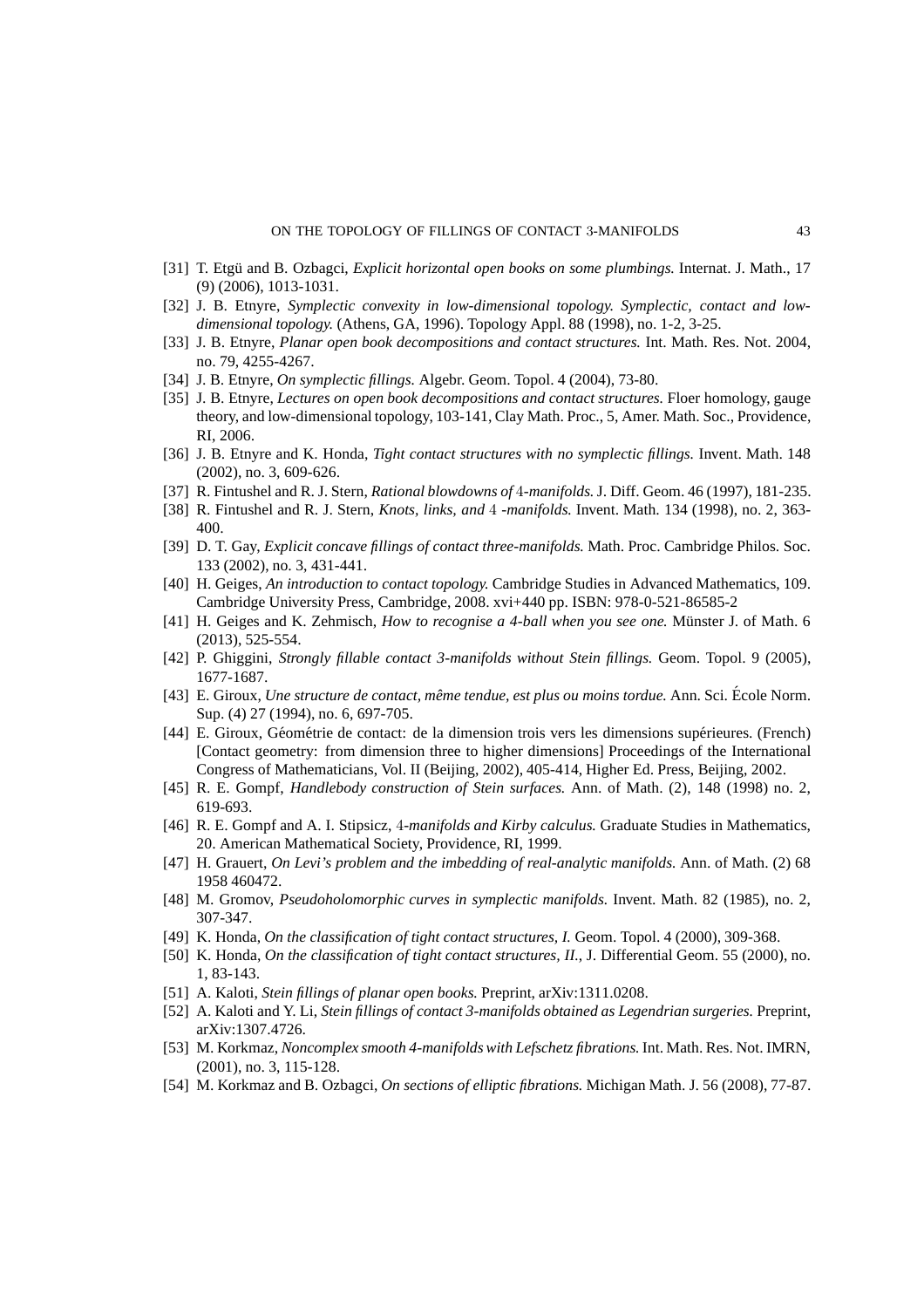- <span id="page-43-18"></span><span id="page-43-8"></span>[55] Y. Lekili and B. Ozbagci, *Milnor fillable contact structures are universally tight.* Math. Res. Lett. 17 (2010), no. 6, 1055-1063.
- <span id="page-43-9"></span>[56] P. Lisca, *Symplectic fillings and positive scalar curvature.* Geom. Topol. 2 (1998), 103-116.
- <span id="page-43-14"></span>[57] P. Lisca, *On symplectic fillings of 3-manifolds.* Proceedings of 6th Gkova Geometry- Topology Conference, Turkish J. Math. 23 (1999), 151-159.
- <span id="page-43-5"></span>[58] P. Lisca, *On symplectic fillings of lens spaces.* Trans. Amer. Math. Soc. 360 (2008), no. 2, 765-799.
- <span id="page-43-6"></span>[59] P. Lisca and G. Matić, *Tight contact structures and Seiberg-Witten invariants*. Invent. Math. 129 (1997), no. 3, 509-525.
- <span id="page-43-10"></span>[60] P. Lisca and G. Matić, *Stein 4-manifolds with boundary and contact structures*. Symplectic, contact and low-dimensional topology (Athens, GA, 1996). Topology Appl. 88 (1998), no. 1-2, 55-66.
- <span id="page-43-11"></span>[61] P. Lisca and A. Stipsicz, *Seifert fibered contact* 3*-manifolds via surgery.* Algebr. Geom. Topol. 4 (2004), 199-217.
- [62] P. Lisca and A. Stipsicz, *Ozsvath–Szab ´ o invariants and tight contact three-manifolds I. ´* Geom. Topol. 8 (2004), 925-945.
- <span id="page-43-3"></span>[63] A. Loi and R. Piergallini, *Compact Stein surfaces with boundary as branched covers of*  $B^4$ . Invent. Math. 143 (2001), 325-348.
- <span id="page-43-1"></span>[64] P. Massot, K. Niederkrüger, and C. Wendl, *Weak and strong fillability of higher dimensional contact manifolds.* Invent. Math. 192 (2013), no. 2, 287-373.
- <span id="page-43-13"></span><span id="page-43-0"></span>[65] D. McDuff, *The structure of rational and ruled symplectic* 4*-manifolds.* J. Amer. Math. Soc. 3 (1990), no. 3, 679-712.
- <span id="page-43-16"></span>[66] D. McDuff and D. Salamon, *Introduction to symplectic topology. Second edition.* Oxford Mathematical Monographs. The Clarendon Press, Oxford University Press, New York, 1998.
- [67] A. N´emethi, *Five lectures on normal surface singularities. With the assistance of Agnes Szil ´ ard ´ and Sándor Kovács.* Bolyai Soc. Math. Stud., 8, Low dimensional topology (Eger, 1996/Budapest, 1998), 269351, János Bolyai Math. Soc., Budapest, 1999.
- <span id="page-43-17"></span>[68] A. N´emethi, *Some meeting points of singularity theory and low dimensional topology.* Deformations of Surface Singularities, Bolyai Soc. Math. Stud., Vol. 23, 2013, 109-162.
- <span id="page-43-22"></span>[69] A. N´emethi and P. Popescu-Pampu, *On the Milnor fibres of cyclic quotient singularities.* Proc. Lond. Math. Soc. (3) 101 (2010), no. 2, 554-588.
- <span id="page-43-12"></span>[70] K. Niederkrüger and C. Wendl, *Weak symplectic fillings and holomorphic curves*. Ann. Sci. Éc. Norm. Supér. (4) 44 (2011), no. 5, 801-853.
- <span id="page-43-7"></span>[71] H. Ohta and K. Ono, *Simple singularities and topology of symplectically filling 4-manifolds.* Comment. Math. Helv. 74 (1999) 575-590.
- <span id="page-43-15"></span>[72] H. Ohta and K. Ono, *Symplectic fillings of the link of simple elliptic singularities.* J. Reine und Angew. Math. 565 (2003), 183-205.
- <span id="page-43-19"></span>[73] H. Ohta and K. Ono, *Simple singularities and symplectic fillings.* J. Differential Geom. 69 (2005), no. 1, 1-42.
- <span id="page-43-20"></span>[74] B. Ozbagci and A. I. Stipsicz, *Contact 3-manifolds with infinitely many Stein fillings.* Proc. Amer. Math. Soc. 132 (2004), no. 5, 1549-1558.
- <span id="page-43-2"></span>[75] B. Ozbagci and A. I. Stipsicz, *Surgery on contact 3-manifolds and Stein surfaces.* Bolyai Soc. Math. Stud., Vol. **13**, Springer, 2004.
- <span id="page-43-4"></span>[76] O. Plamenevskaya, *Contact structures with distinct Heegaard Floer invariants.* Math. Res. Lett. 11 (2004), no. 4, 547-561.
- <span id="page-43-21"></span>[77] O. Plamenevskaya, *On Legendrian surgeries between lens spaces.* J. Symplectic Geom. 10 (2012), no. 2, 165181.